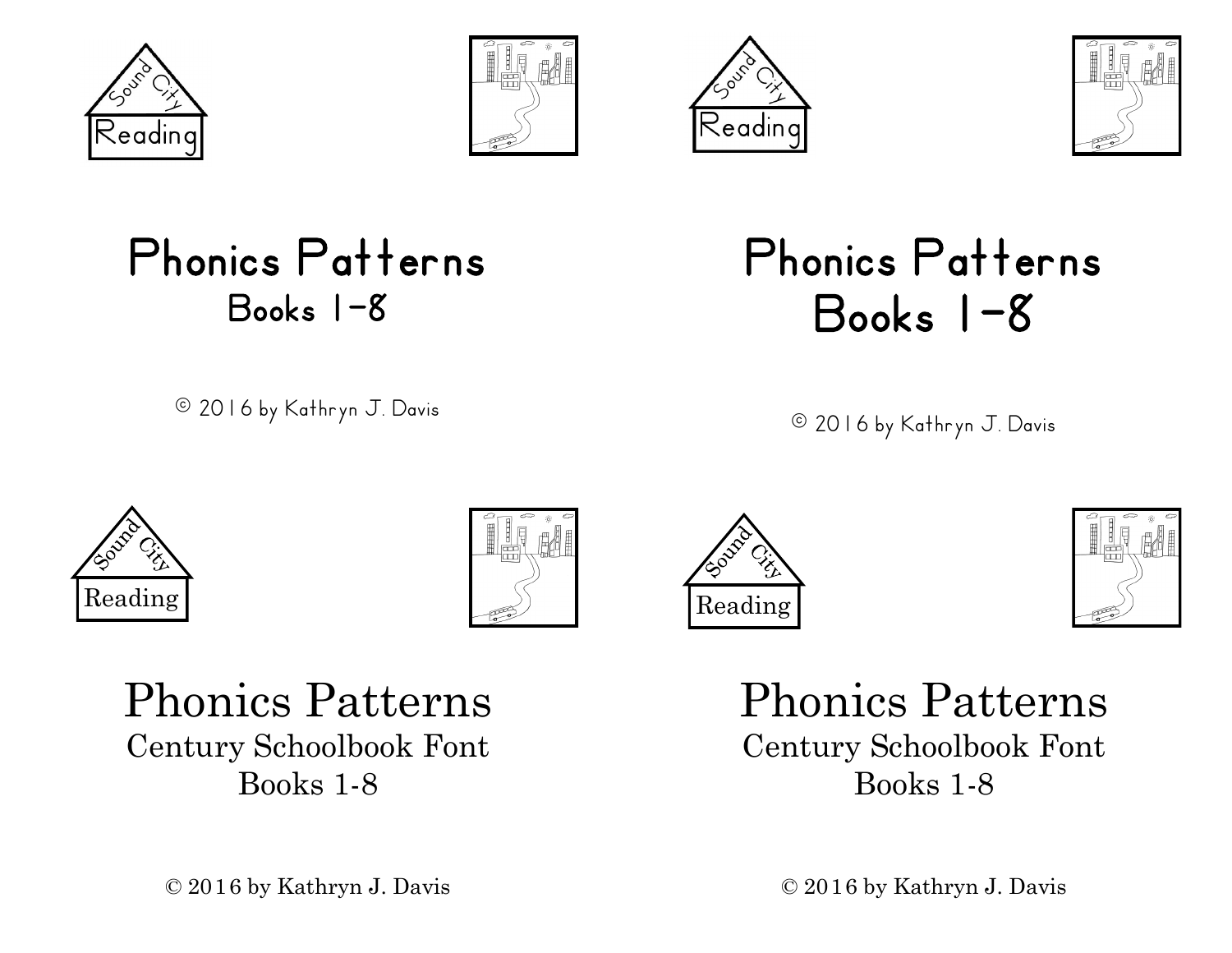### Visual Instructions

- 1. The cards are numbered in the order that they are taught in Phonetic Words And Stories, Books 1-8. It is easier for students to remember the sounds when the cards are in order, because patterns with similar sounds are grouped together.
- 2. Introduce one new pattern at a time. Show the new card, model the sound, and have each student repeat individually.
- 3. Show all of the cards that have been taught. Keep the cards in order while students are learning them. Students say the sounds in unison. Students say the sounds only (no letter names or key words) while looking at the cards.
- 4. Students will pronounce the basic sound for each pattern and then pronounce any additional sounds that have been taught, with a slight pause between the sounds.
- 5. After students have mastered the cards in order, mix them up. Saying the sounds out of order will be a more challenging task but will help them remember the sounds when reading.

### Visual Instructions

- 1. The cards are numbered in the order that they are taught in Phonetic Words And Stories, Books 1-8. It is easier for students to remember the sounds when the cards are in order, because patterns with similar sounds are grouped together.
- 2. Introduce one new pattern at a time. Show the new card, model the sound, and have each student repeat individually.
- 3. Show all of the cards that have been taught. Keep the cards in order while students are learning them. Students say the sounds in unison. Students say the sounds only (no letter names or key words) while looking at the cards.
- 4. Students will pronounce the basic sound for each pattern and then pronounce any additional sounds that have been taught, with a slight pause between the sounds.
- 5. After students have mastered the cards in order, mix them up. Saying the sounds out of order will be a more challenging task but will help them remember the sounds when reading.

### Visual Instructions

- 1. The cards are numbered in the order that they are taught in Phonetic Words And Stories, Books 1-8. It is easier for students to remember the sounds when the cards are in order, because patterns with similar sounds are grouped together.
- 2. Introduce one new pattern at a time. Show the new card, model the sound, and have each student repeat individually.
- 3. Show all of the cards that have been taught. Keep the cards in order while students are learning them. Students say the sounds in unison. Students say the sounds only (no letter names or key words) while looking at the cards.
- 4. Students will pronounce the basic sound for each pattern and then pronounce any additional sounds that have been taught, with a slight pause between the sounds.
- 5. After students have mastered the cards in order, mix them up. Saying the sounds out of order will be a more challenging task but will help them remember the sounds when reading.

### Visual Instructions

- 1. The cards are numbered in the order that they are taught in Phonetic Words And Stories, Books 1-8. It is easier for students to remember the sounds when the cards are in order, because patterns with similar sounds are grouped together.
- 2. Introduce one new pattern at a time. Show the new card, model the sound, and have each student repeat individually.
- 3. Show all of the cards that have been taught. Keep the cards in order while students are learning them. Students say the sounds in unison. Students say the sounds only (no letter names or key words) while looking at the cards.
- 4. Students will pronounce the basic sound for each pattern and then pronounce any additional sounds that have been taught, with a slight pause between the sounds.
- 5. After students have mastered the cards in order, mix them up. Saying the sounds out of order will be a more challenging task but will help them remember the sounds when reading.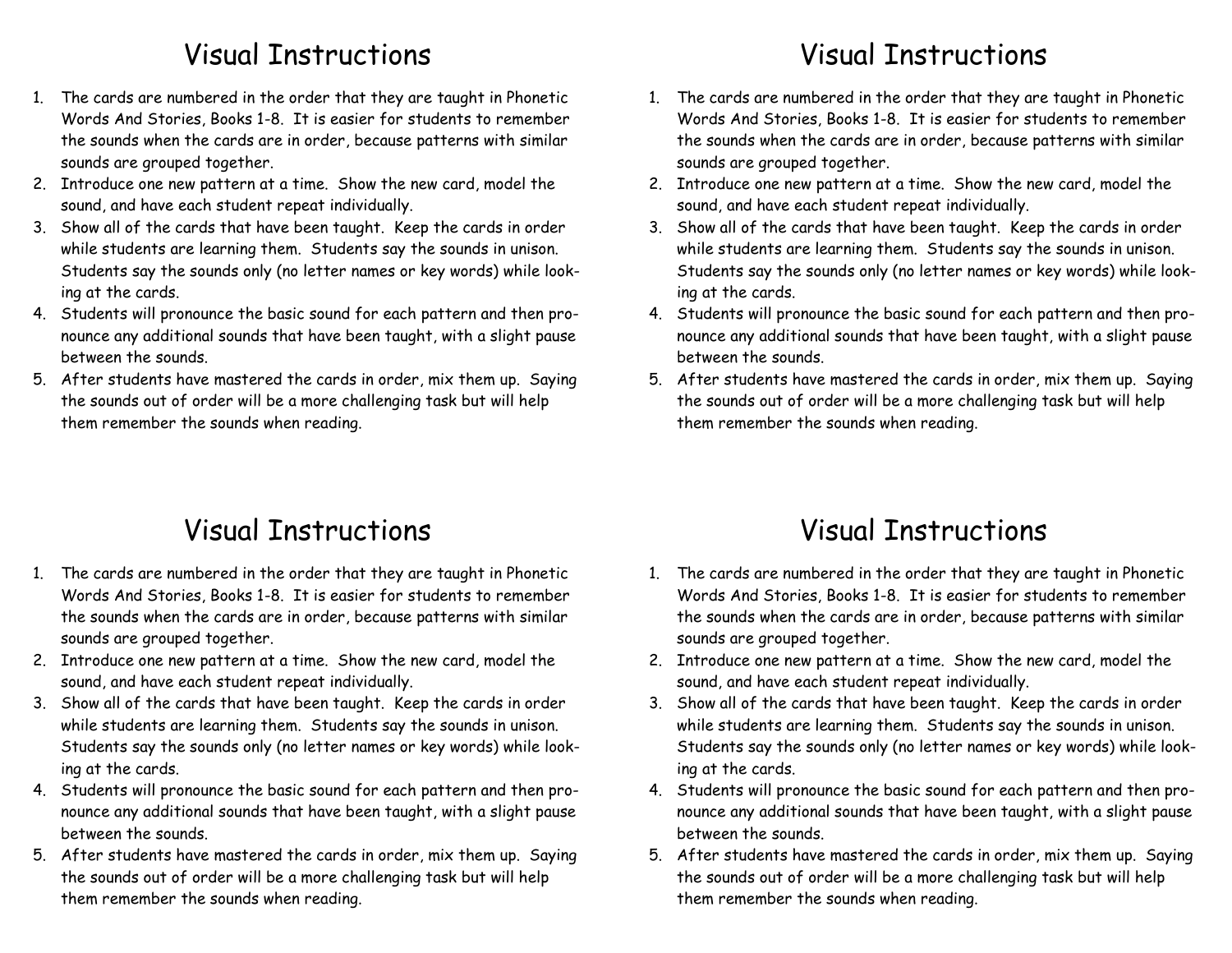### Auditory Instructions

- 1. Also plan to use these cards during handwriting and spelling instruction. This will be just the opposite of using the cards visually. Instead of seeing the card and saying the sound, students hear the sound without seeing anything and write the letter pattern. They should say the sound or sounds as they write it. After students have written the pattern, turn the card around for students to see. This provides visual reinforcement. Students can check to see if they wrote the correct pattern. If not, they should immediately bracket the incorrect letters and write the correct ones, saying the sound.
- 2. You can use the same cards you use to practice the letters visually, or you can make a separate card pack. Choose the cards you want to use each day and put them in the order you want. Review the patterns taught during the previous five days. Also choose patterns that will be needed when spelling the words and writing the sentence during the lesson. Rotate in older patterns for review and any patterns that are still proving difficult.

### Auditory Instructions

- 1. Also plan to use these cards during handwriting and spelling instruction. This will be just the opposite of using the cards visually. Instead of seeing the card and saying the sound, students hear the sound without seeing anything and write the letter pattern. They should say the sound or sounds as they write it. After students have written the pattern, turn the card around for students to see. This provides visual reinforcement. Students can check to see if they wrote the correct pattern. If not, they should immediately bracket the incorrect letters and write the correct ones, saying the sound.
- 2. You can use the same cards you use to practice the letters visually, or you can make a separate card pack. Choose the cards you want to use each day and put them in the order you want. Review the patterns taught during the previous five days. Also choose patterns that will be needed when spelling the words and writing the sentence during the lesson. Rotate in older patterns for review and any patterns that are still proving difficult.

### Auditory Instructions

- 1. Also plan to use these cards during handwriting and spelling instruction. This will be just the opposite of using the cards visually. Instead of seeing the card and saying the sound, students hear the sound without seeing anything and write the letter pattern. They should say the sound or sounds as they write it. After students have written the pattern, turn the card around for students to see. This provides visual reinforcement. Students can check to see if they wrote the correct pattern. If not, they should immediately bracket the incorrect letters and write the correct ones, saying the sound.
- 2. You can use the same cards you use to practice the letters visually, or you can make a separate card pack. Choose the cards you want to use each day and put them in the order you want. Review the patterns taught during the previous five days. Also choose patterns that will be needed when spelling the words and writing the sentence during the lesson. Rotate in older patterns for review and any patterns that are still proving difficult.

### Auditory Instructions

- 1. Also plan to use these cards during handwriting and spelling instruction. This will be just the opposite of using the cards visually. Instead of seeing the card and saying the sound, students hear the sound without seeing anything and write the letter pattern. They should say the sound or sounds as they write it. After students have written the pattern, turn the card around for students to see. This provides visual reinforcement. Students can check to see if they wrote the correct pattern. If not, they should immediately bracket the incorrect letters and write the correct ones, saying the sound.
- 2. You can use the same cards you use to practice the letters visually, or you can make a separate card pack. Choose the cards you want to use each day and put them in the order you want. Review the patterns taught during the previous five days. Also choose patterns that will be needed when spelling the words and writing the sentence during the lesson. Rotate in older patterns for review and any patterns that are still proving difficult.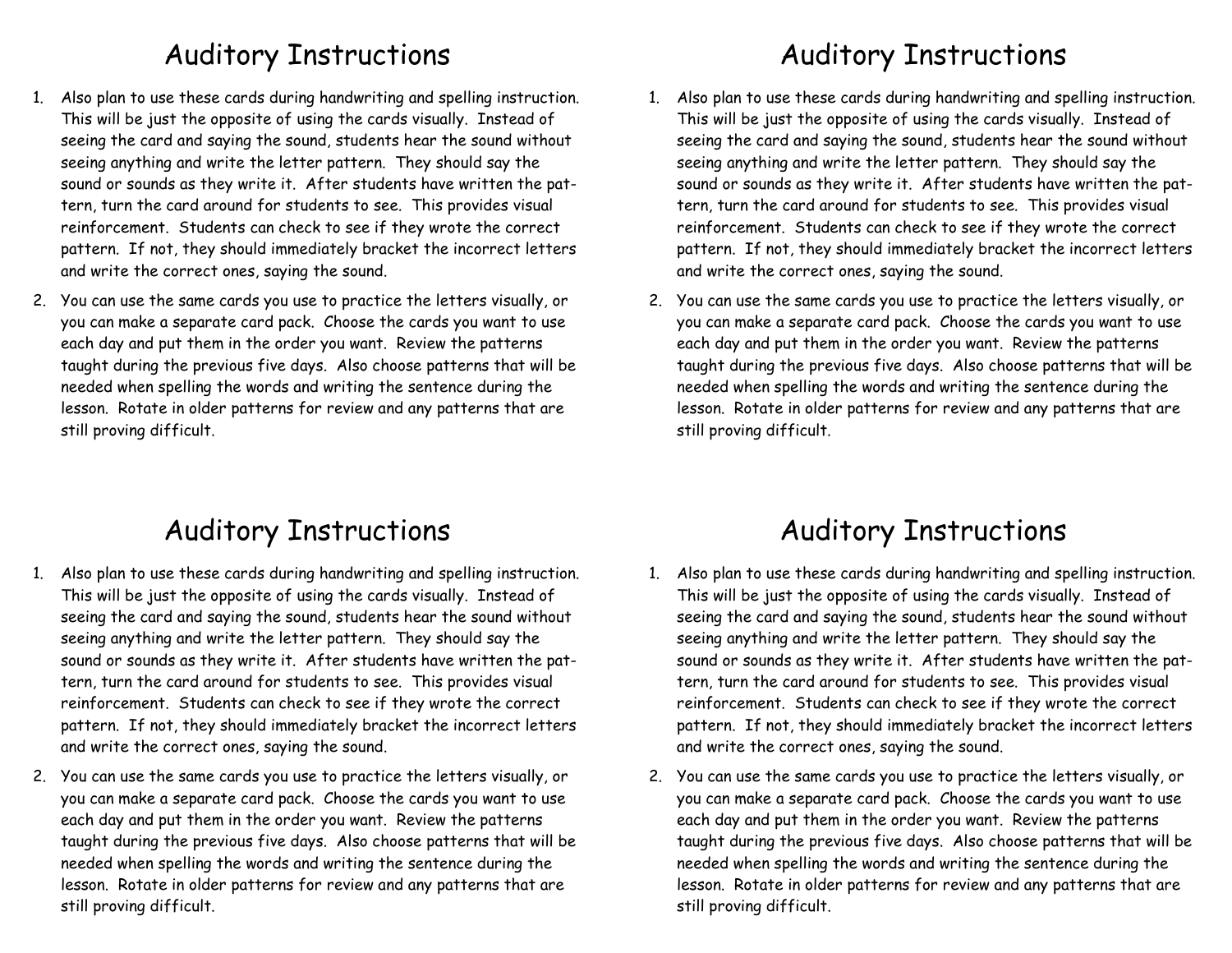Sh

### Sh

### sh

 $\mathbf{1}$ 

 $\mathbf{1}$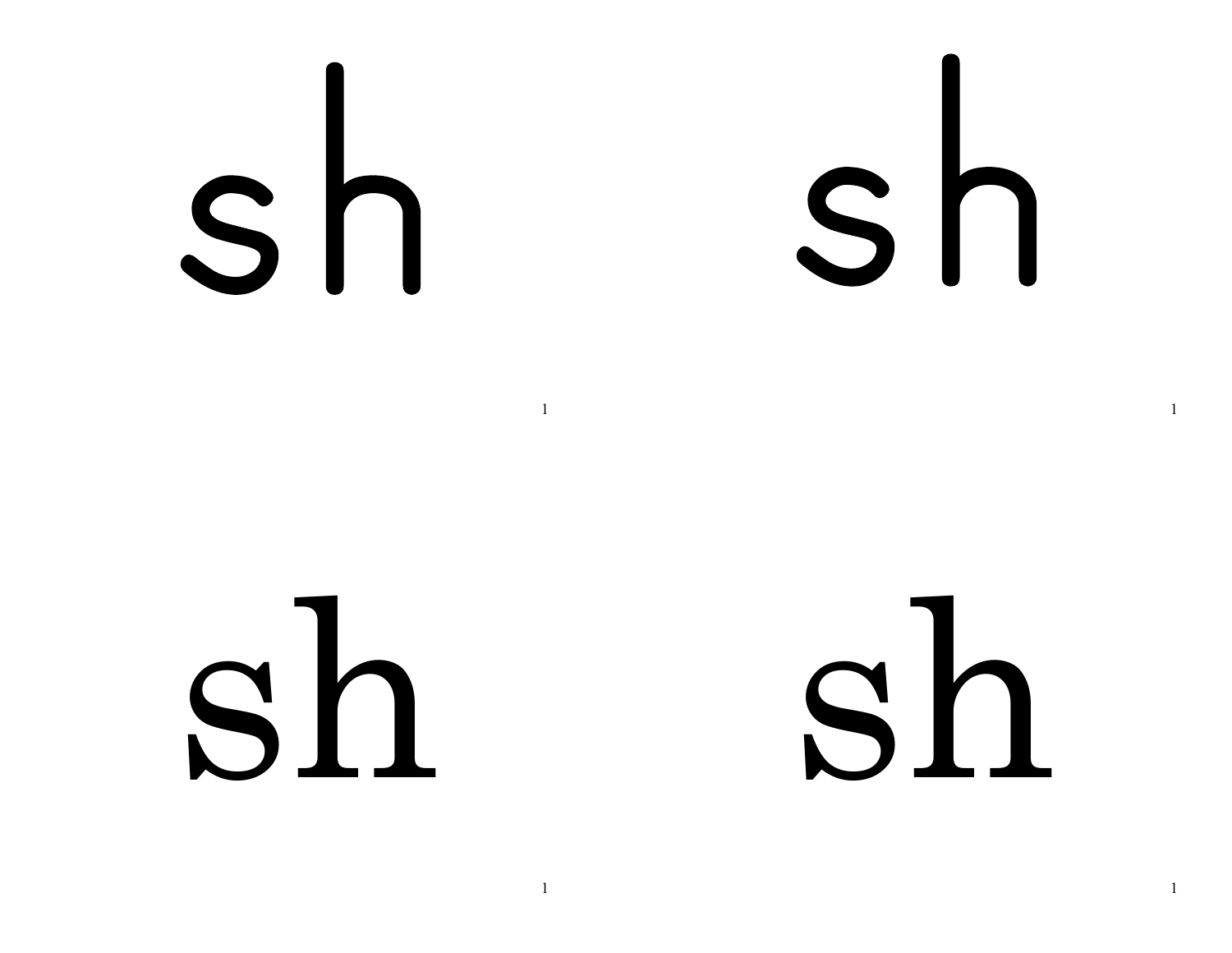$\bigcup$ C  $\bigcirc$  $\bigcirc$  $\overline{2}$  $\begin{matrix} \mathbb{Z} \downarrow \\ \mathbb{Z} \downarrow \downarrow \downarrow \downarrow \downarrow \downarrow \end{matrix}$  $\begin{pmatrix} 1 \\ 1 \end{pmatrix}$ 

 $\overline{\phantom{a}}$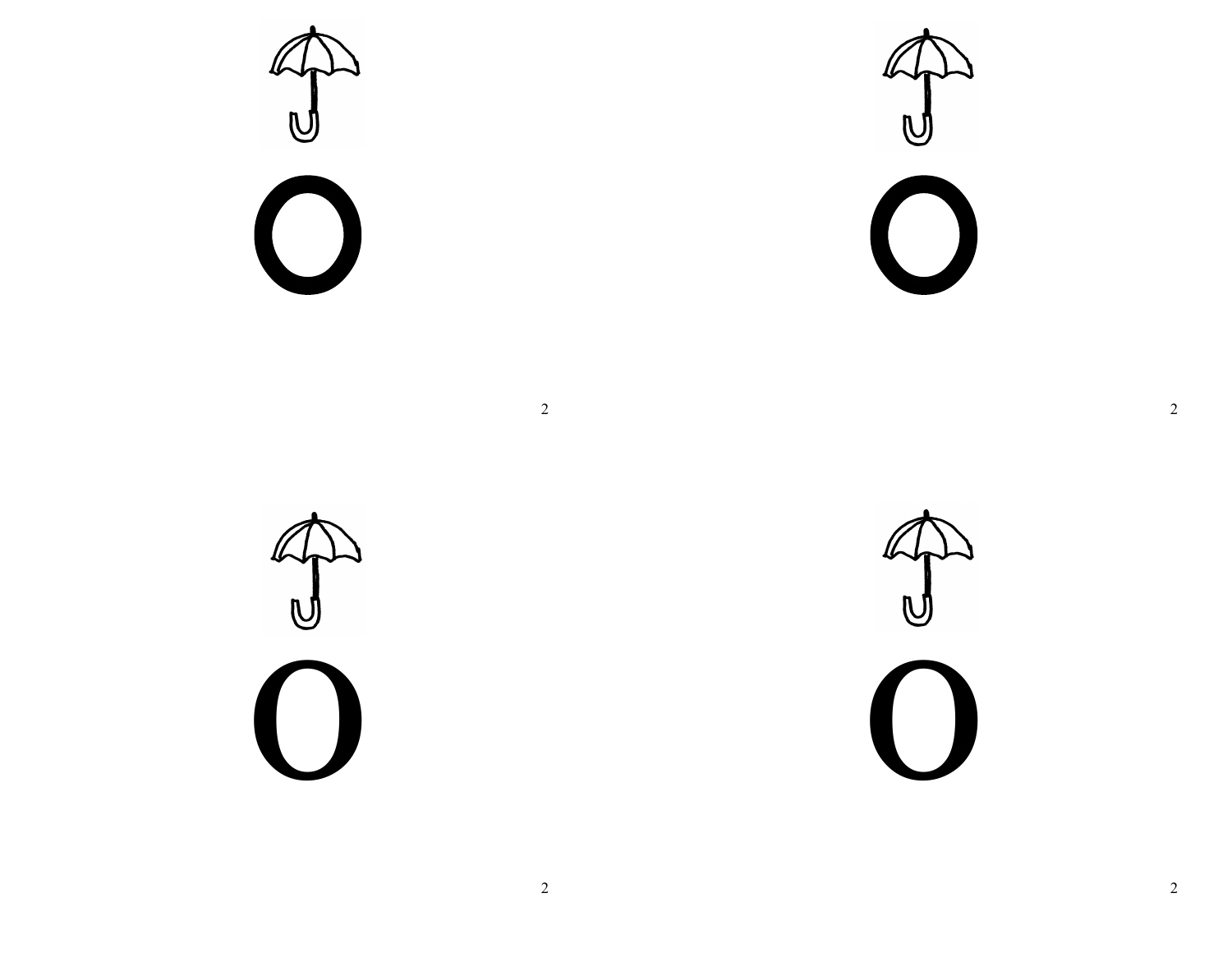$\mathbf{C}$ 

 $\sum_{i=1}^{n}$  $\Omega$ 

A)<br>2

 $\overline{3}$ 

 $\overline{3}$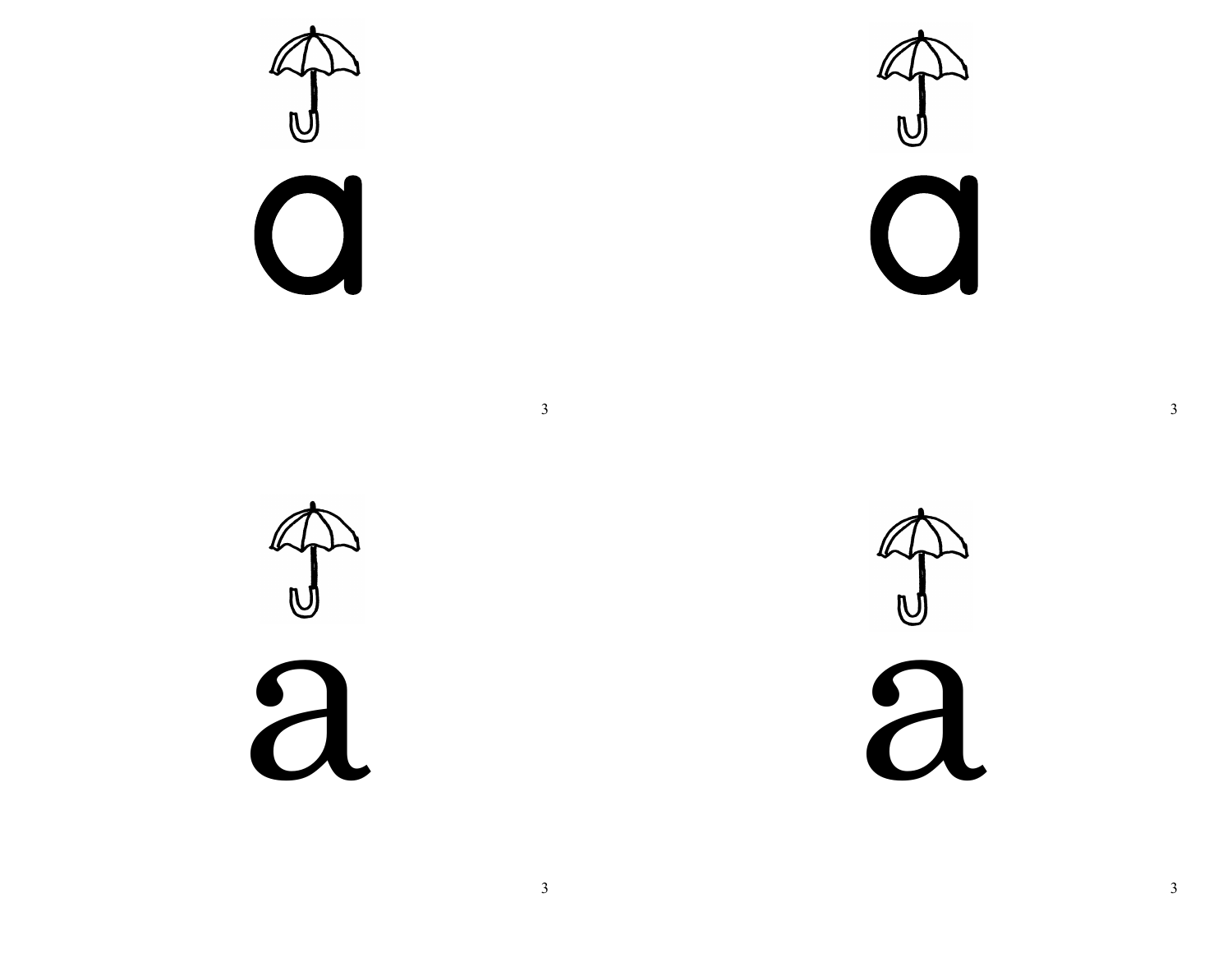$\overline{\mathbf{I}}$  $\begin{array}{c} \hline \end{array}$  $\overline{4}$  $\bullet$  $\bullet$  $\mathbf{1}$ 1

 $\overline{4}$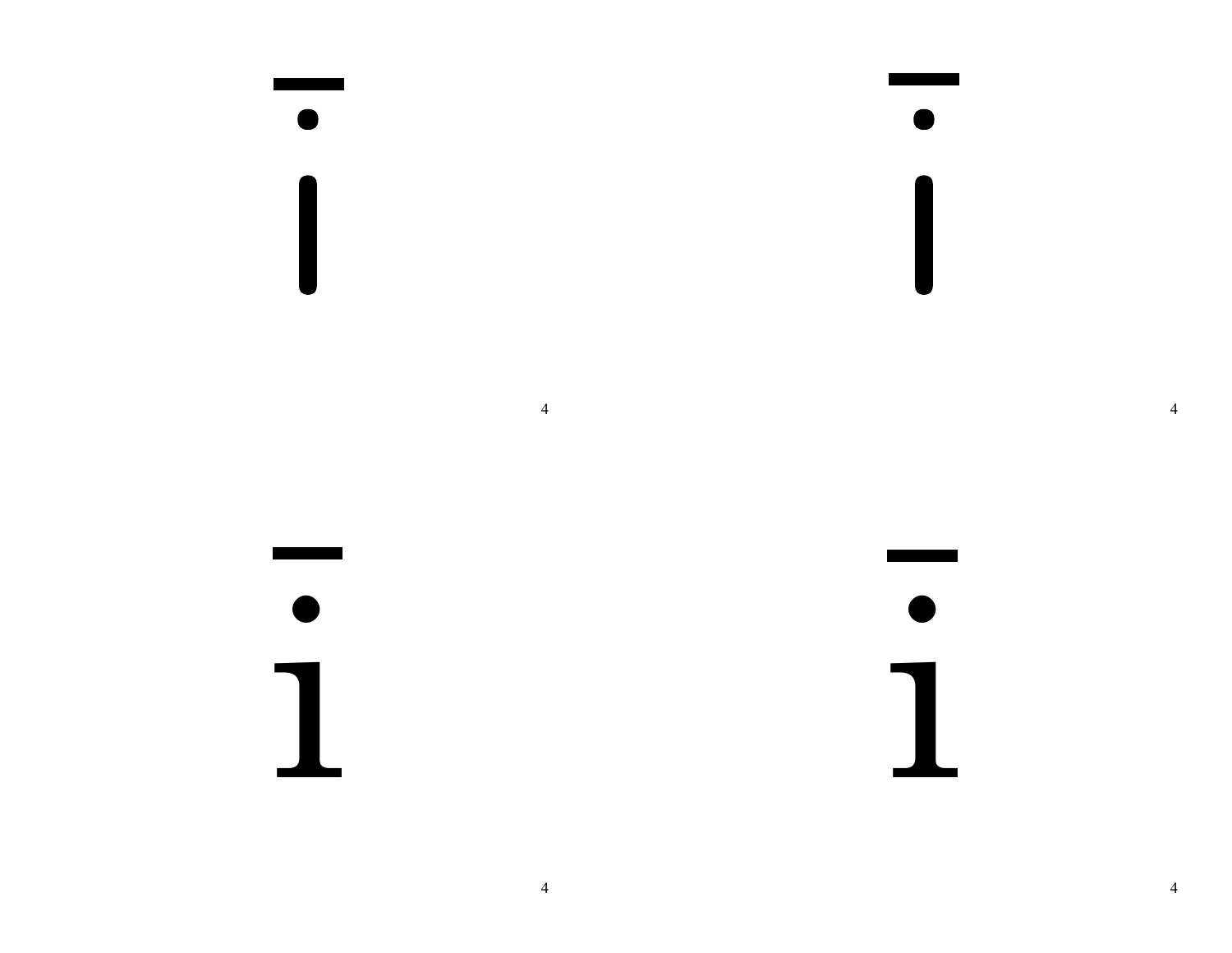e

e

e

e

 $5\overline{)}$ 

 $5\overline{)}$ 

 $5\overline{)}$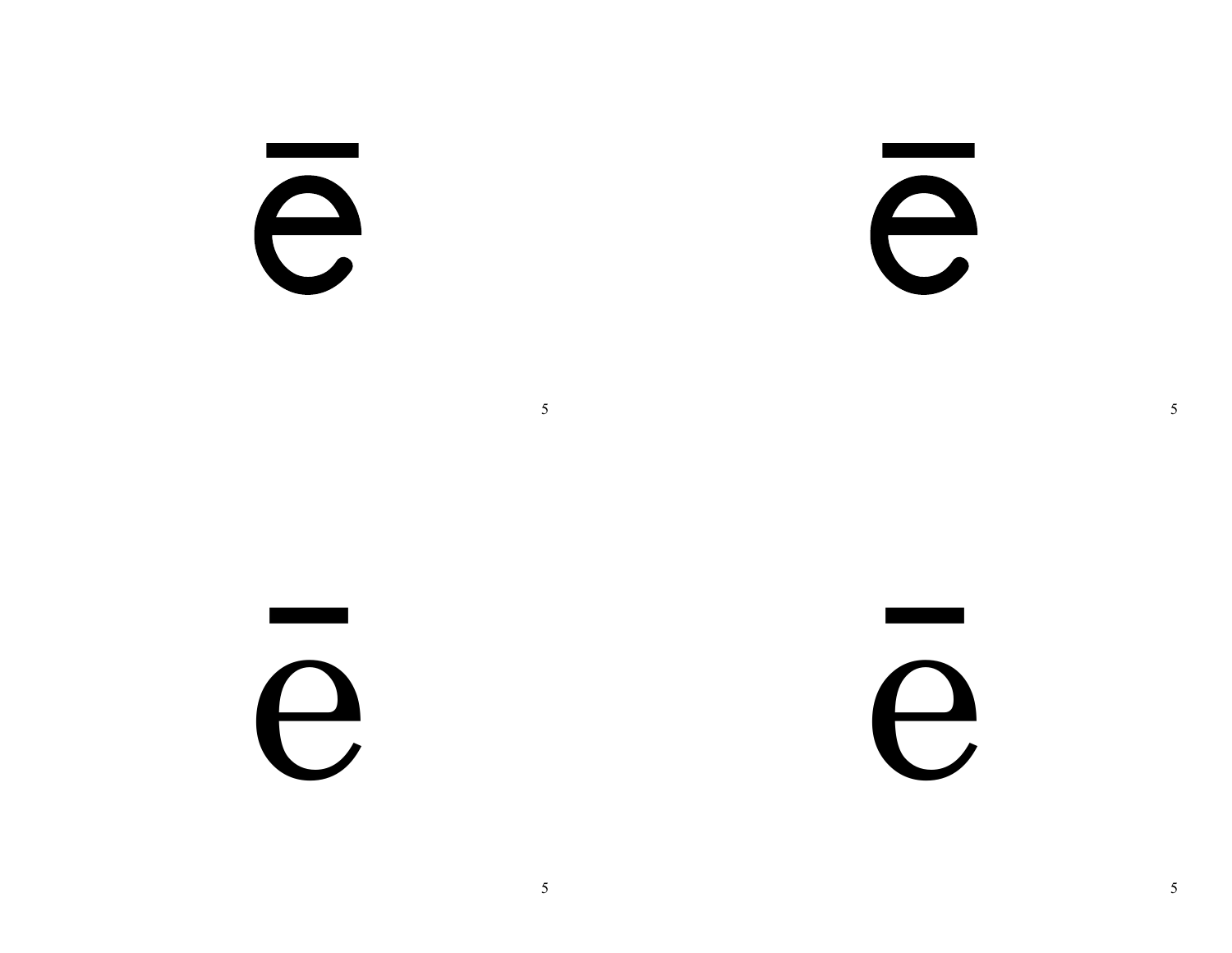$\bigcirc$ 

 $\bigcirc$ 

 $\overline{O}$ 

 $\overline{O}$ 

6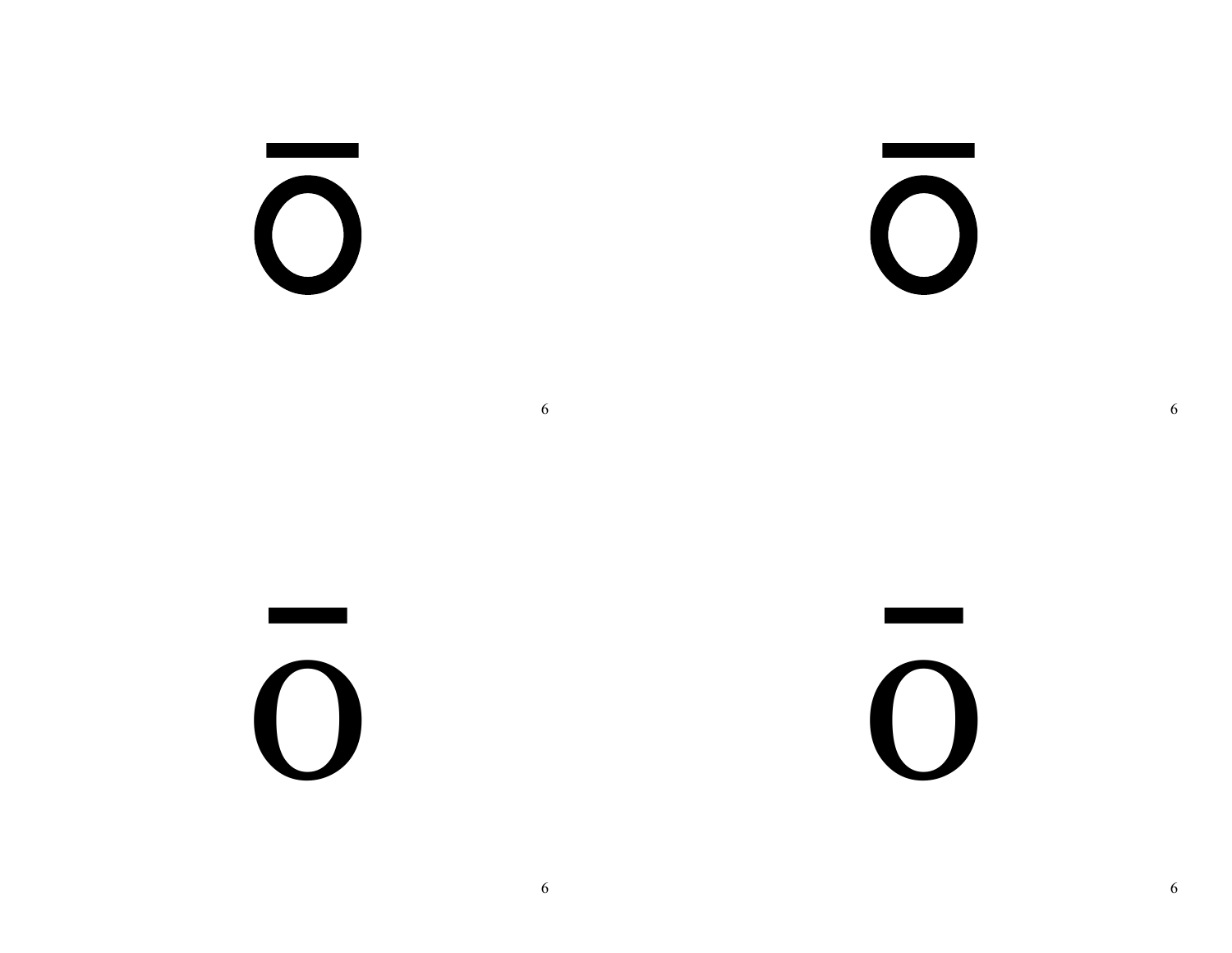$th$ 

th

 $\overline{7}$ 

 $\overline{7}$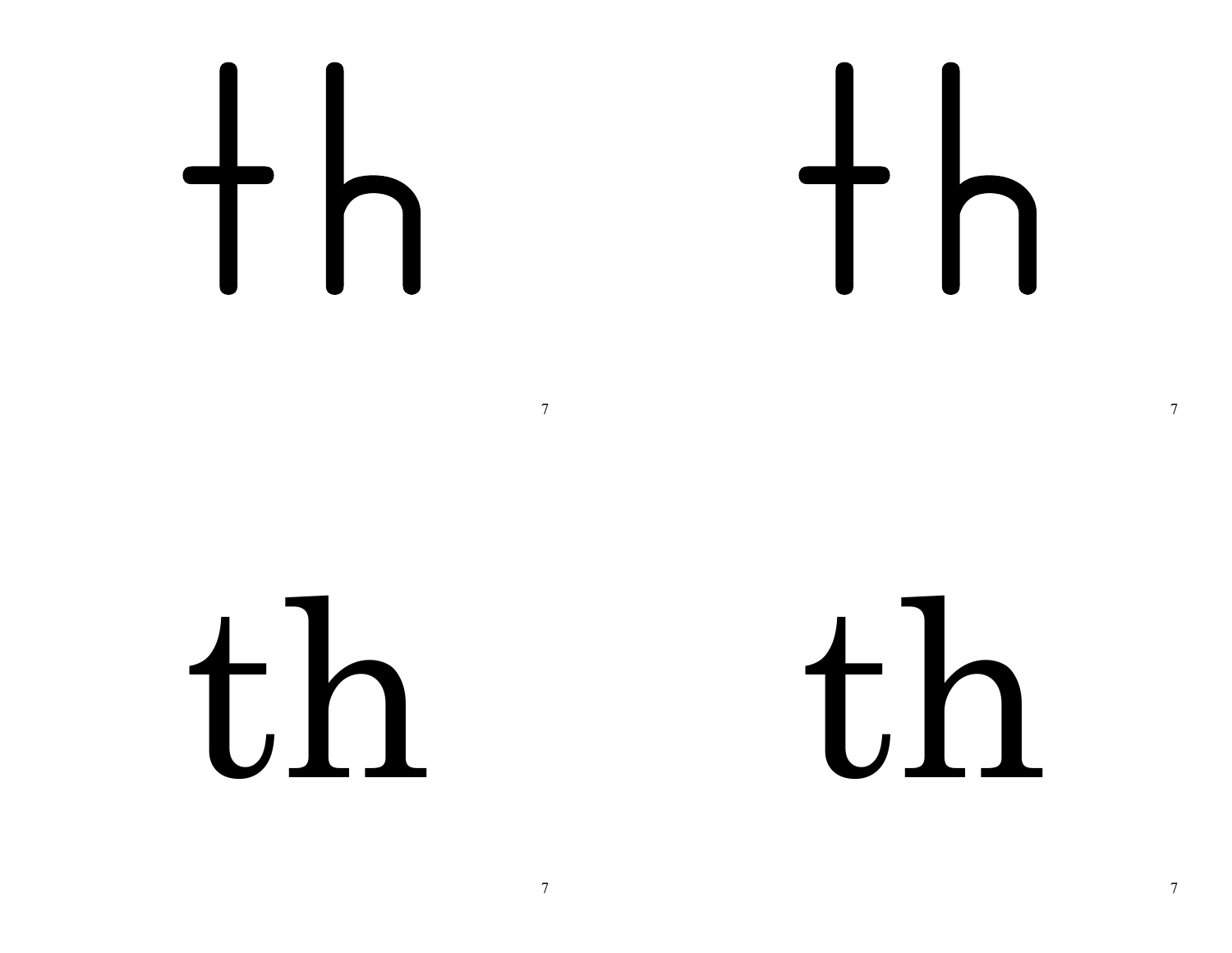Or

### Or

Or

Or

8

8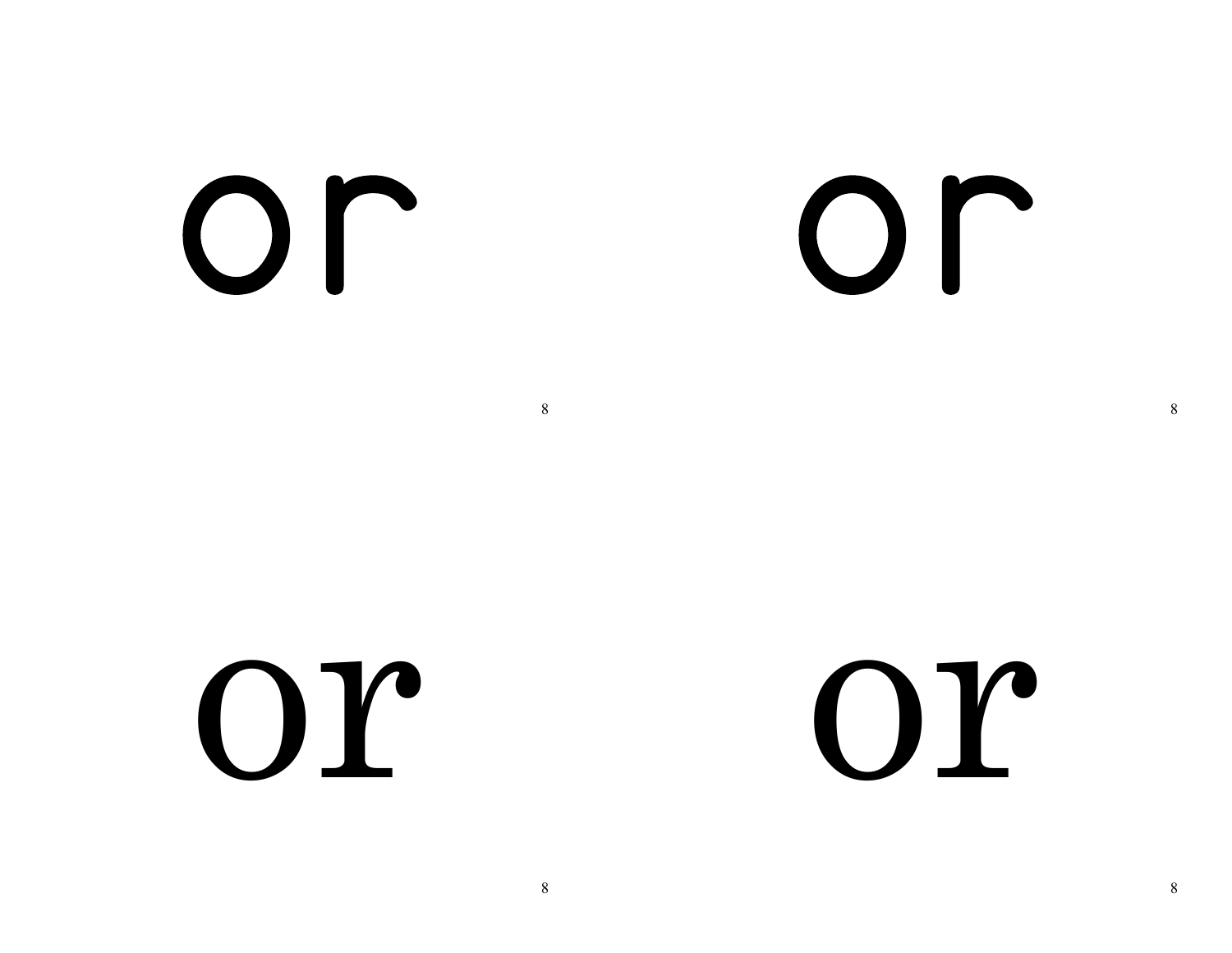$c\mathbf{k}$ 

 $c\,k$ 

9

9

 $\mathbf Q$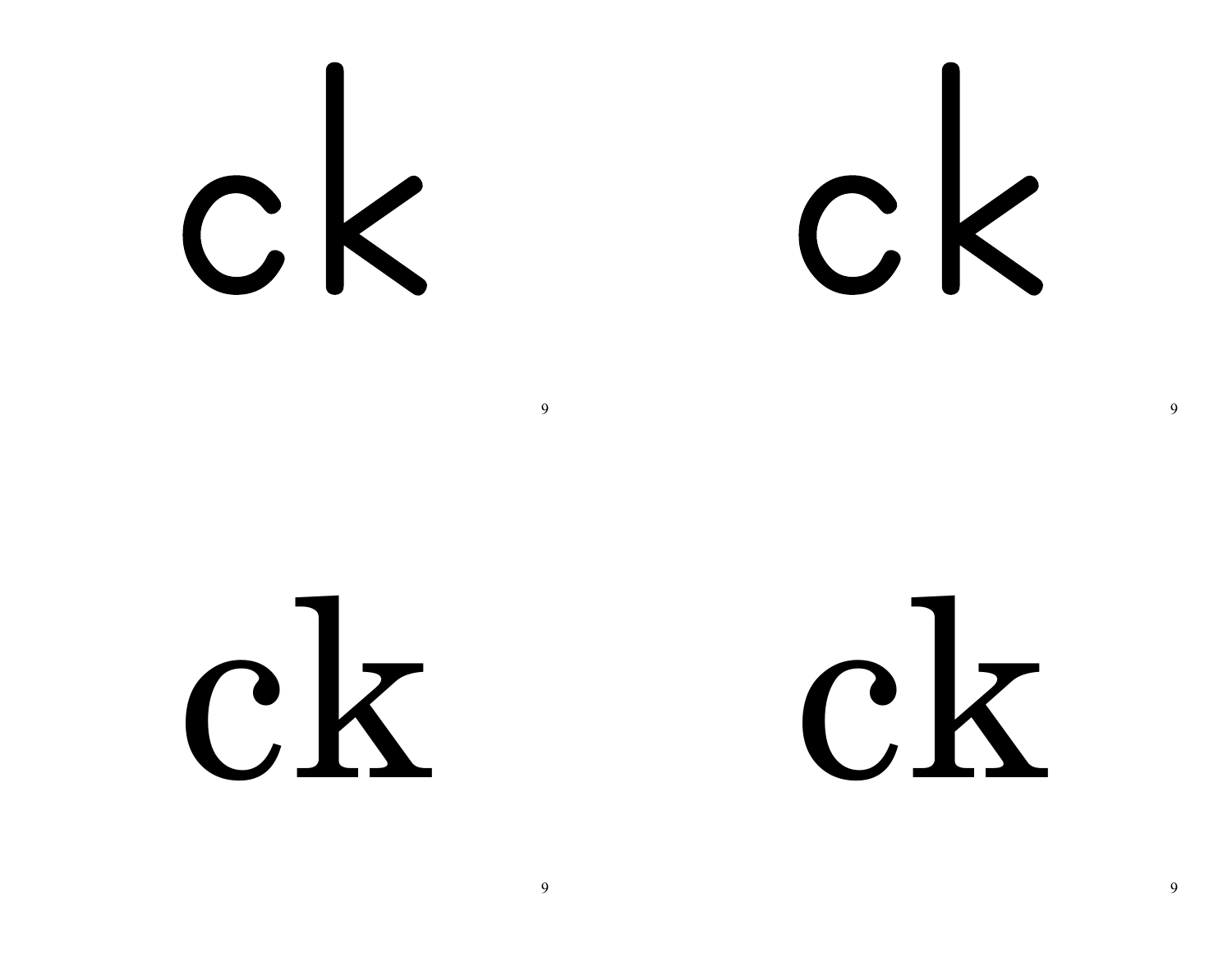$\bullet\;\bullet$  $\bigcirc$ 

 $\bullet$  $\bigcap$ 

 $10\,$ 

 $\bullet$  $\bigcap$ 

 $\bullet$  $\blacksquare$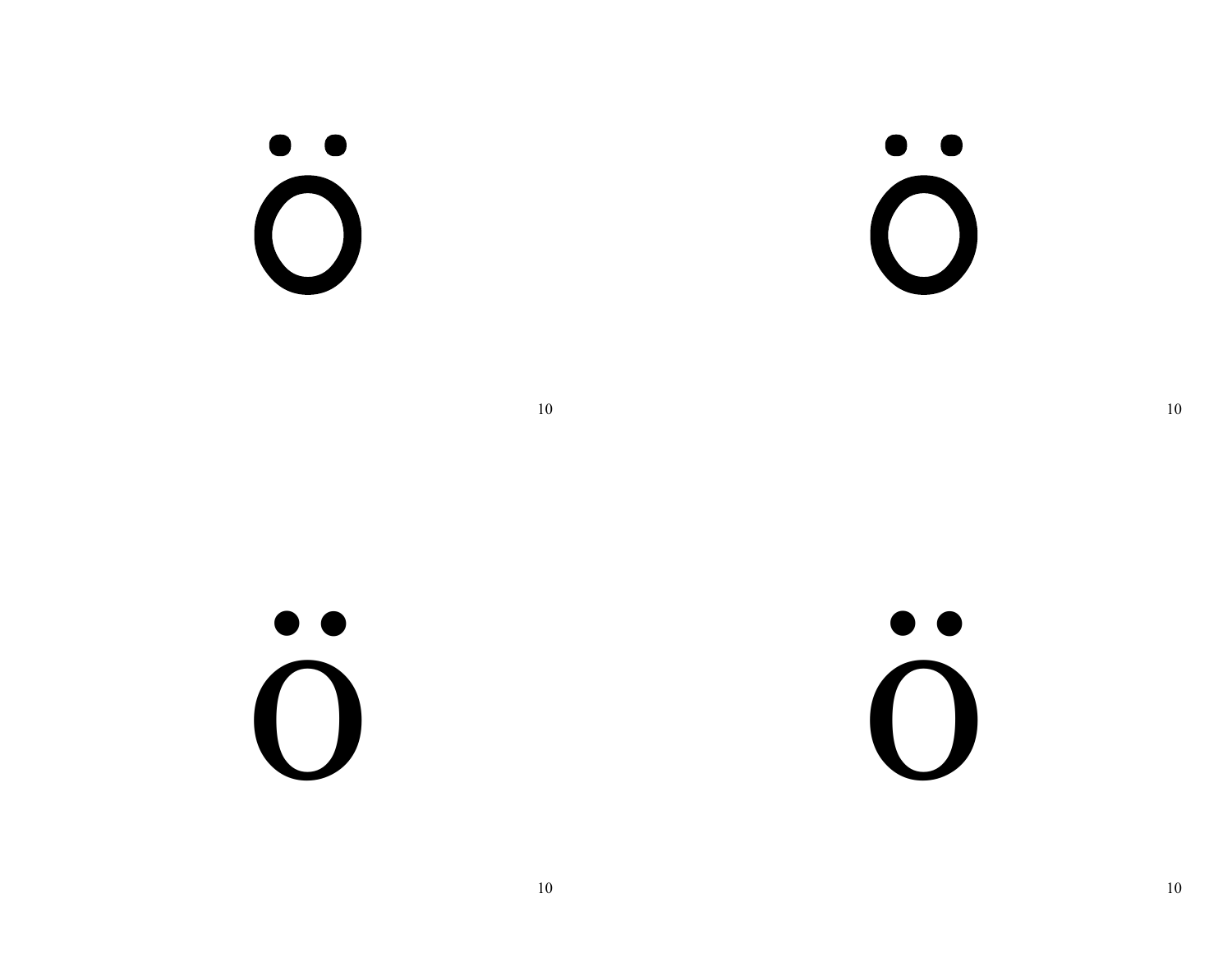### Ve Ve

11

### Ve

 $11\,$ 

Ve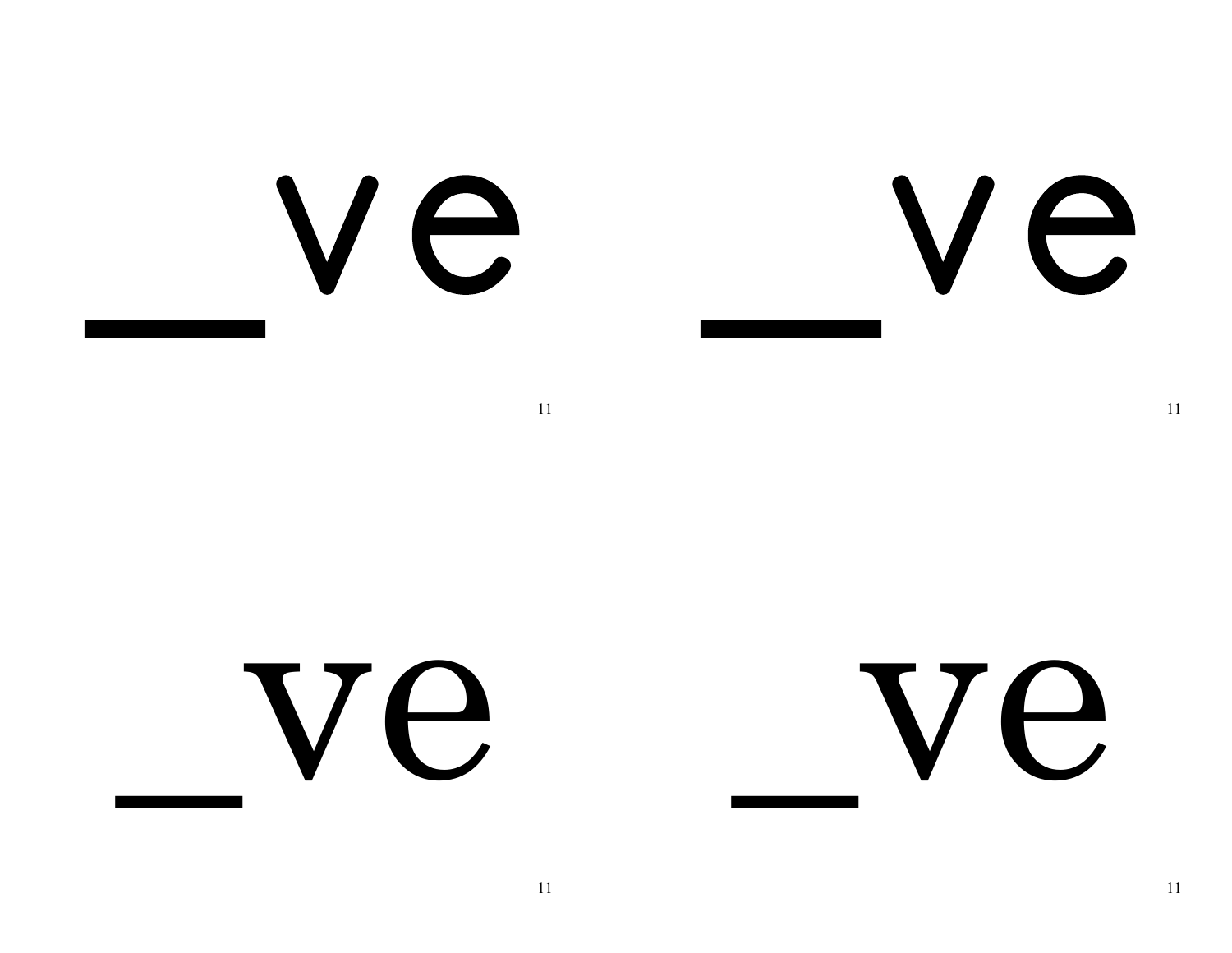J

 $\mathbf O$ 

12

a

a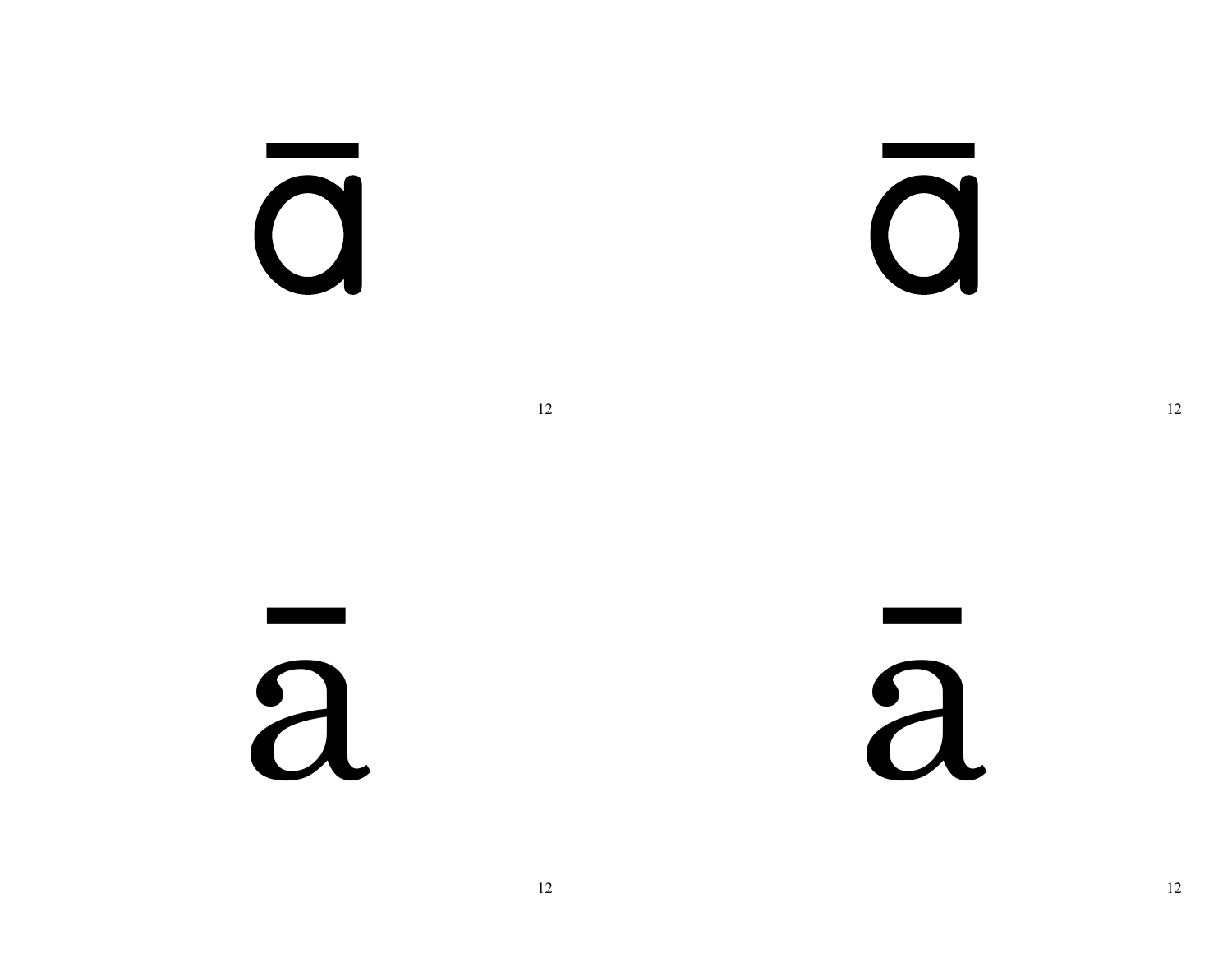## 

### $ch$

### $ch$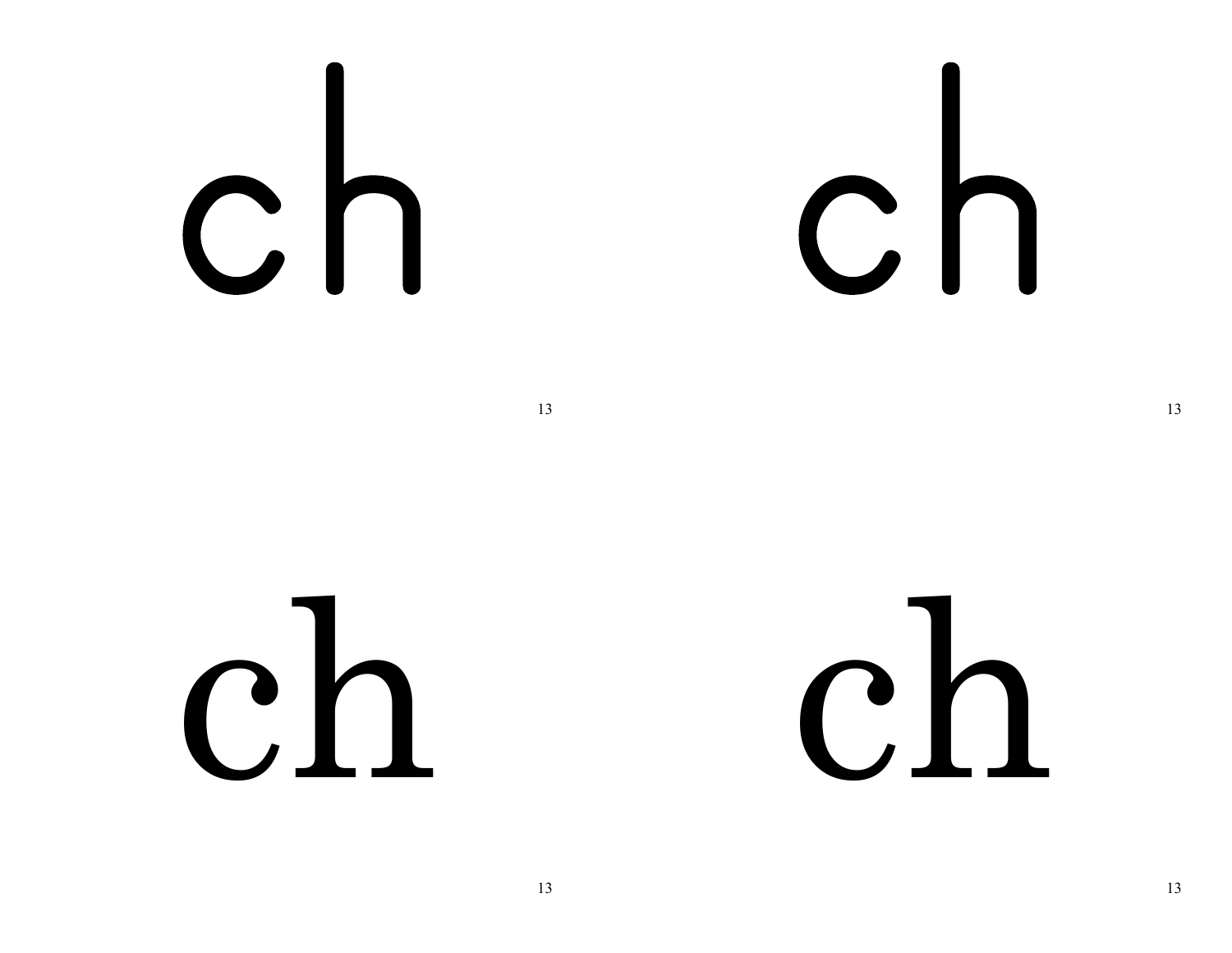## $top$

## $tch$

 $14$ 

### tch

### t.ch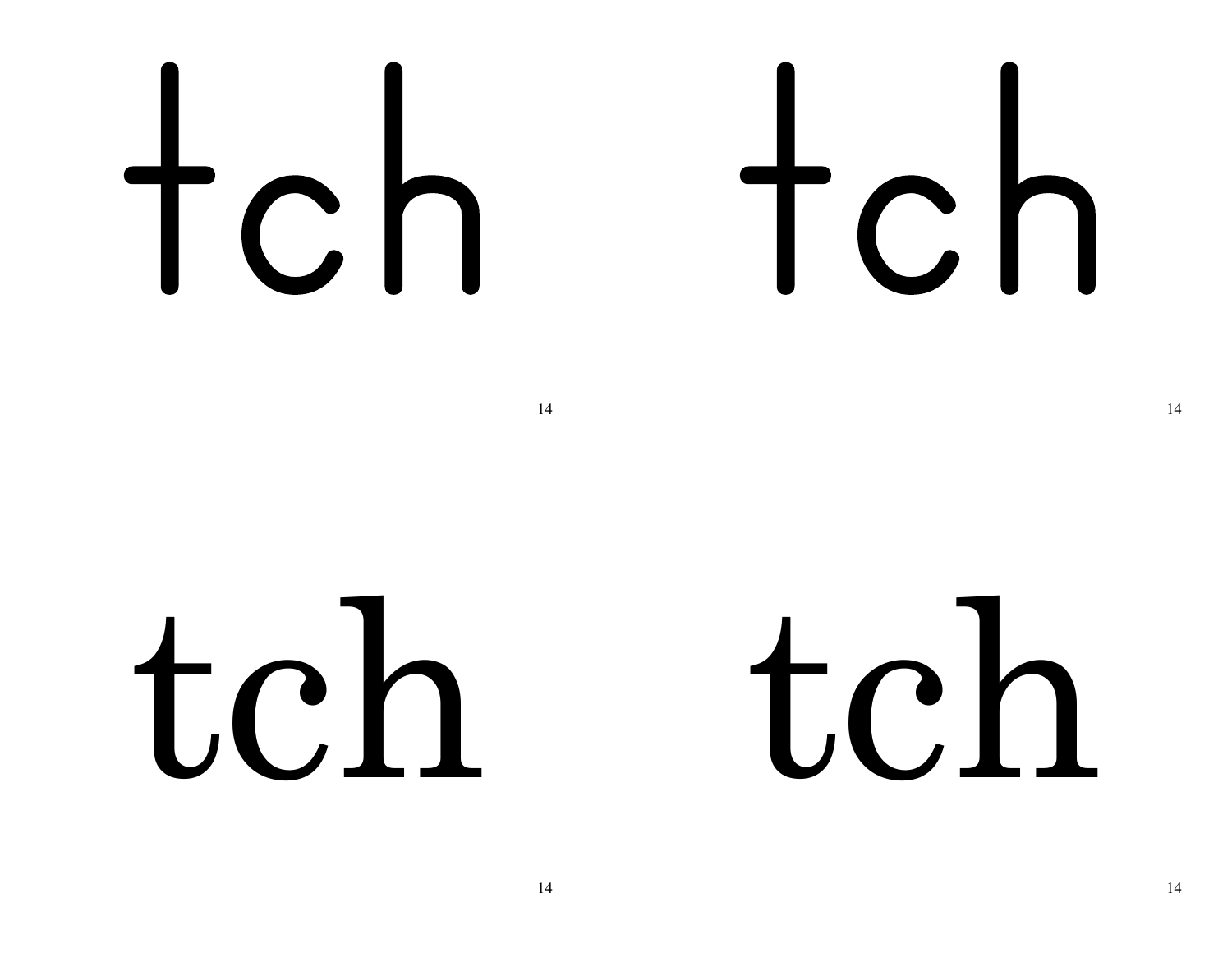## nch nch

### nch nch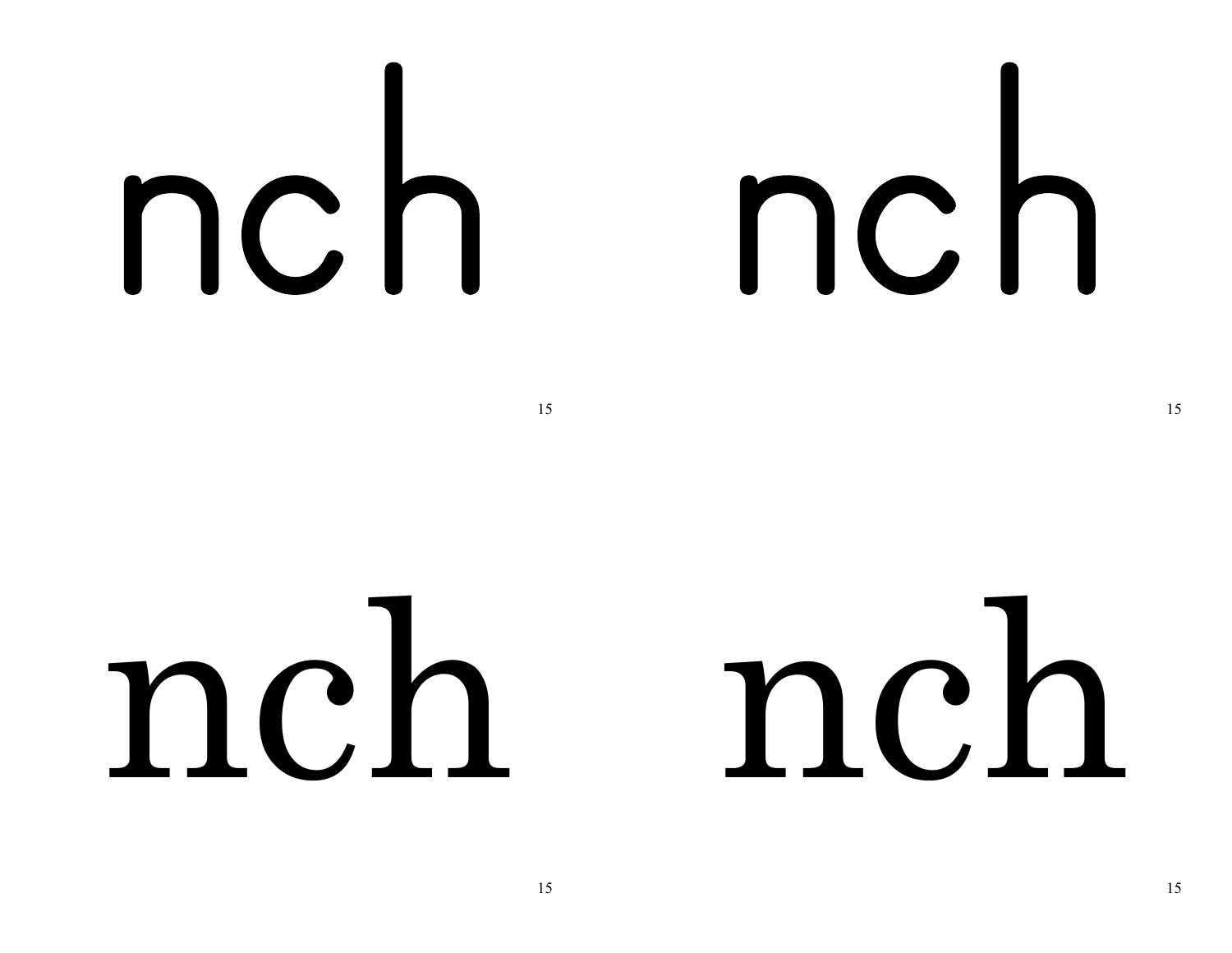## Wh

## 

16

### wh

### wh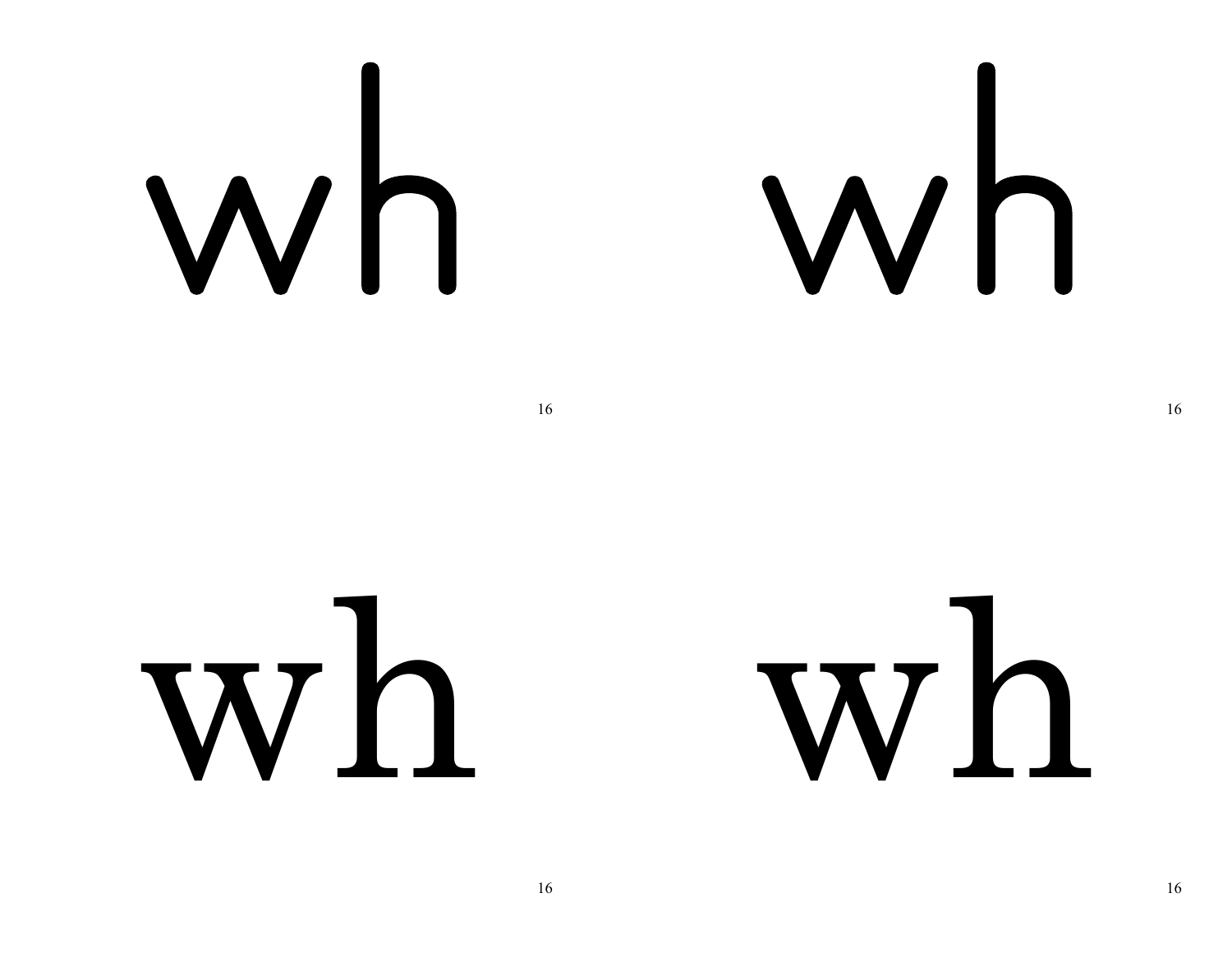



ng

### ng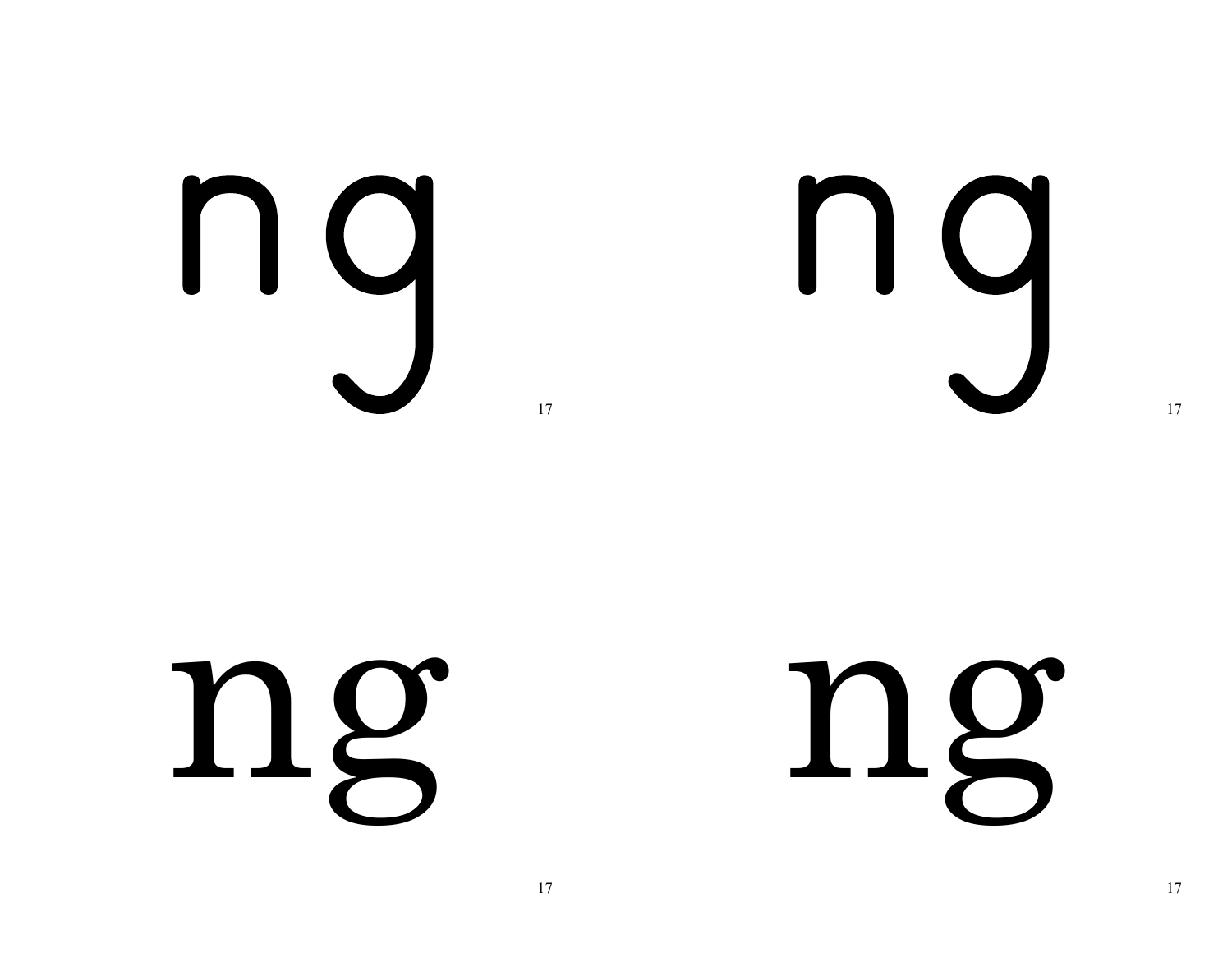$nk$ 

nk

nk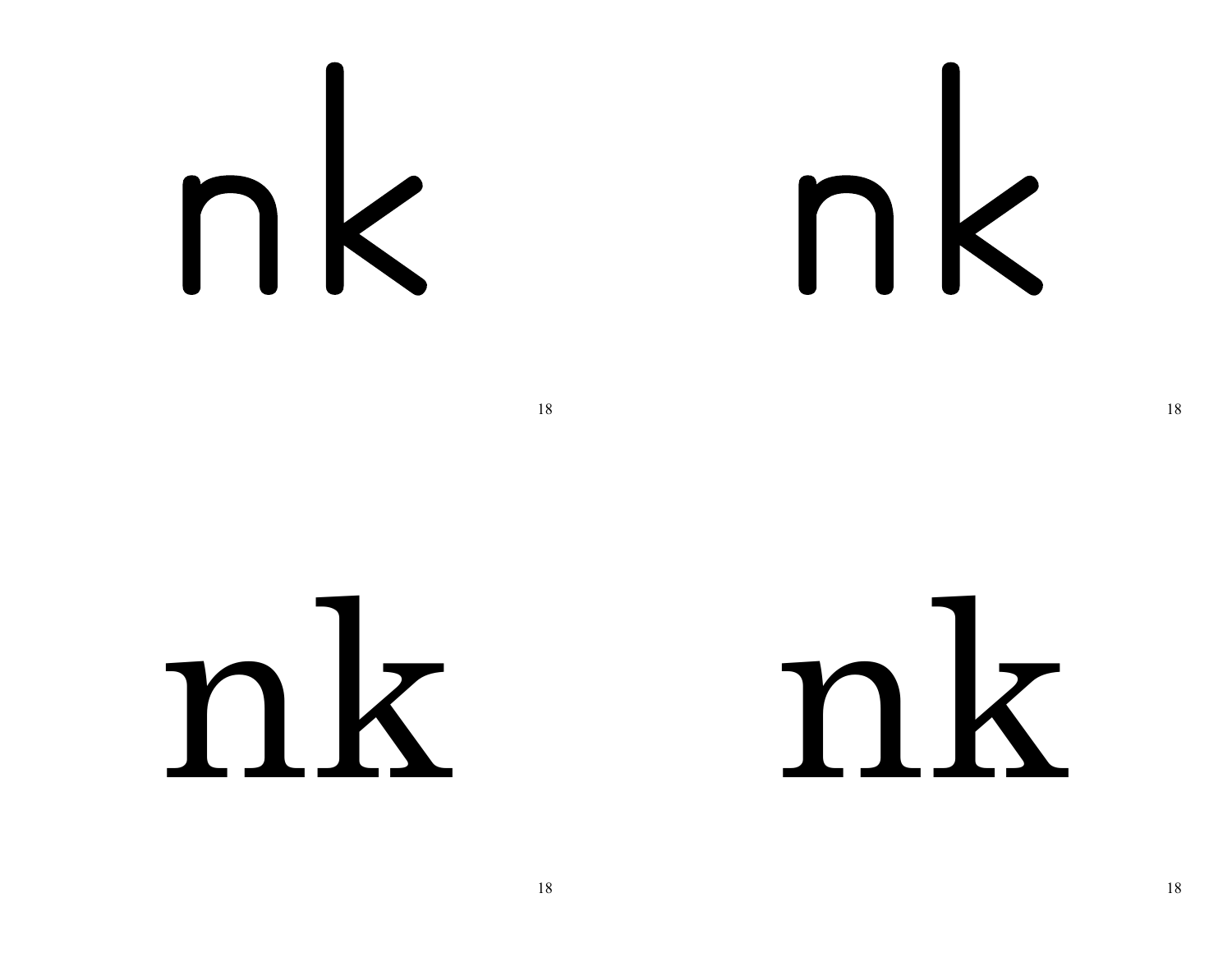$\overline{\bigcup}$ 

 $\overline{\mathsf{U}}$ 

U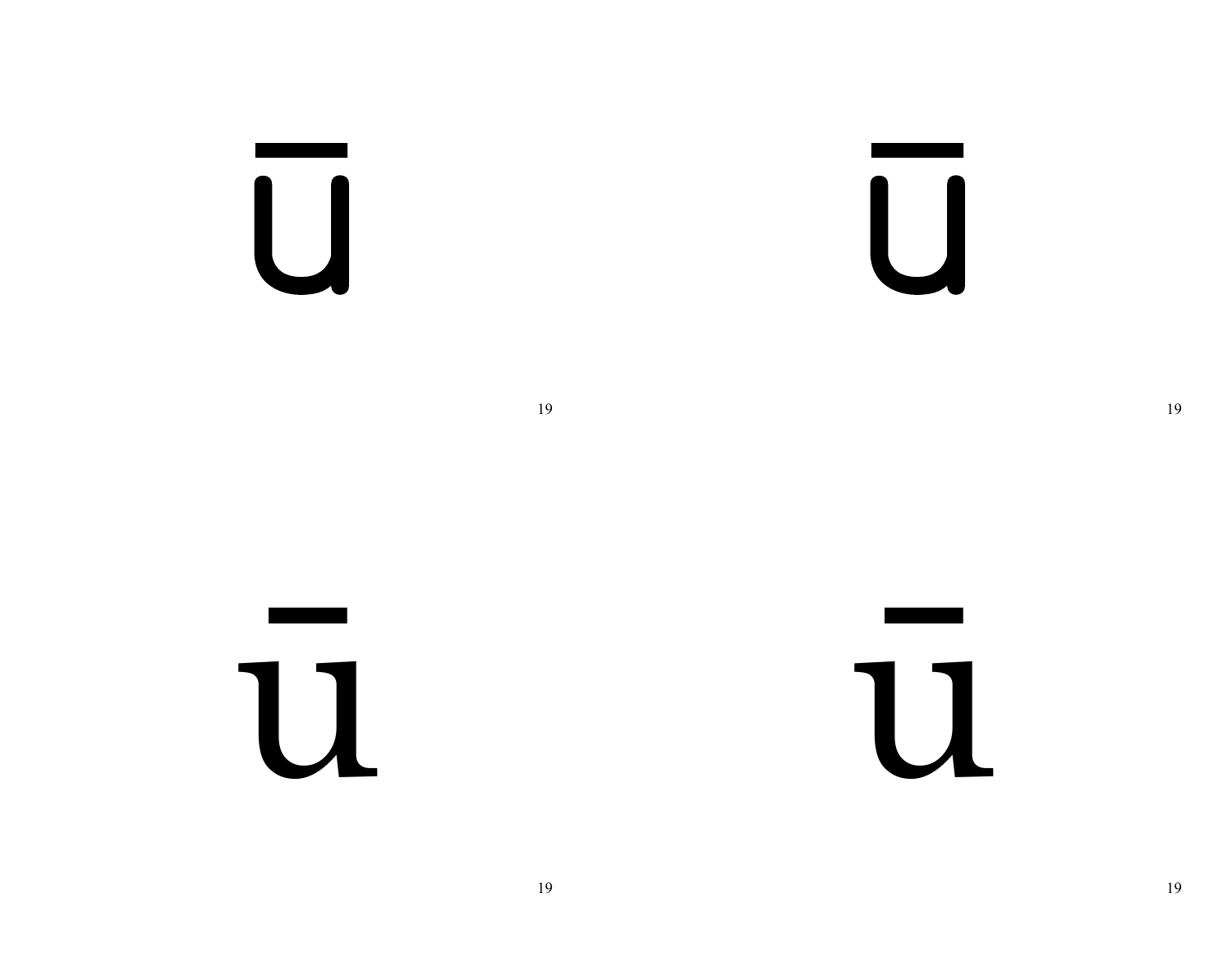ee



ee

ee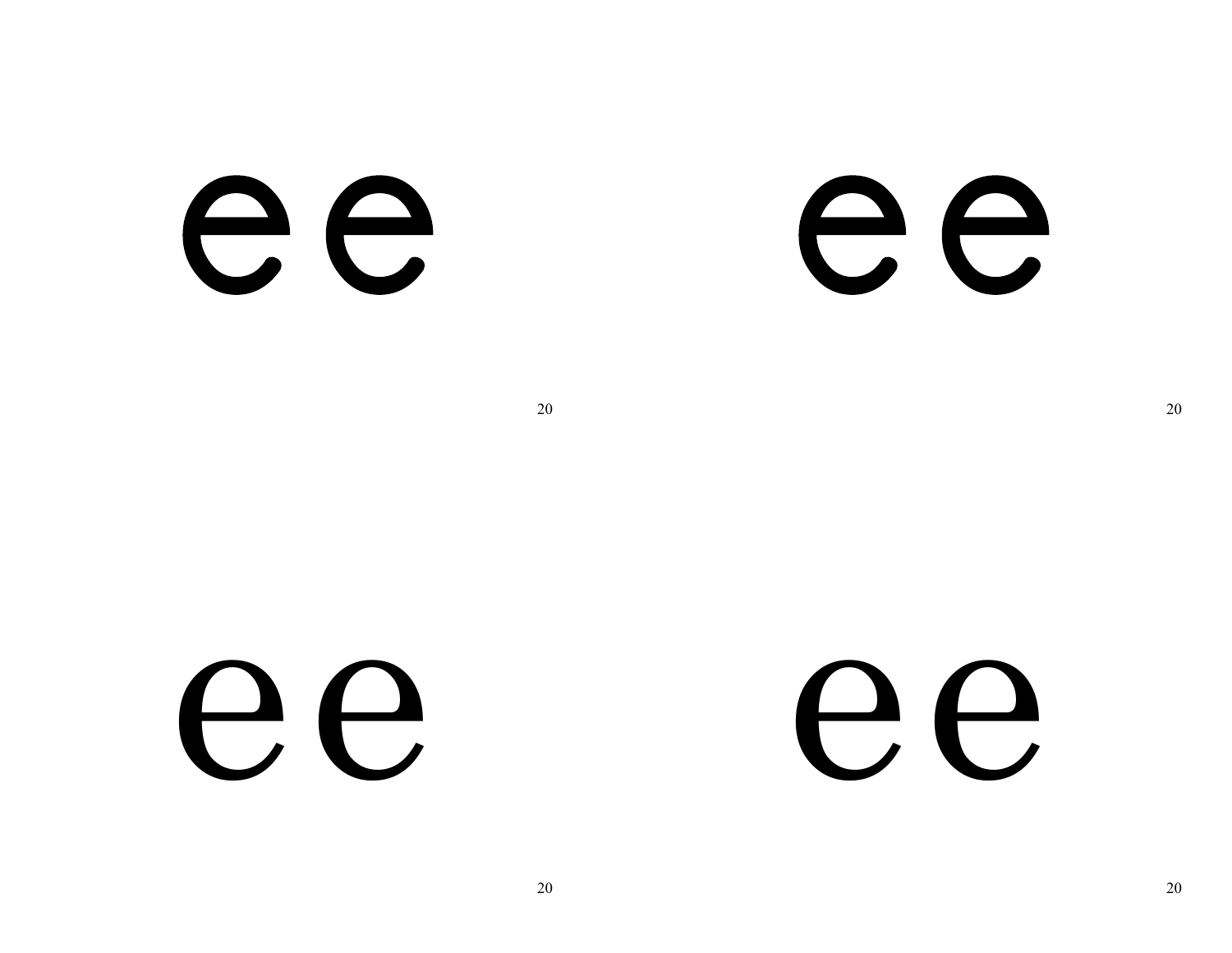

 $\bigcup$  $\boldsymbol{\Theta}$  $\bigcup$  $\bigcup$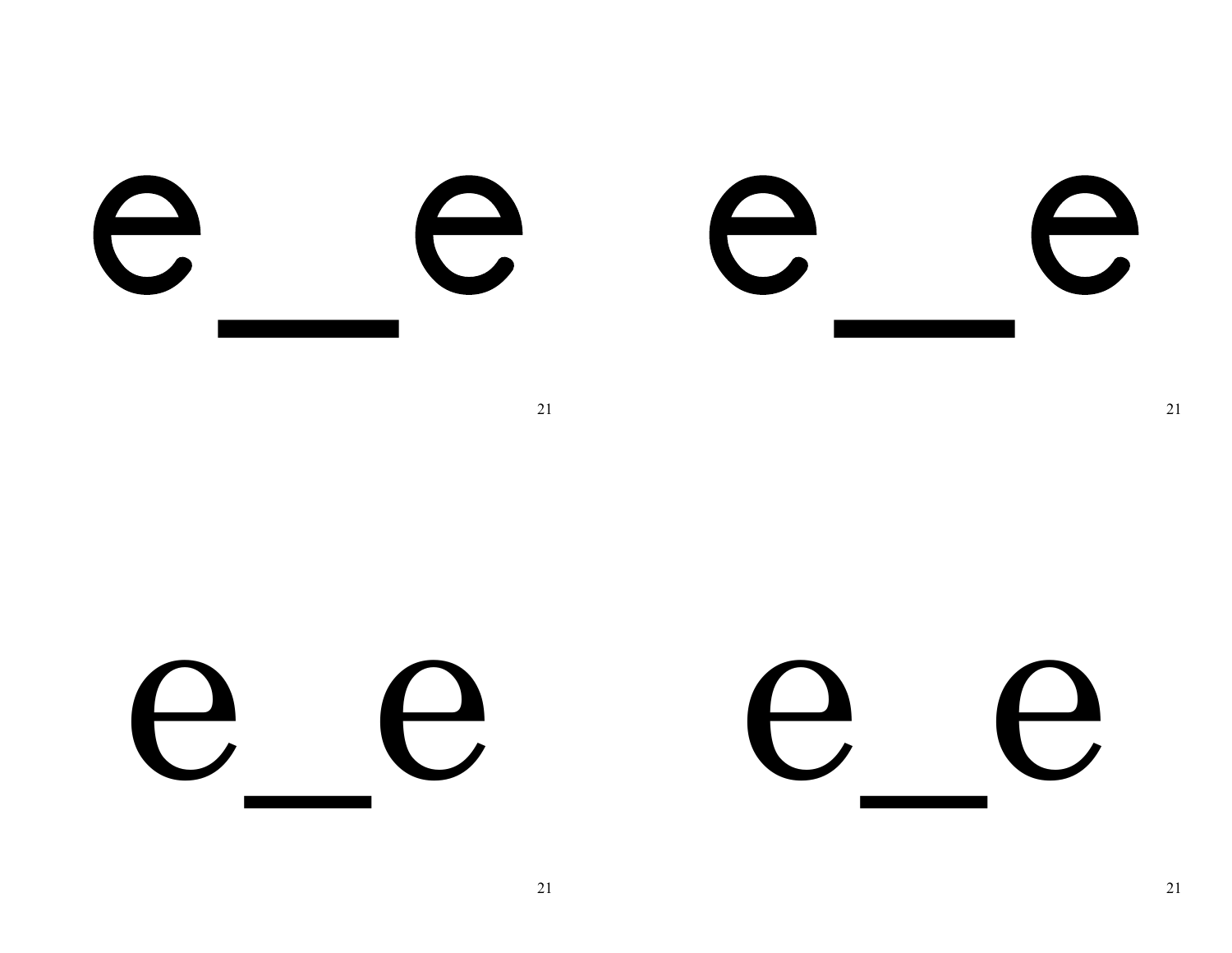### el

el

22

el

el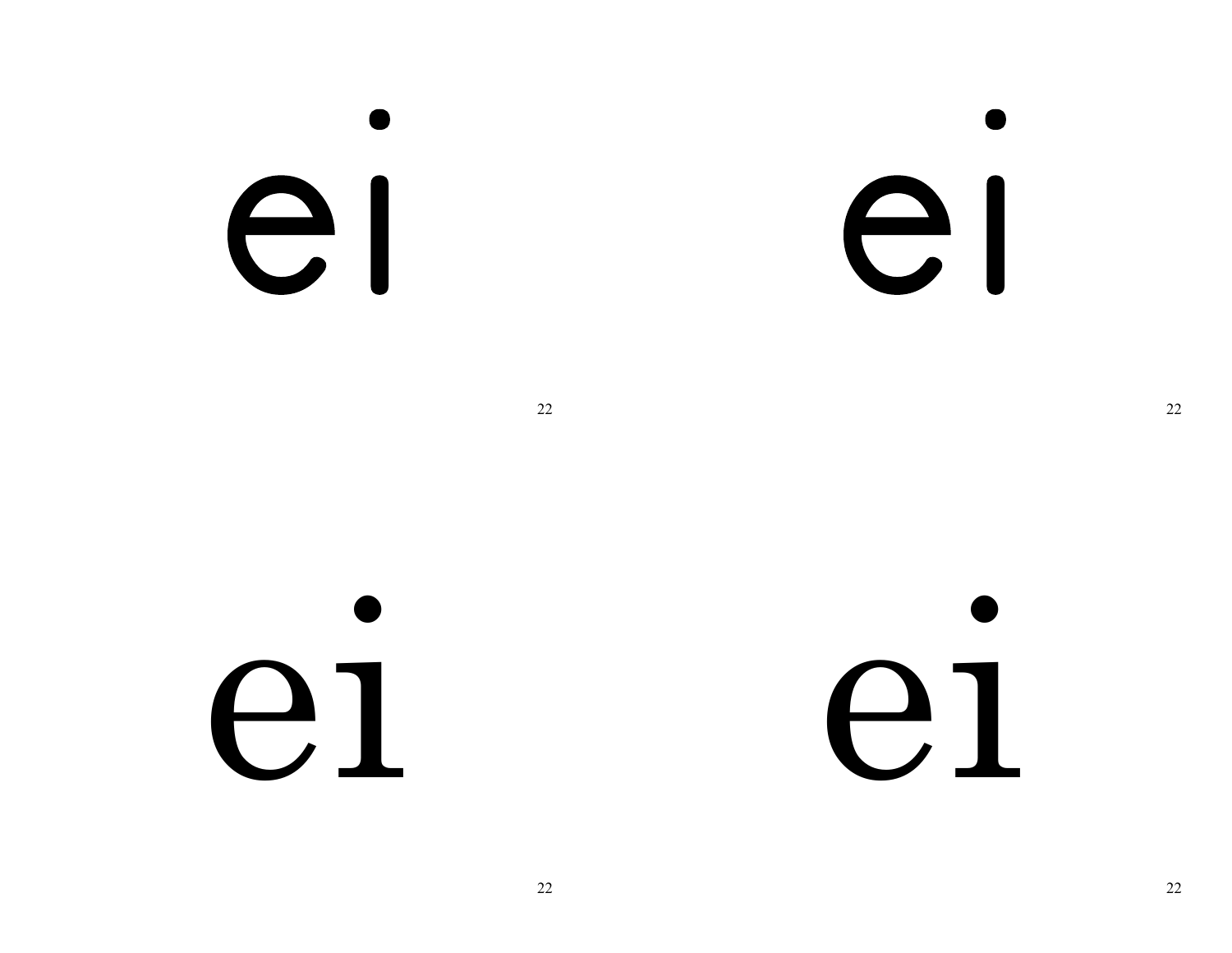

ey

U V

U Y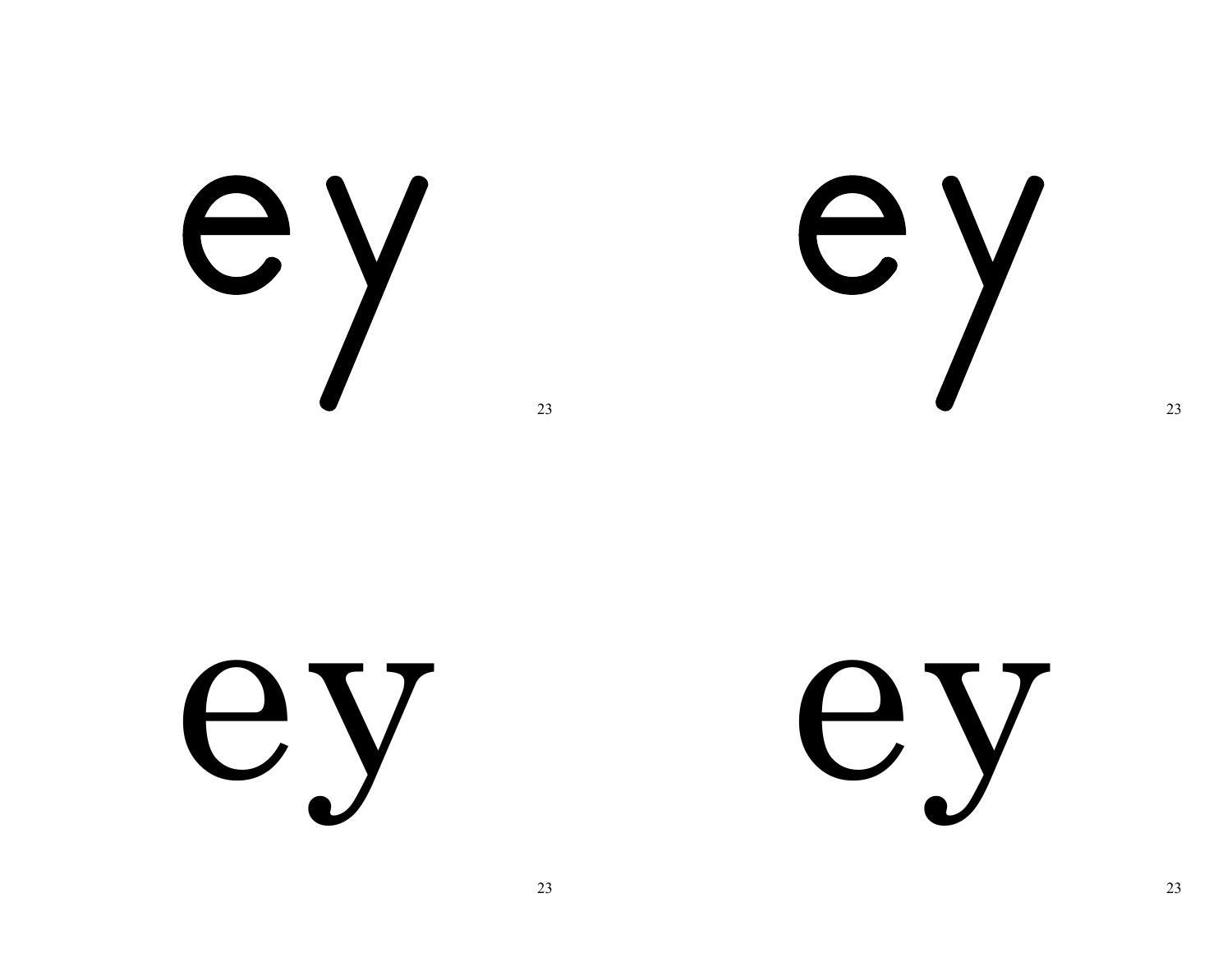e a

e a

ea ea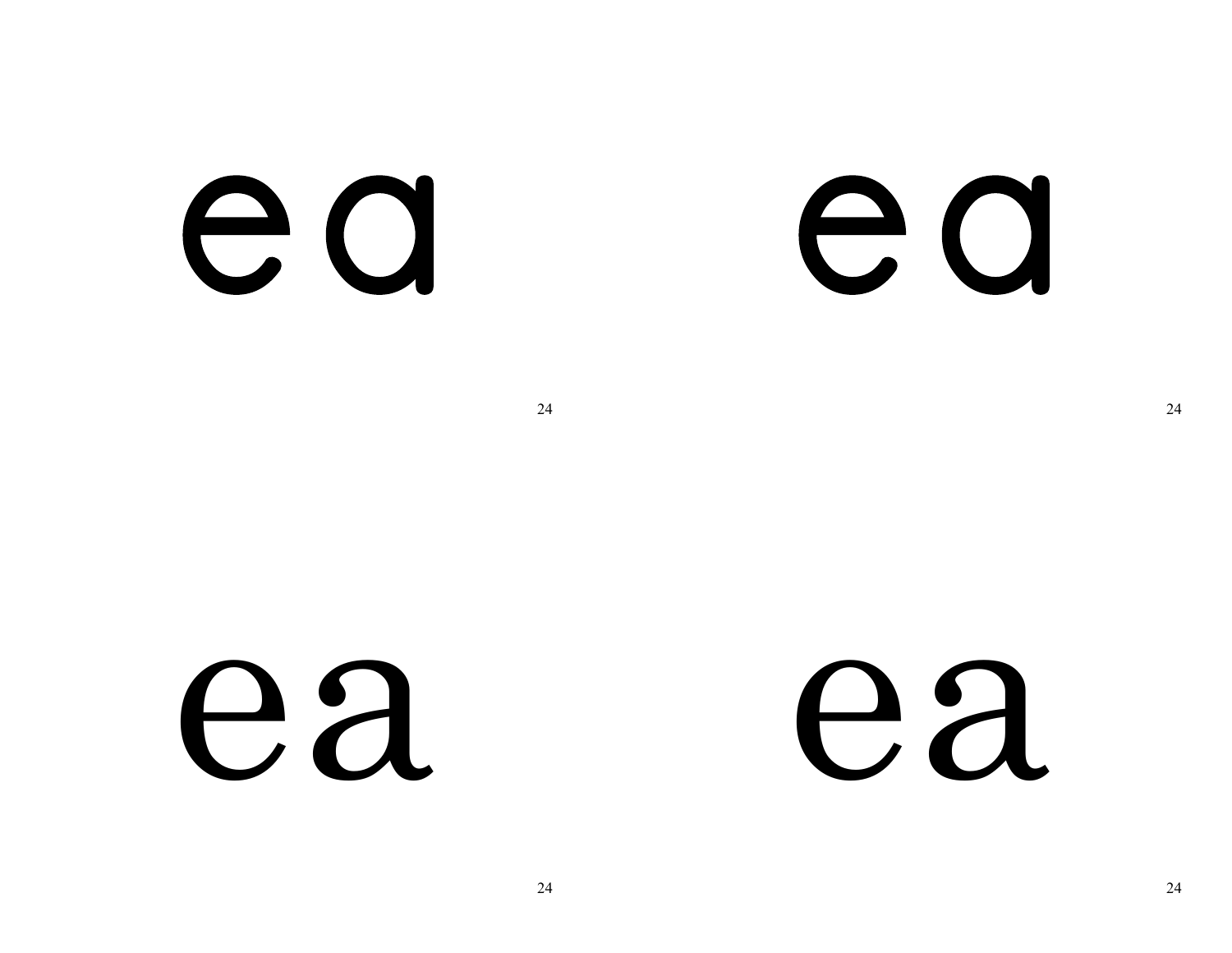### QI

al

25  $\sim$  25

ai ai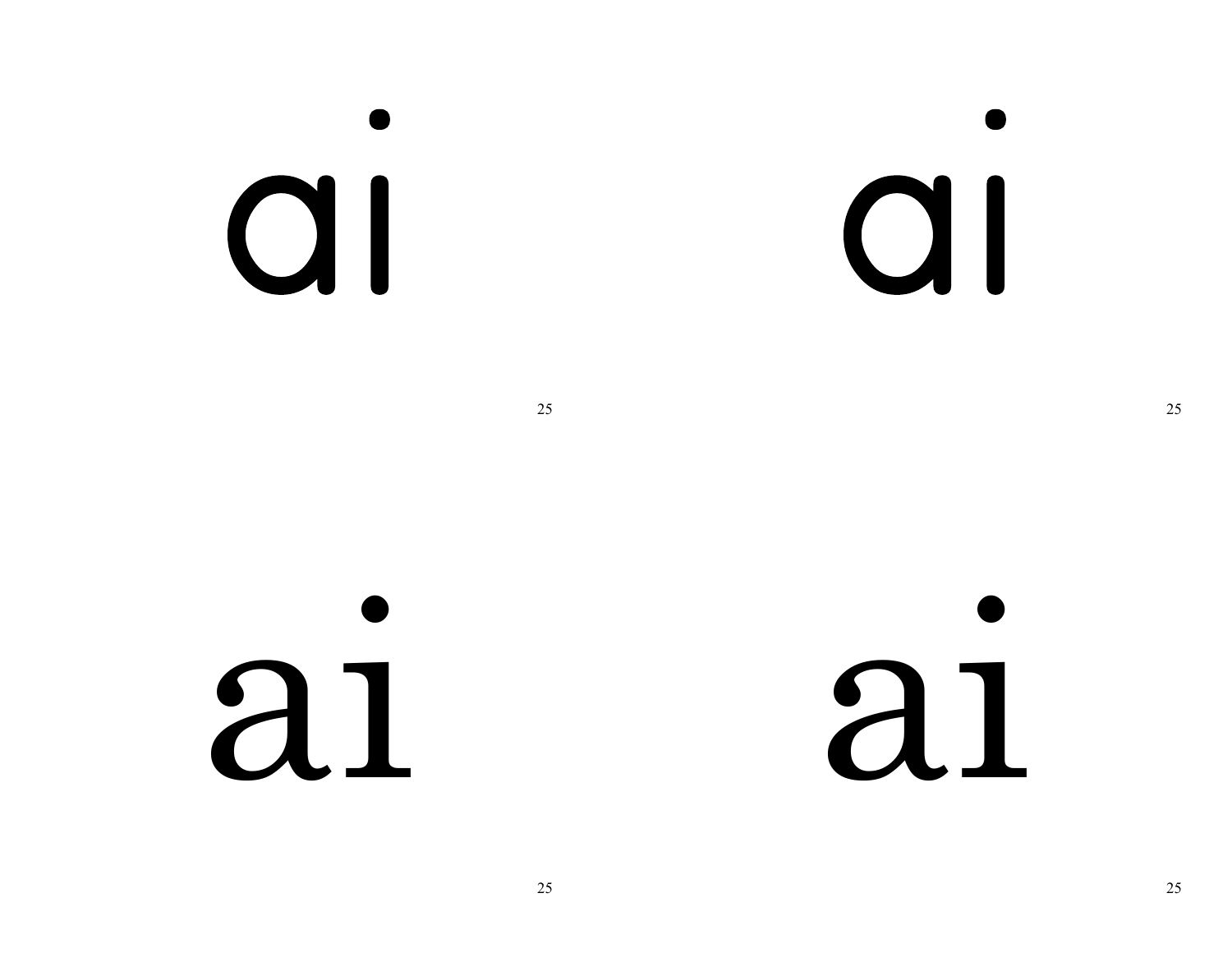

dy

ay ay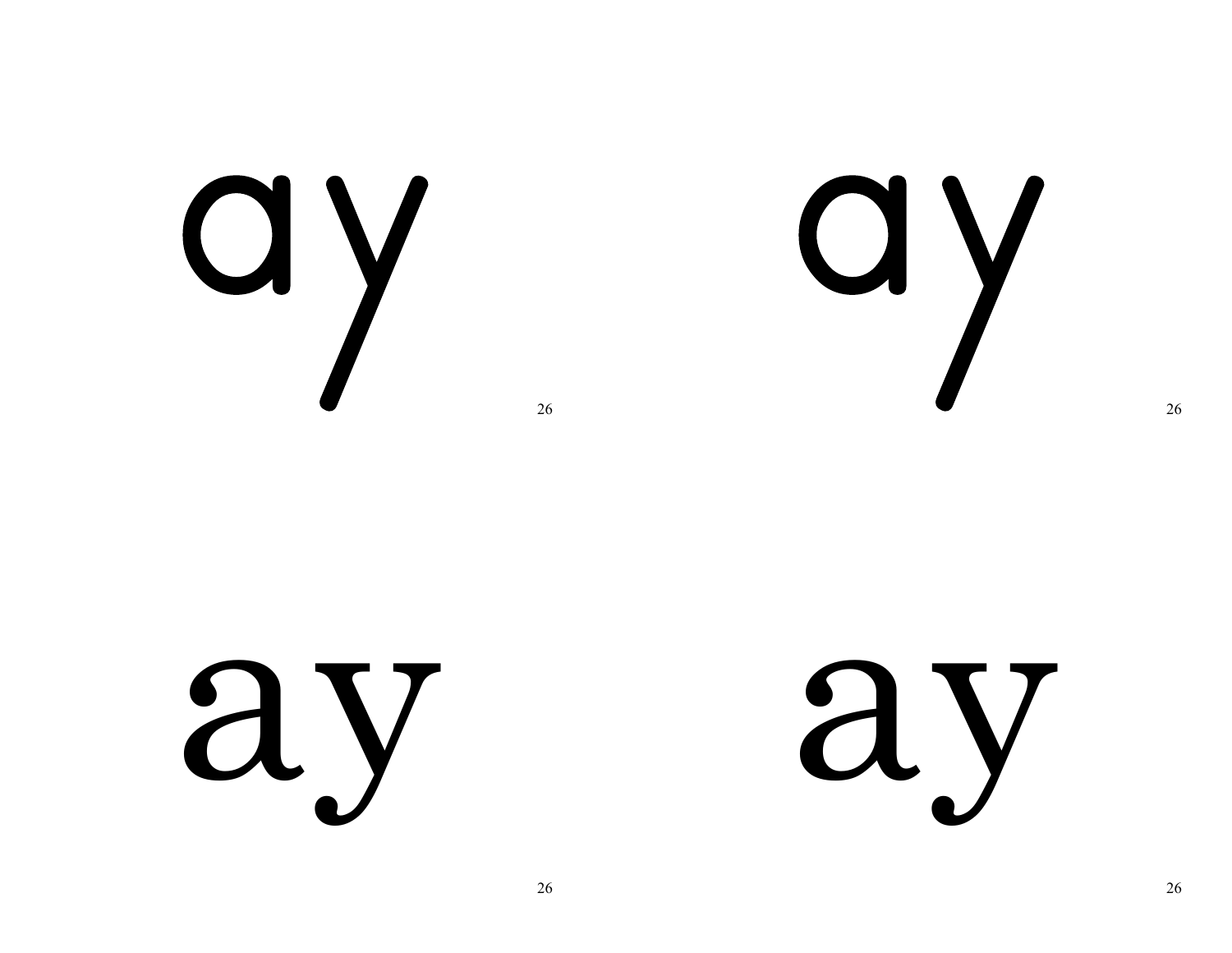

a  $\mathbf{a}$ e  $\mathbf{\Theta}$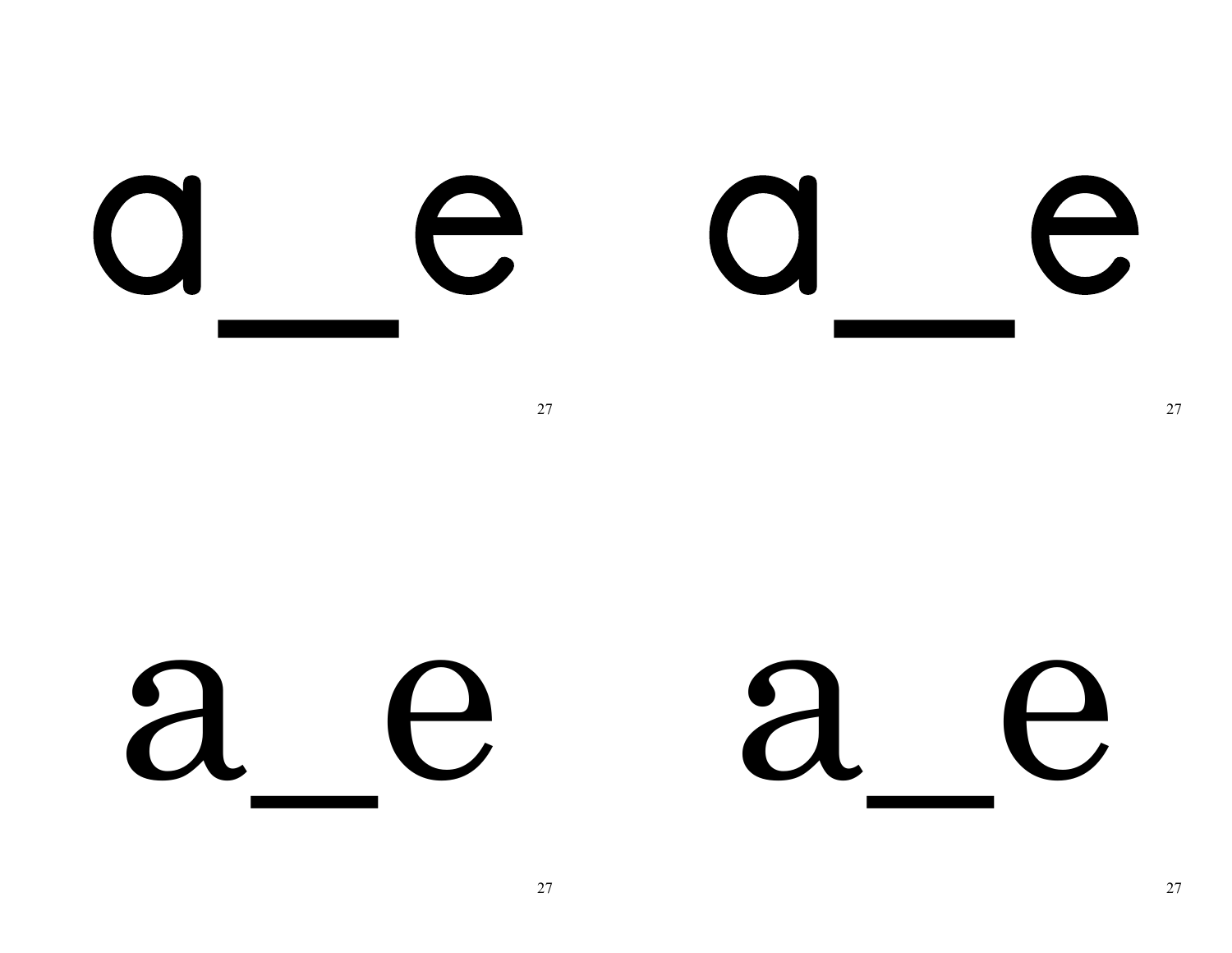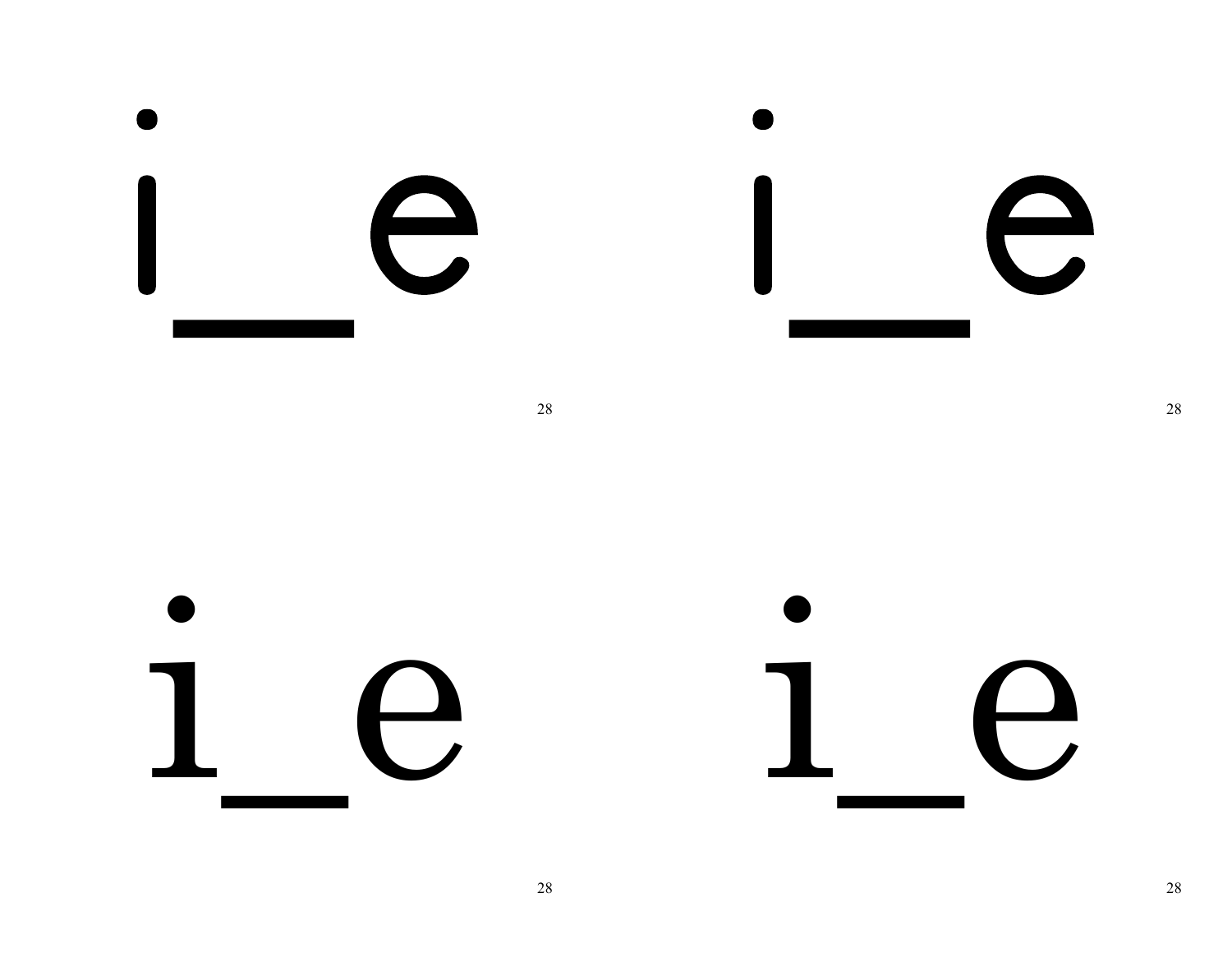Ie

Ie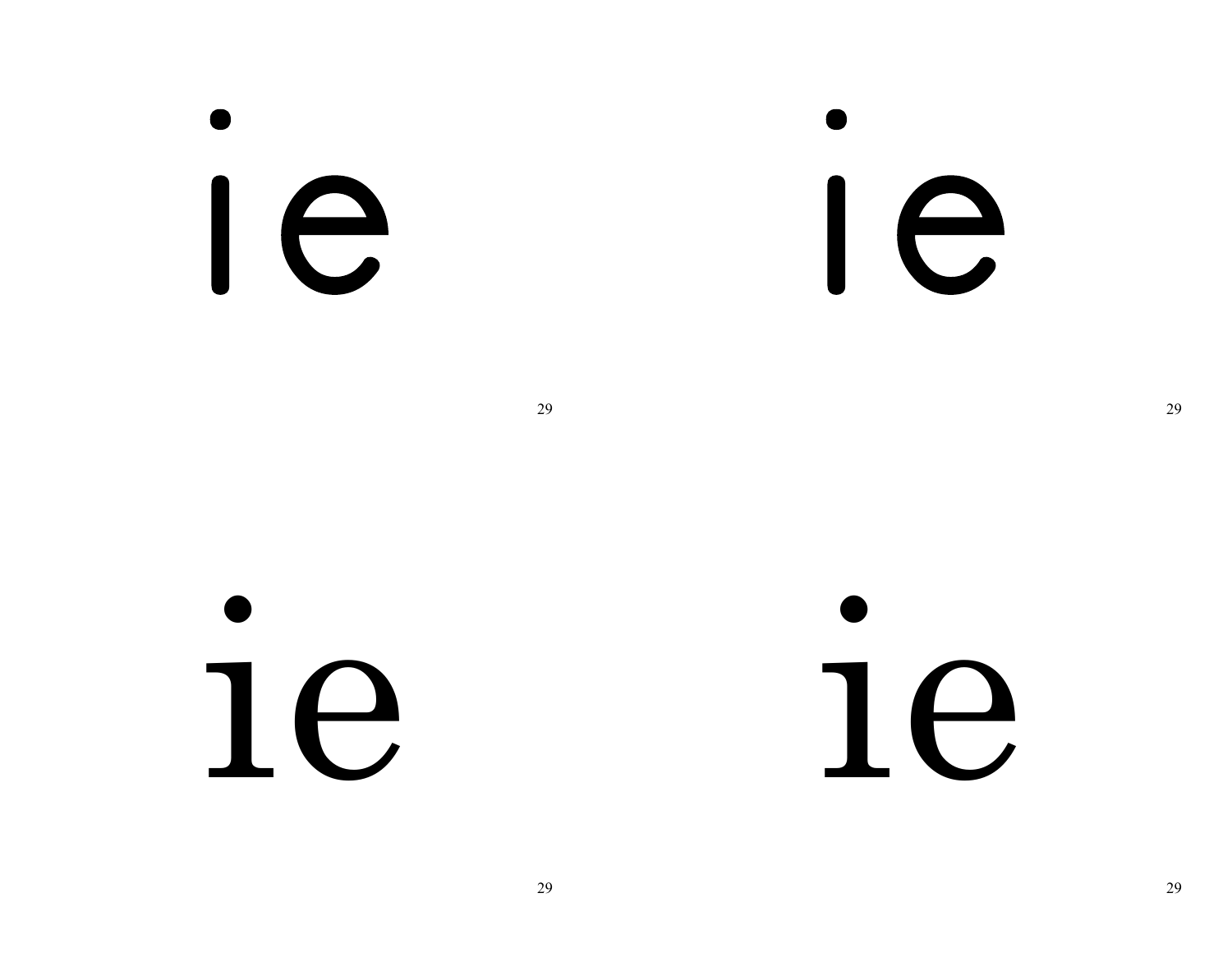# 

igh

## igh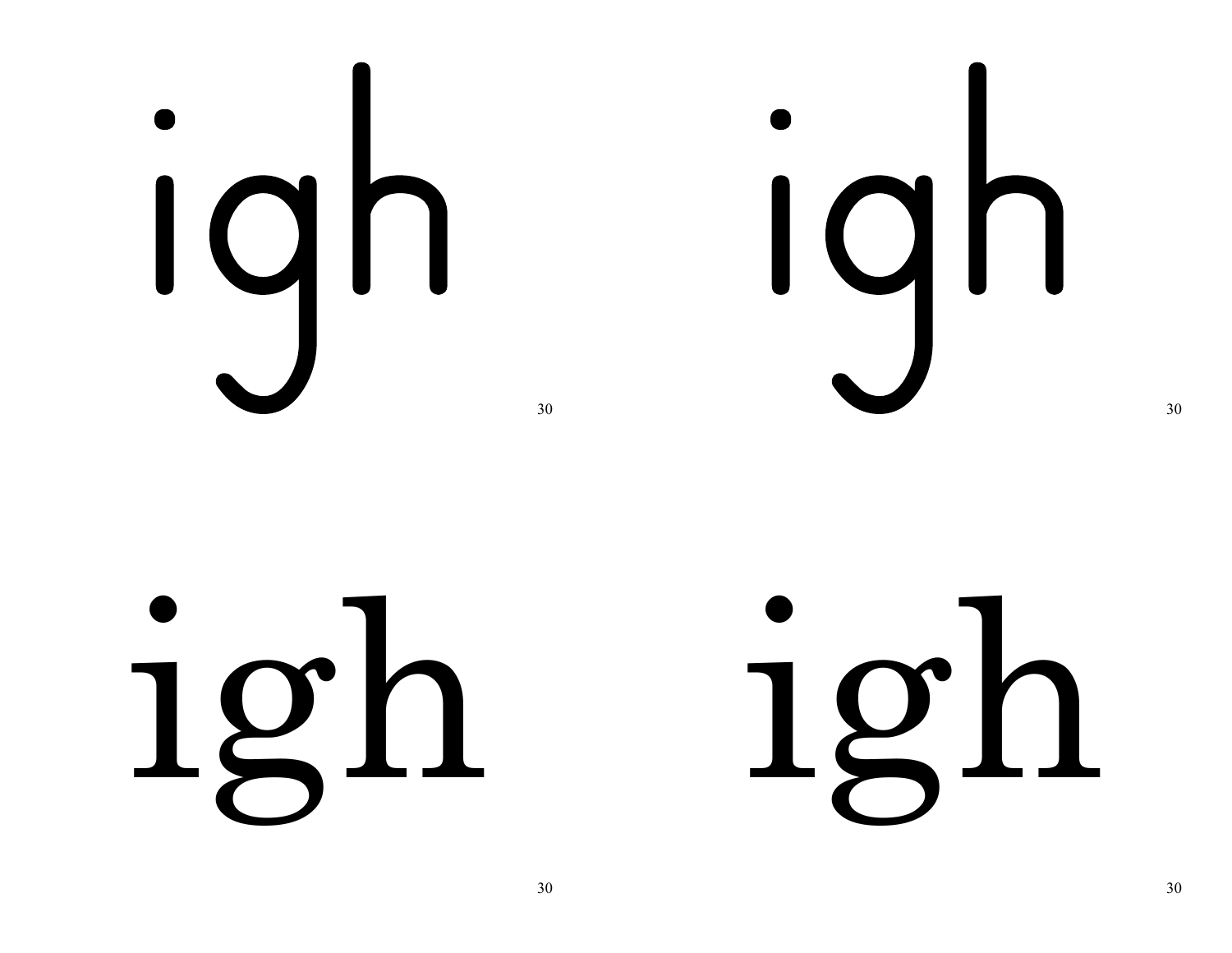## Ind

 $31$ 

### ind

### ind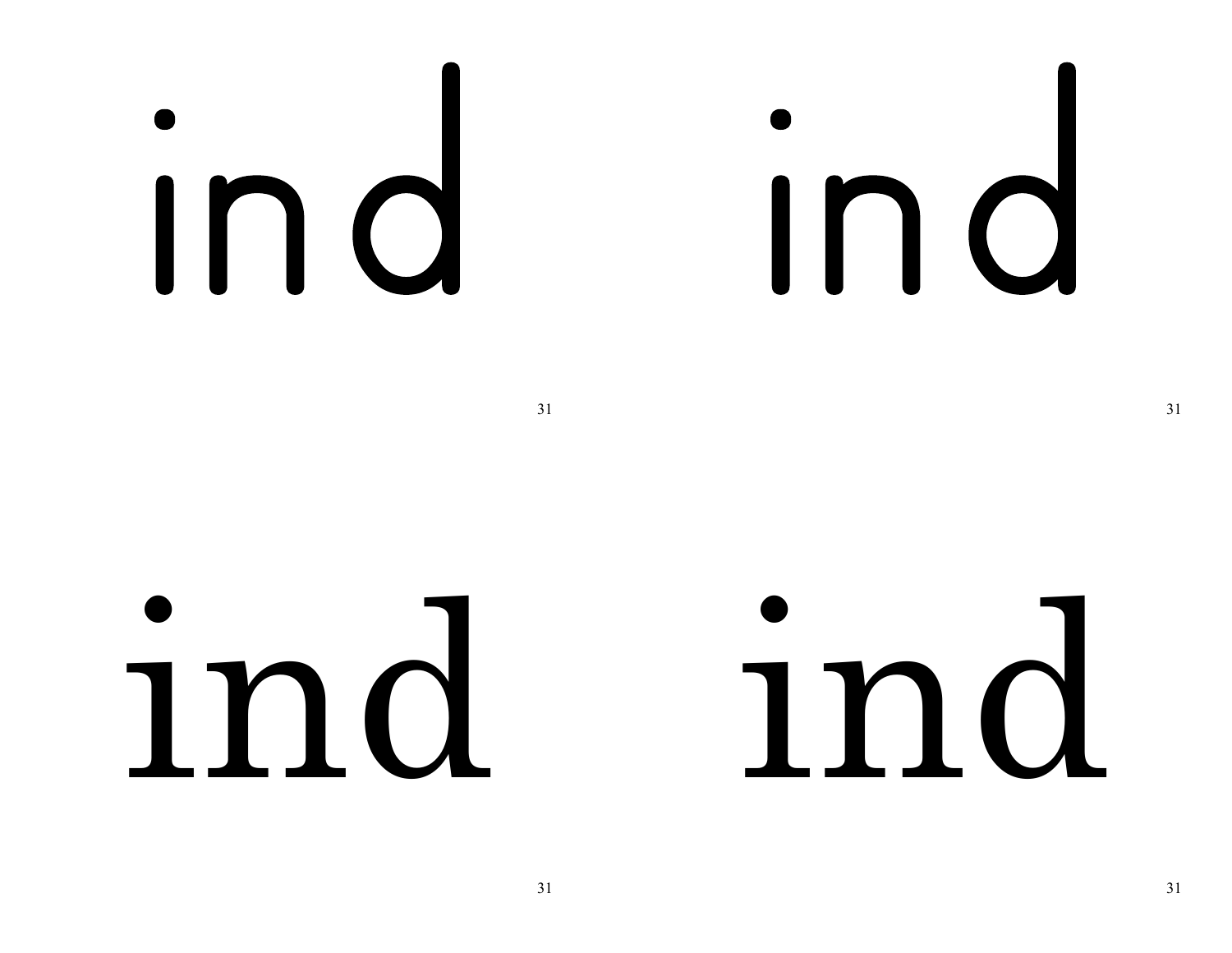### 

###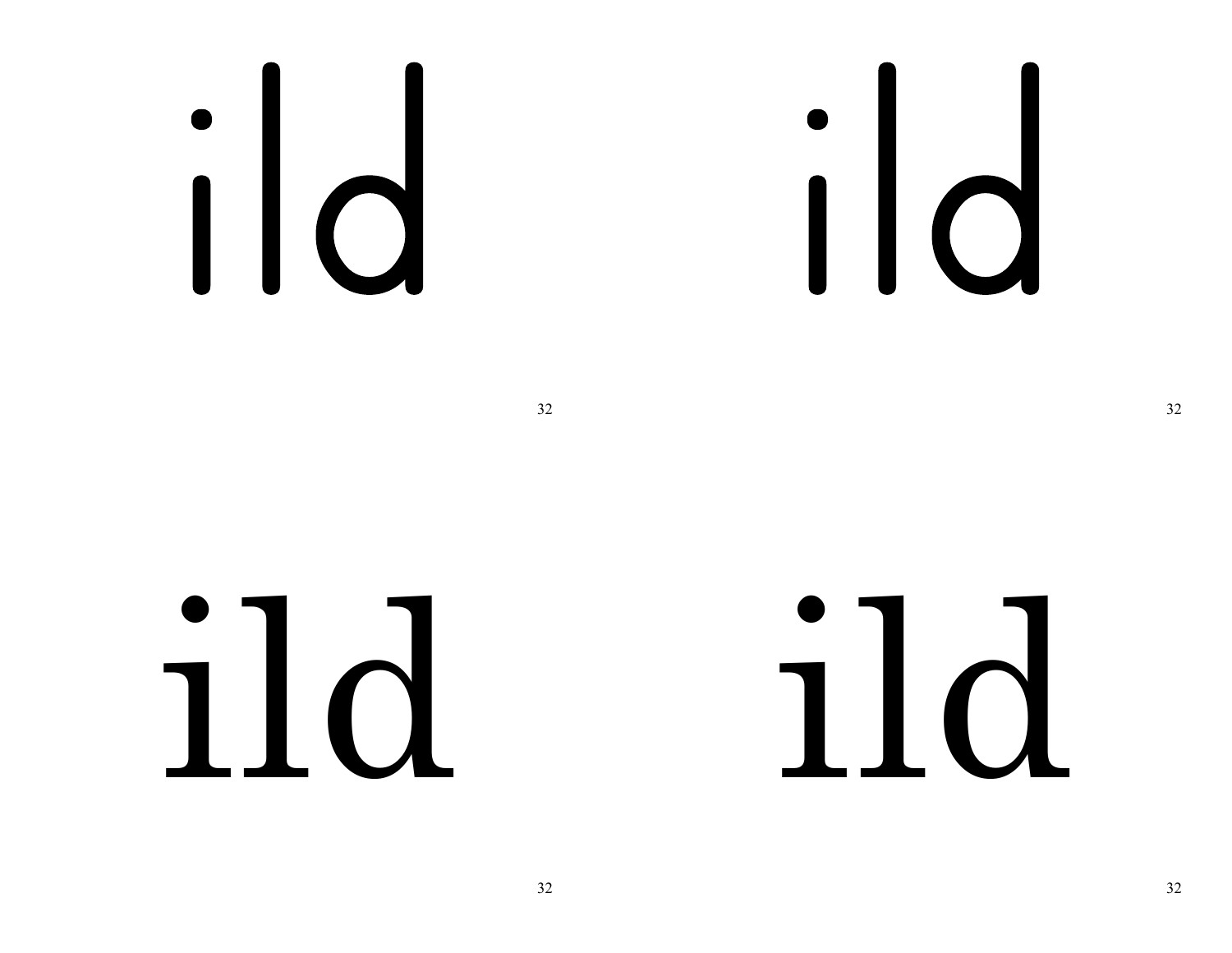



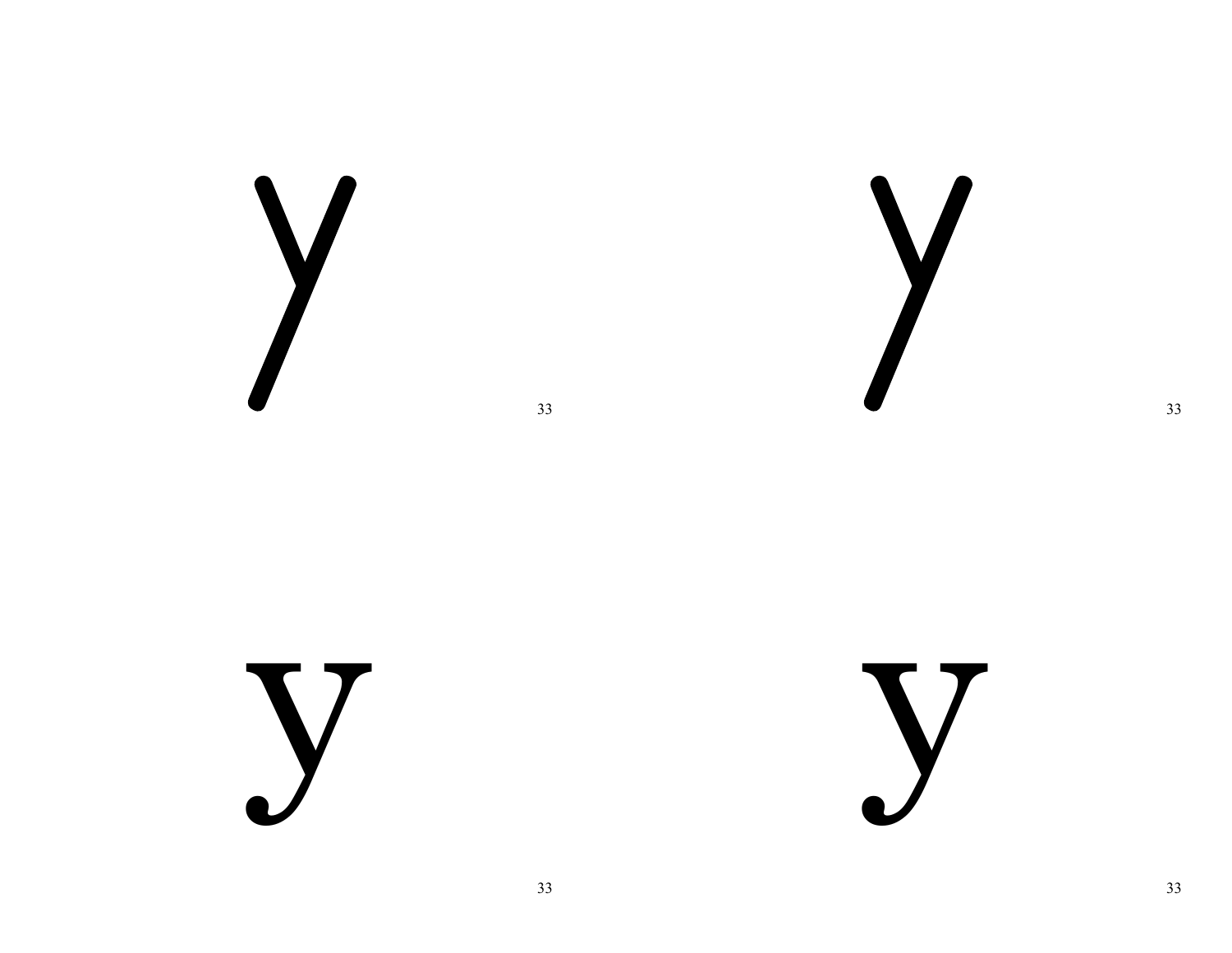OQ

### OQ

 $34$   $34$ 

### oa oa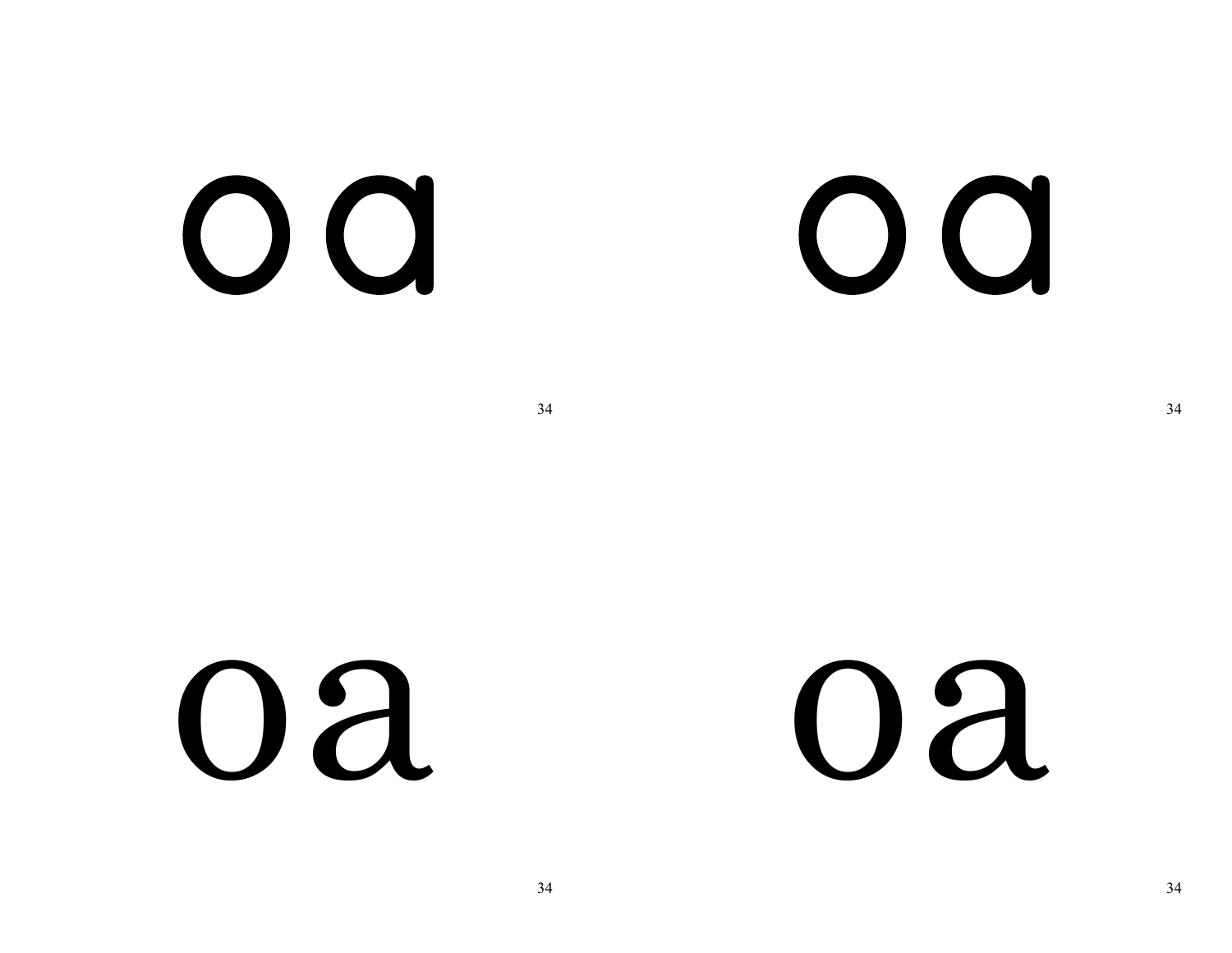Oe



oe oe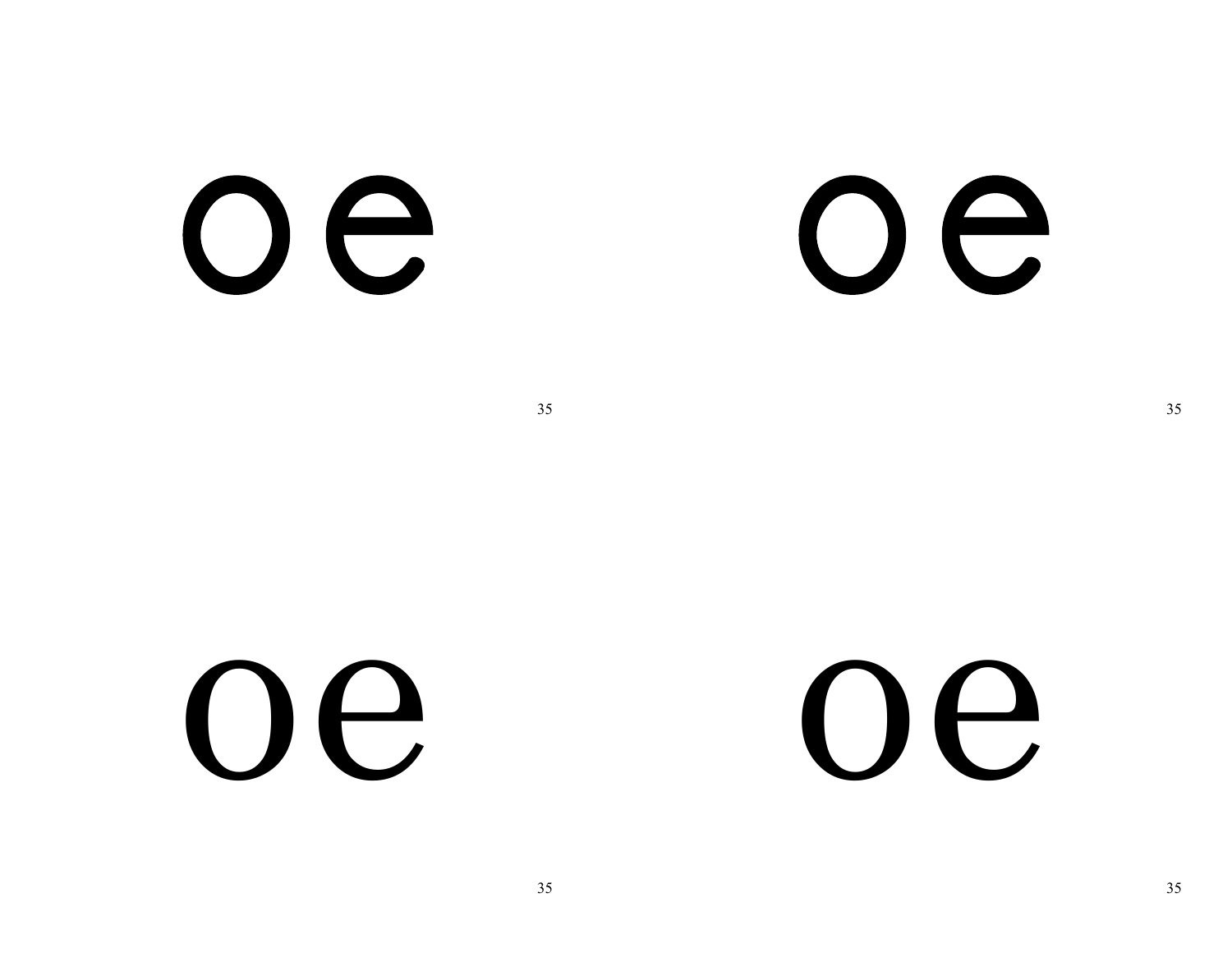

#### $\bigcap$ 0 0 C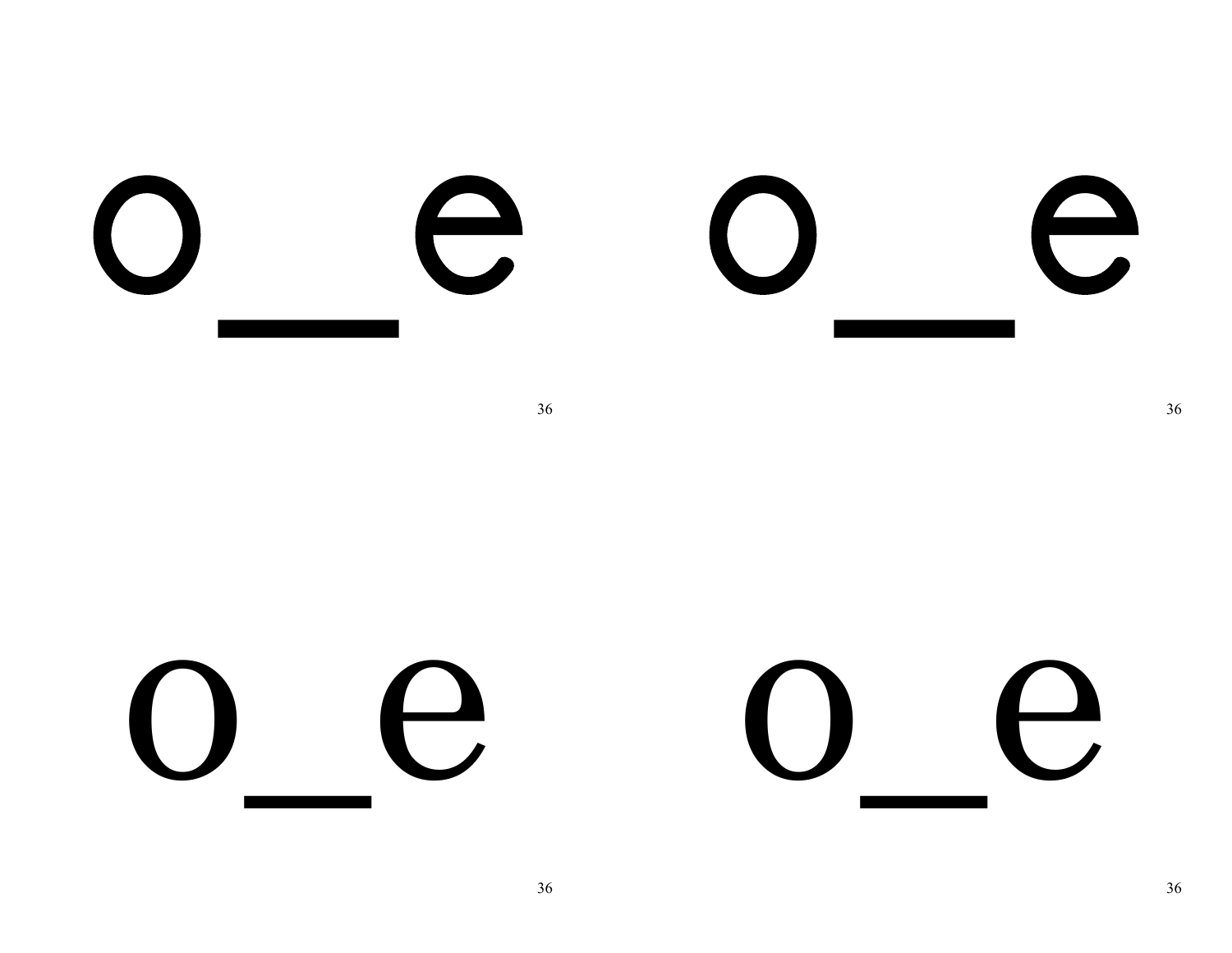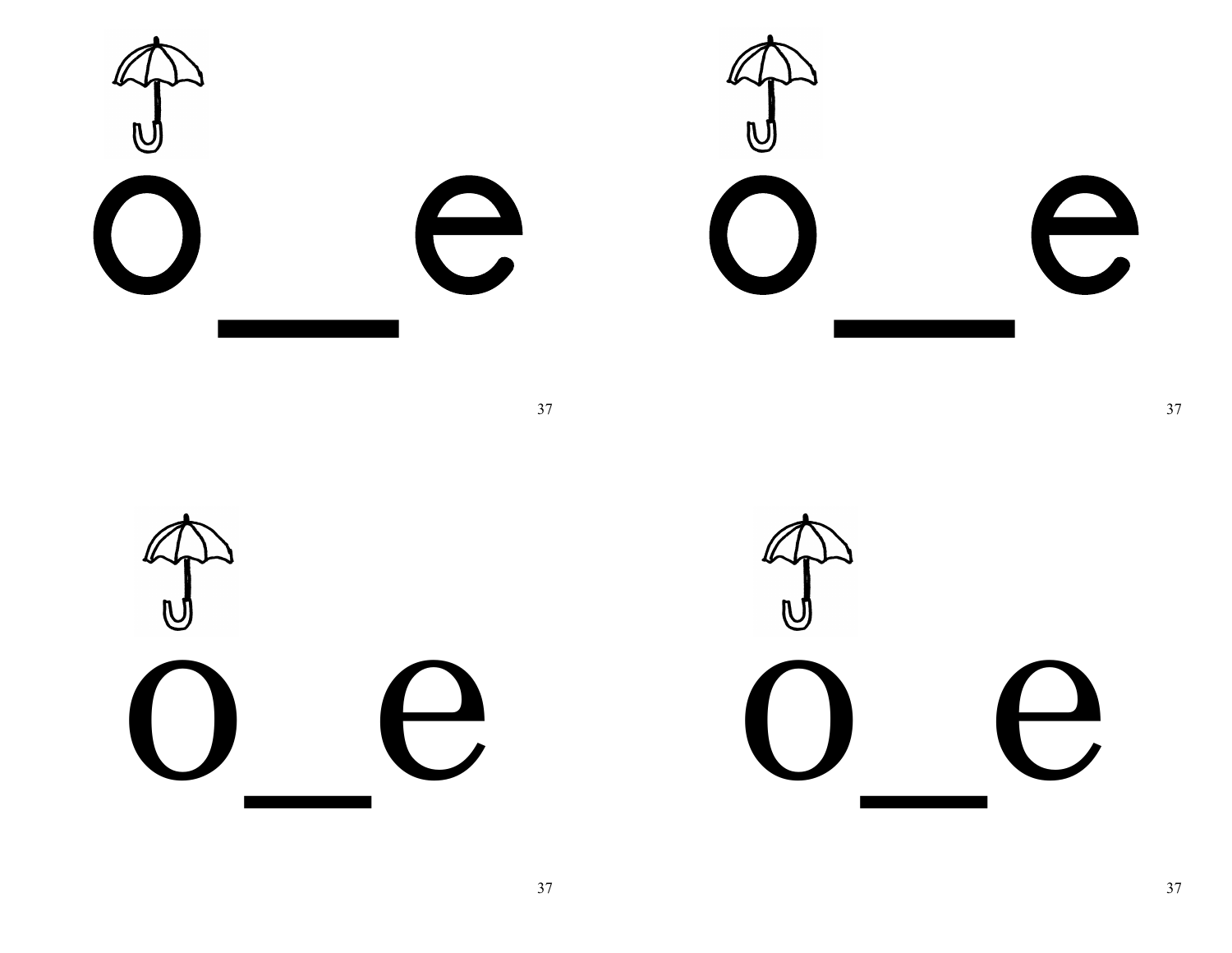38

## old old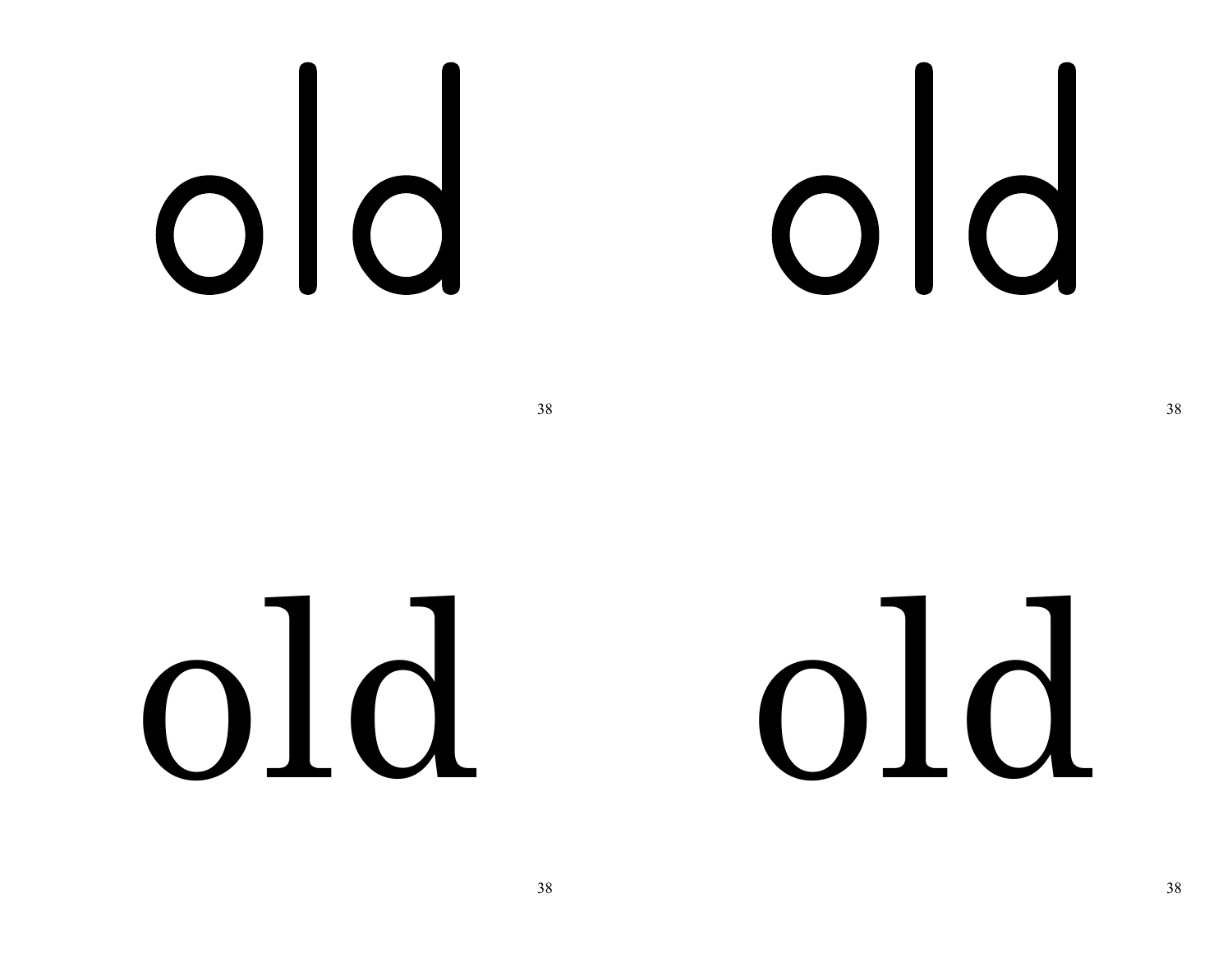# 

## olt olt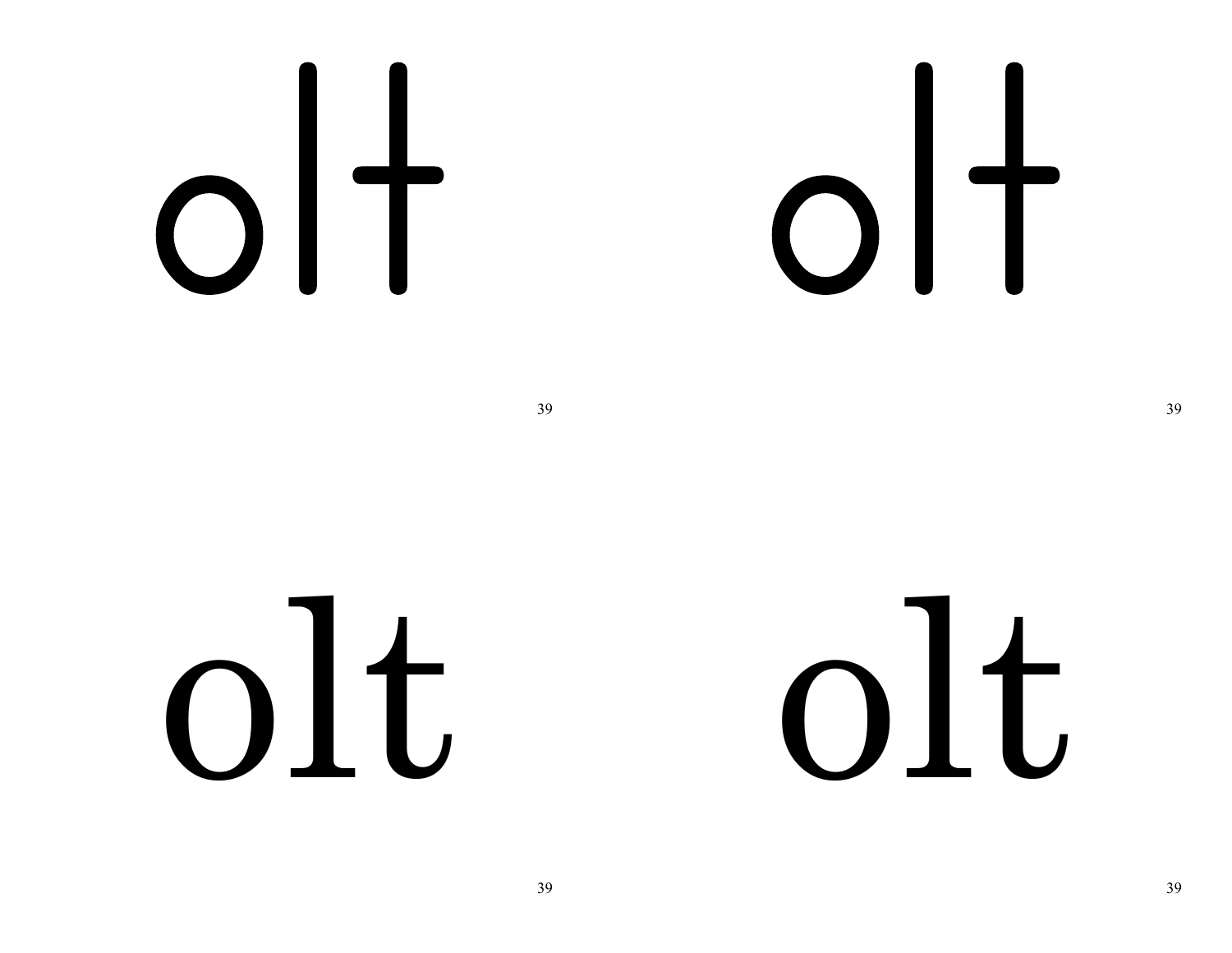# 

and  $40$ 

## oll oll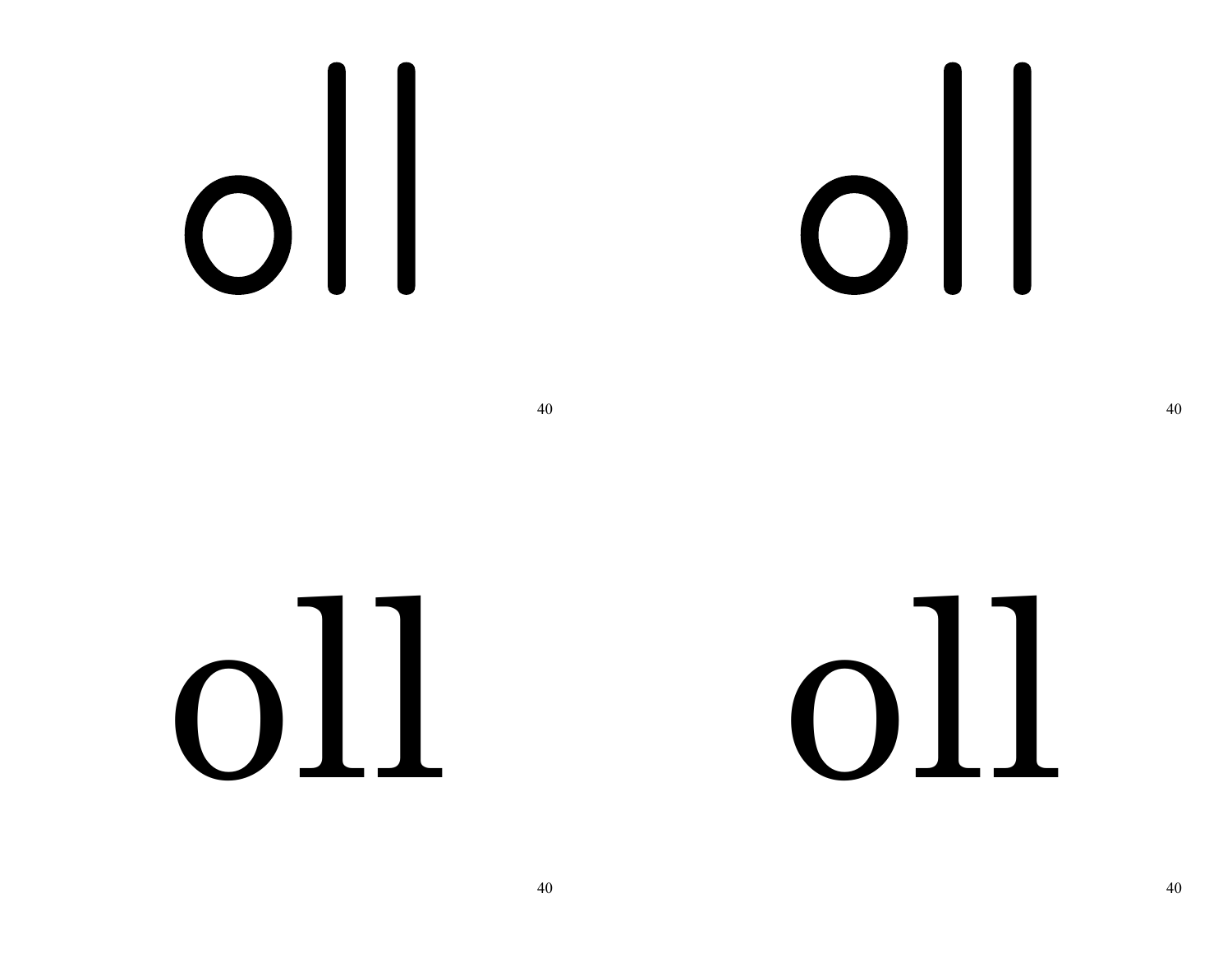# olk olk

##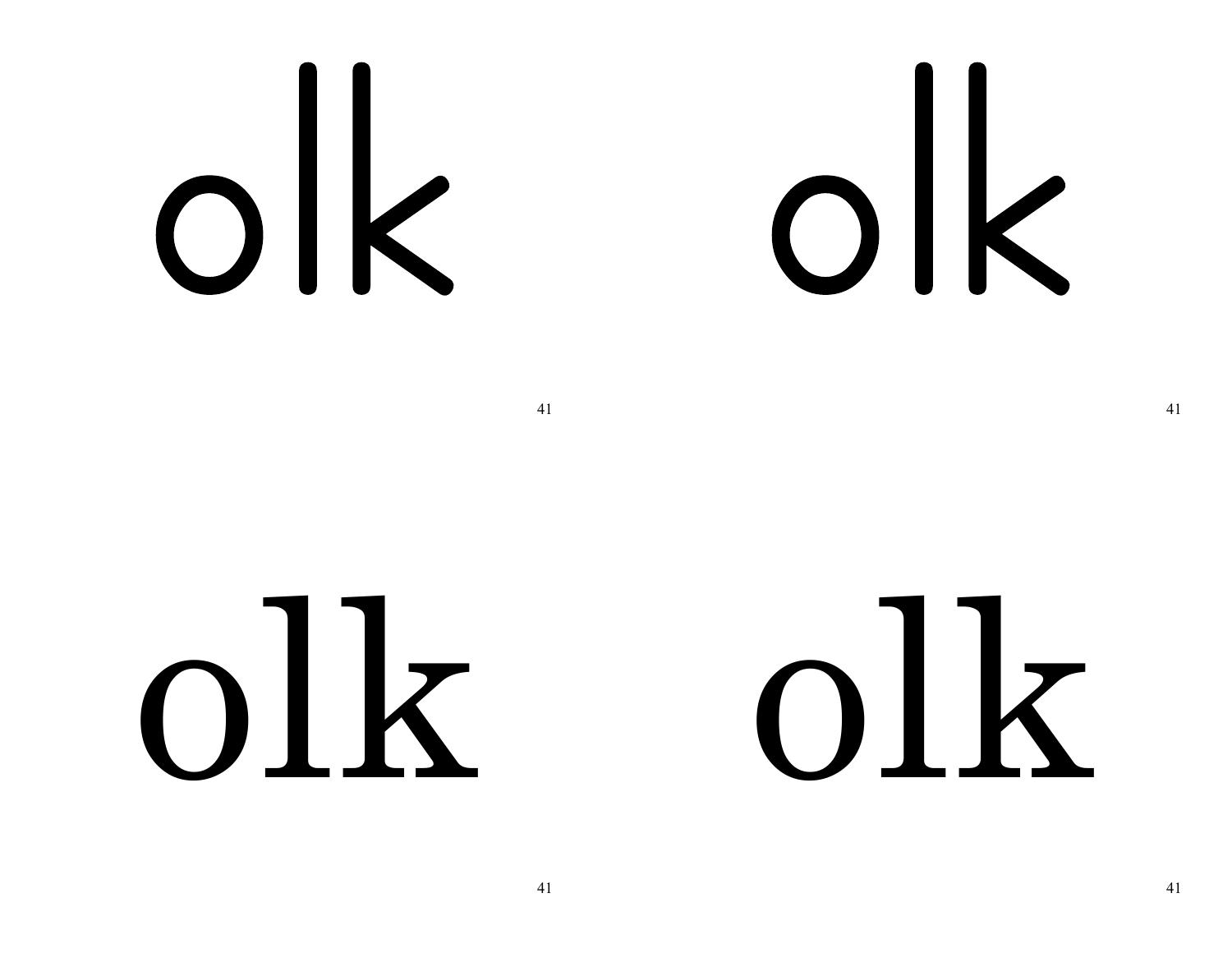$\bigcirc$ 

 $\mathbf n$  $\bigcup$ 

42

a

C a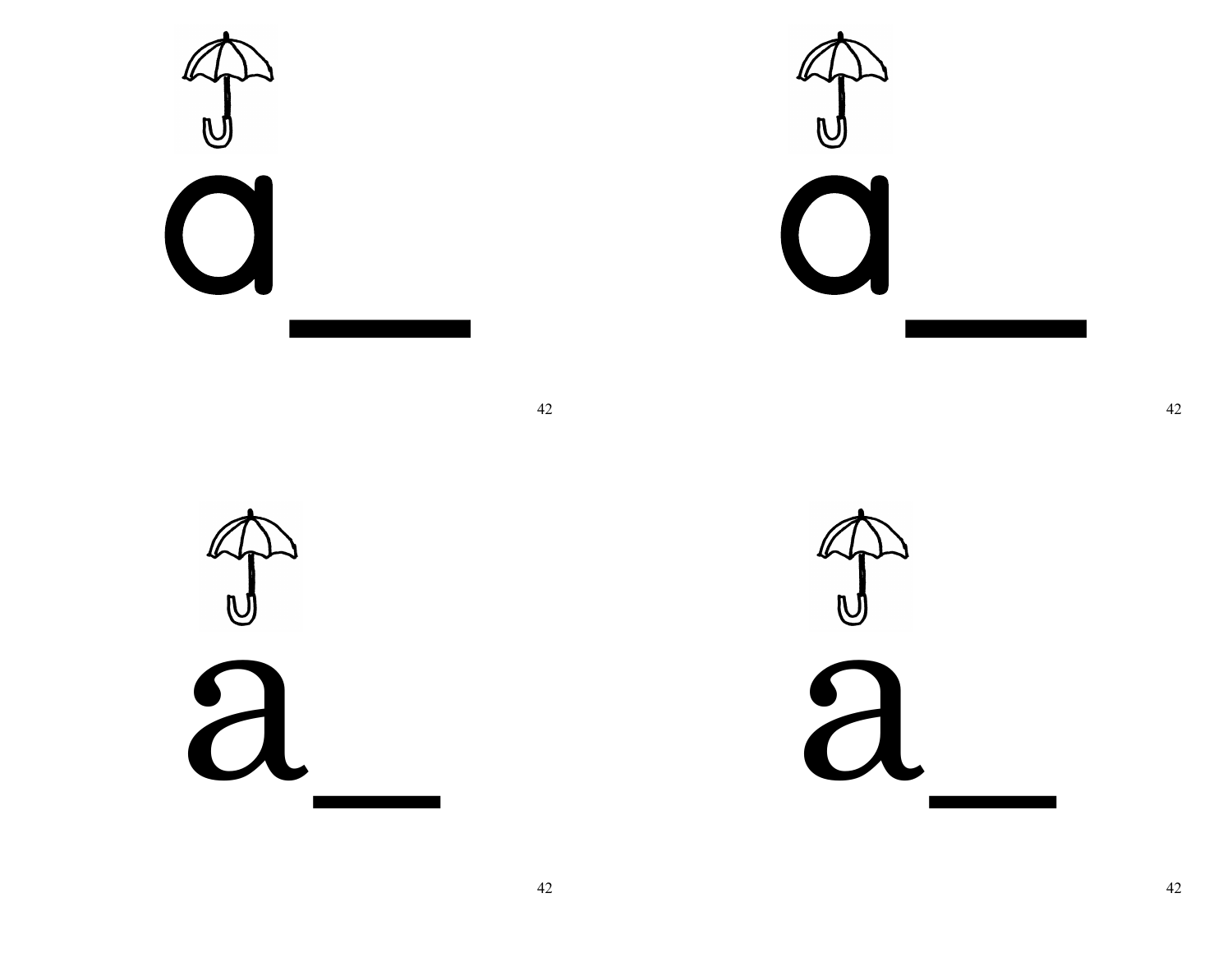



 $\frac{d}{d}$ 

 $\overline{C}$ a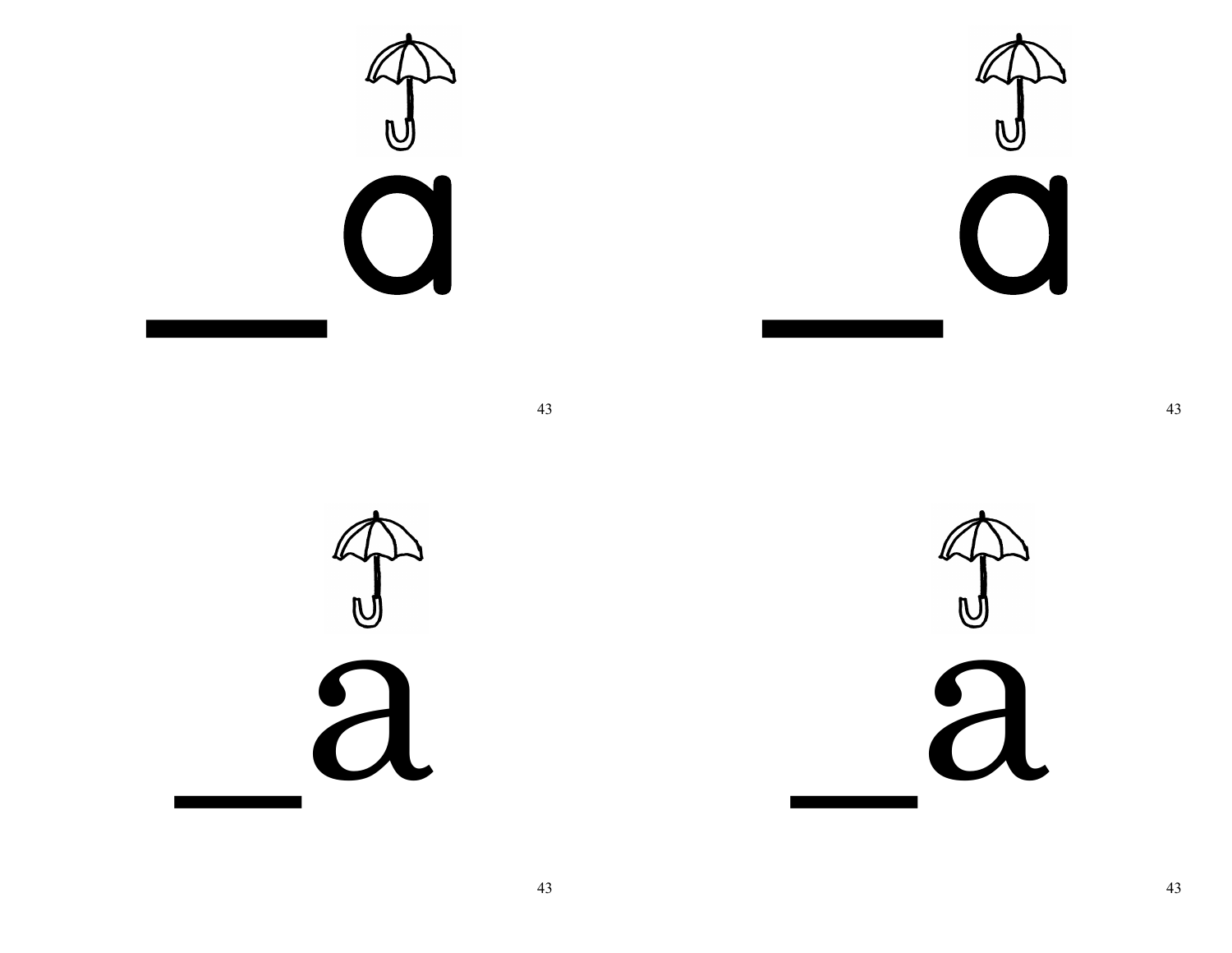## UI

UI

44

## U1

U1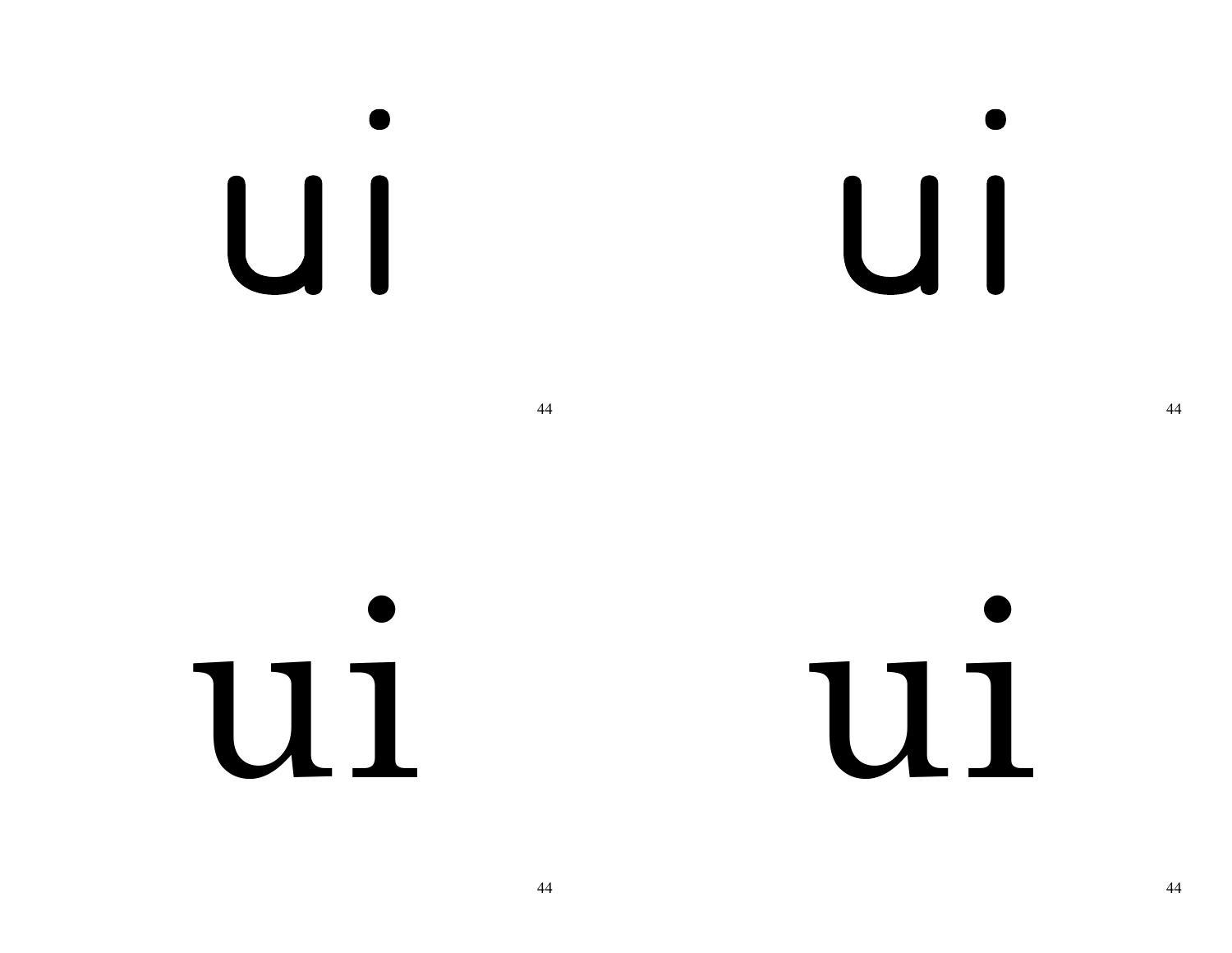### U e

### U e

45

### Ue

#### Ue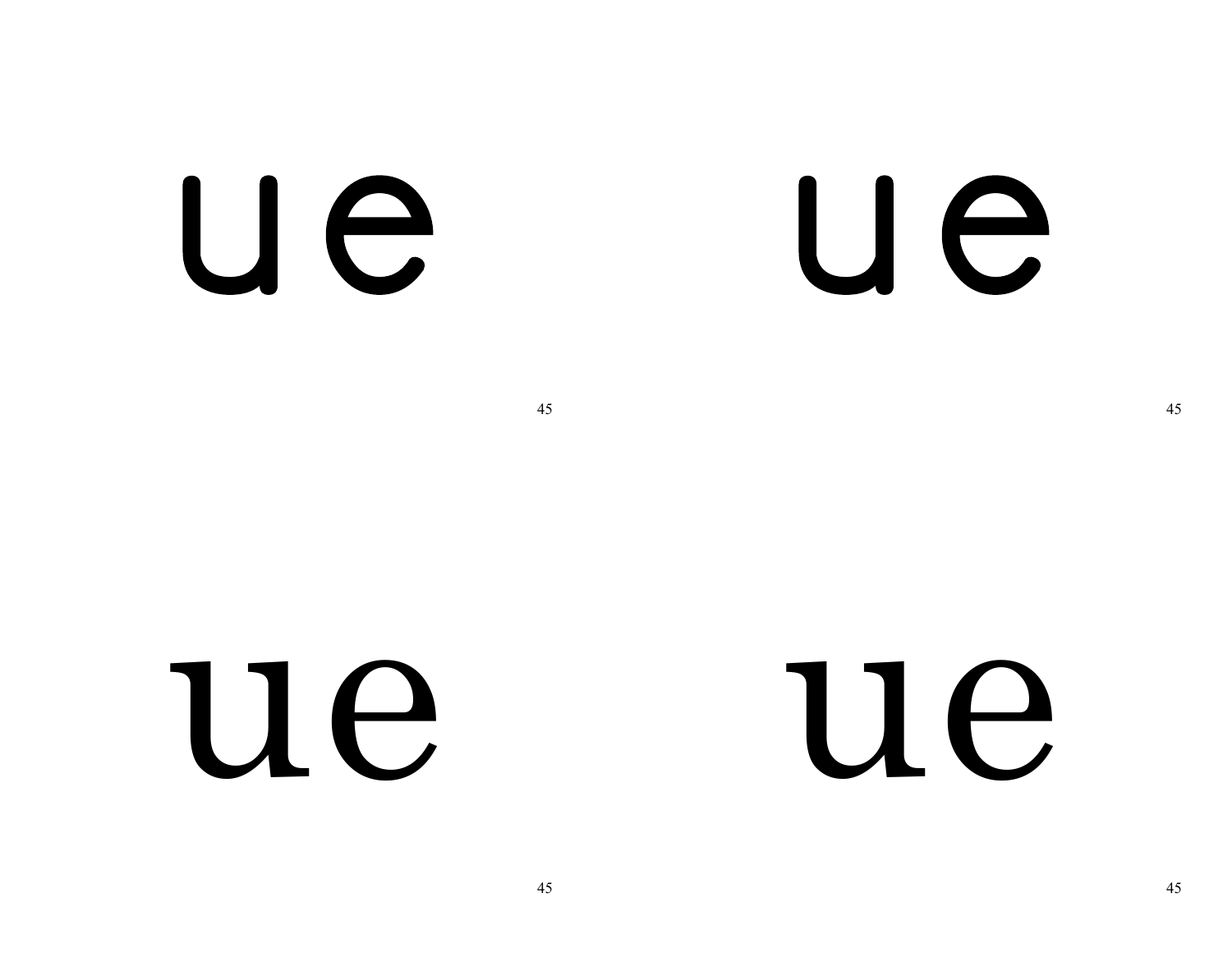

u e u e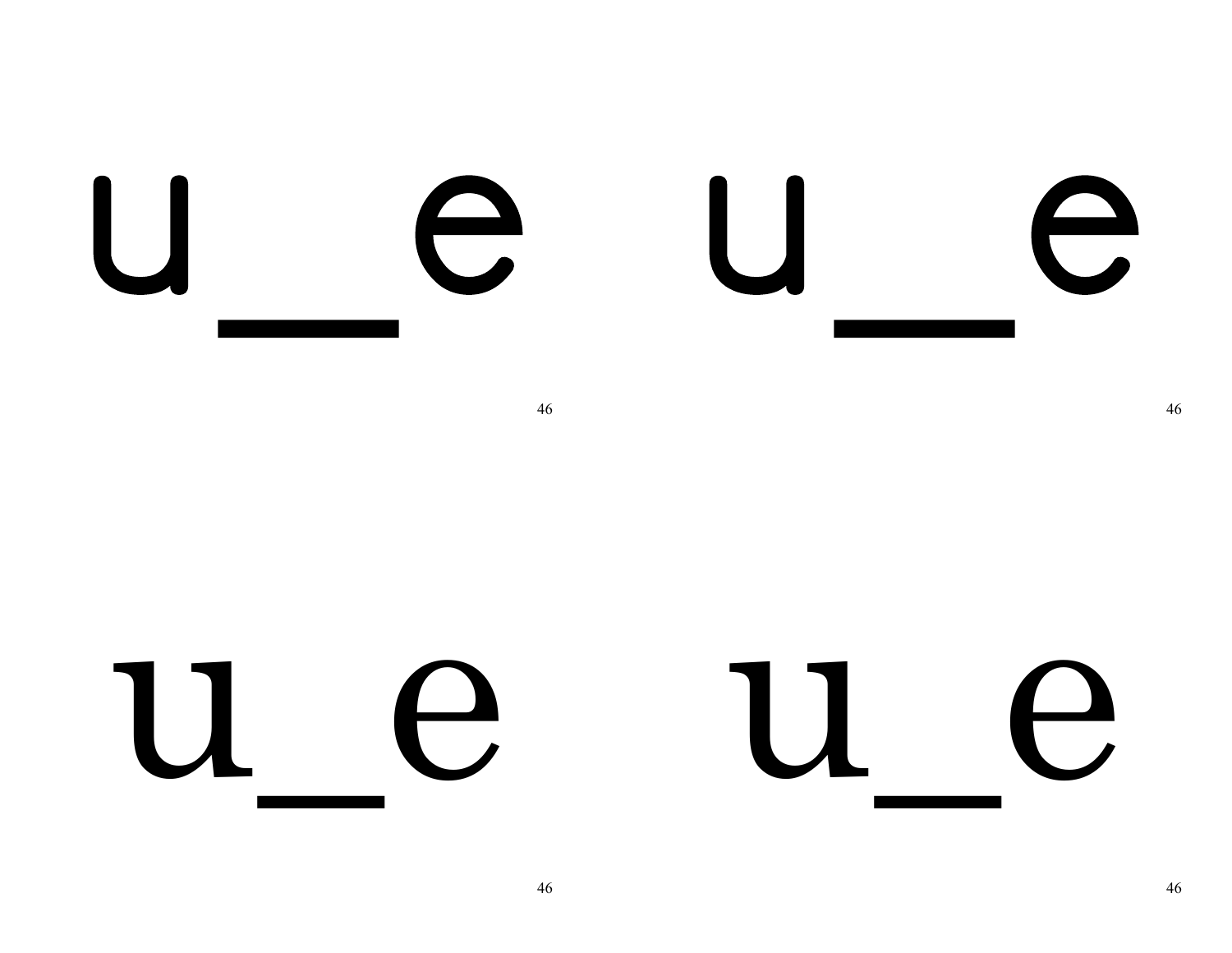e W

### e W

47

ew

#### **EW**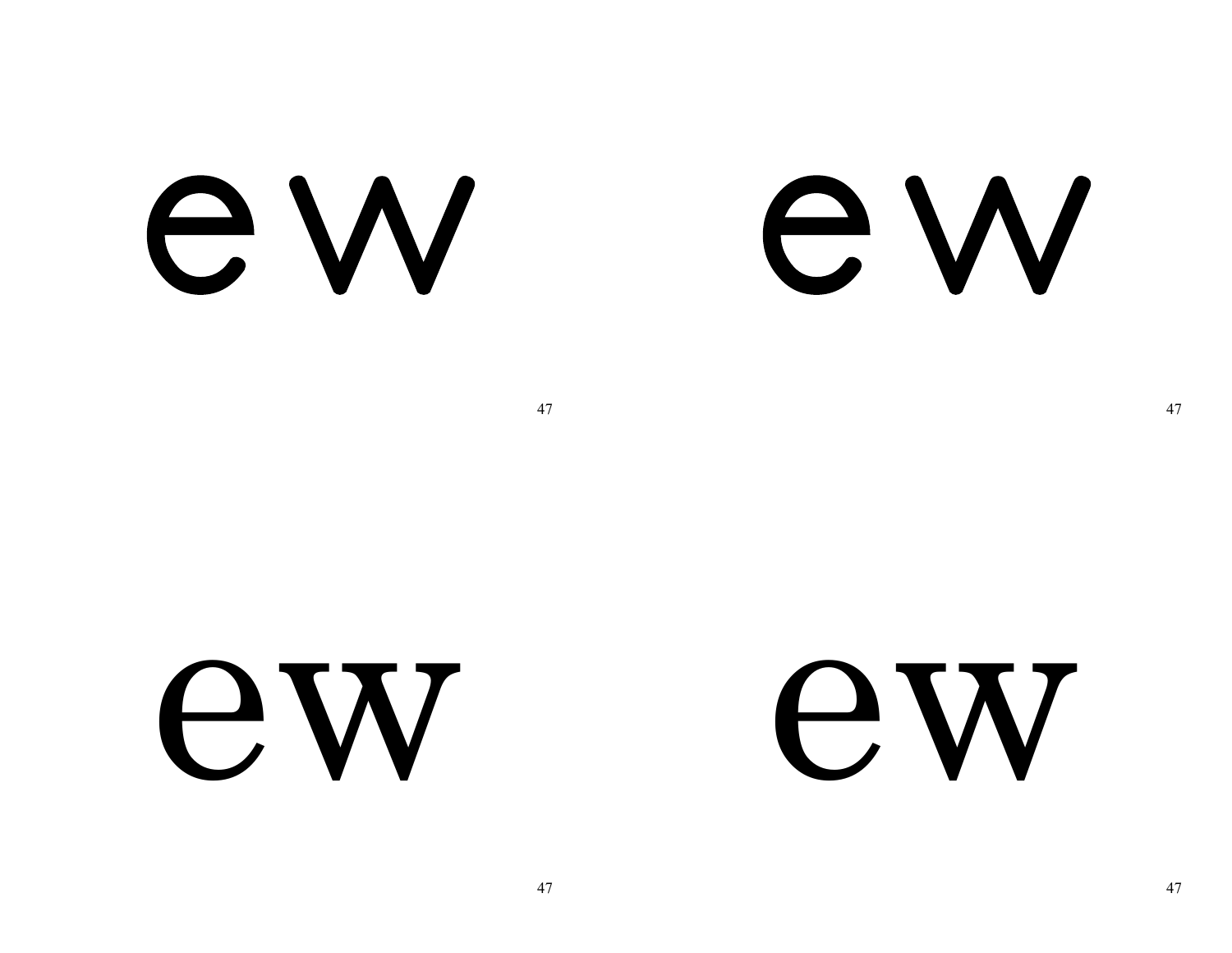

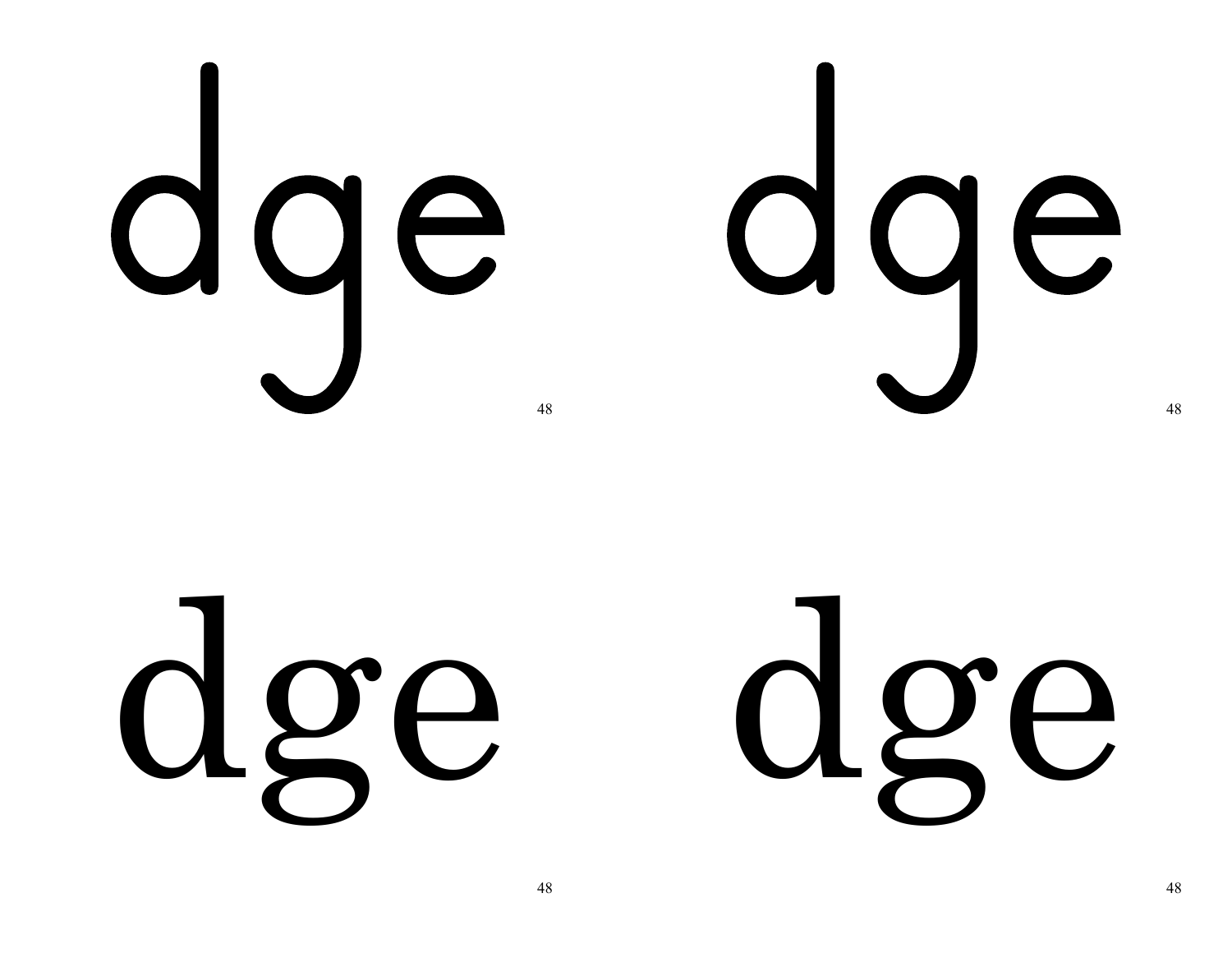## $\bigcirc$

 $\bigcirc$ 

49 49

oi oi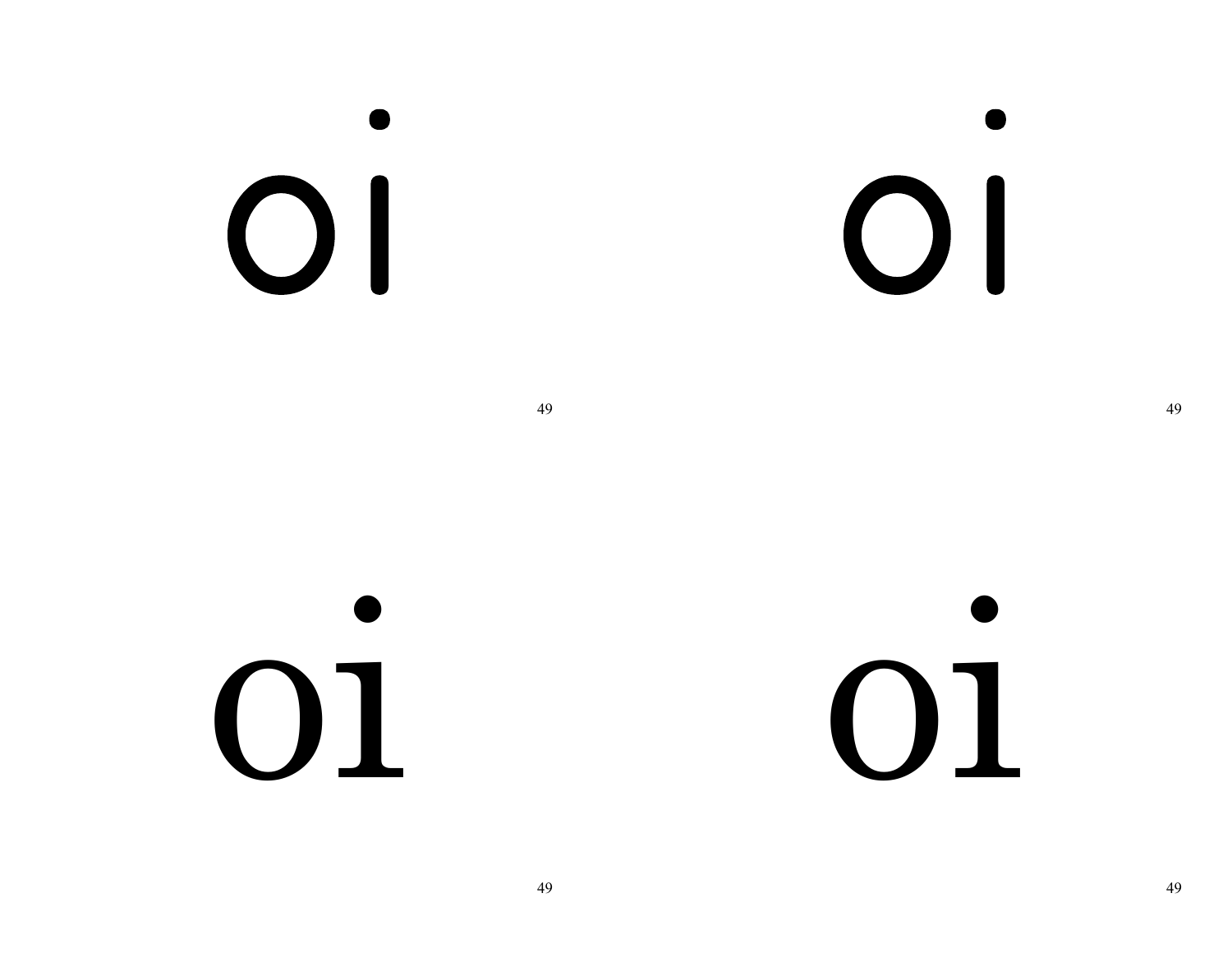OY<br>V

OY<br>V

Oy

Uy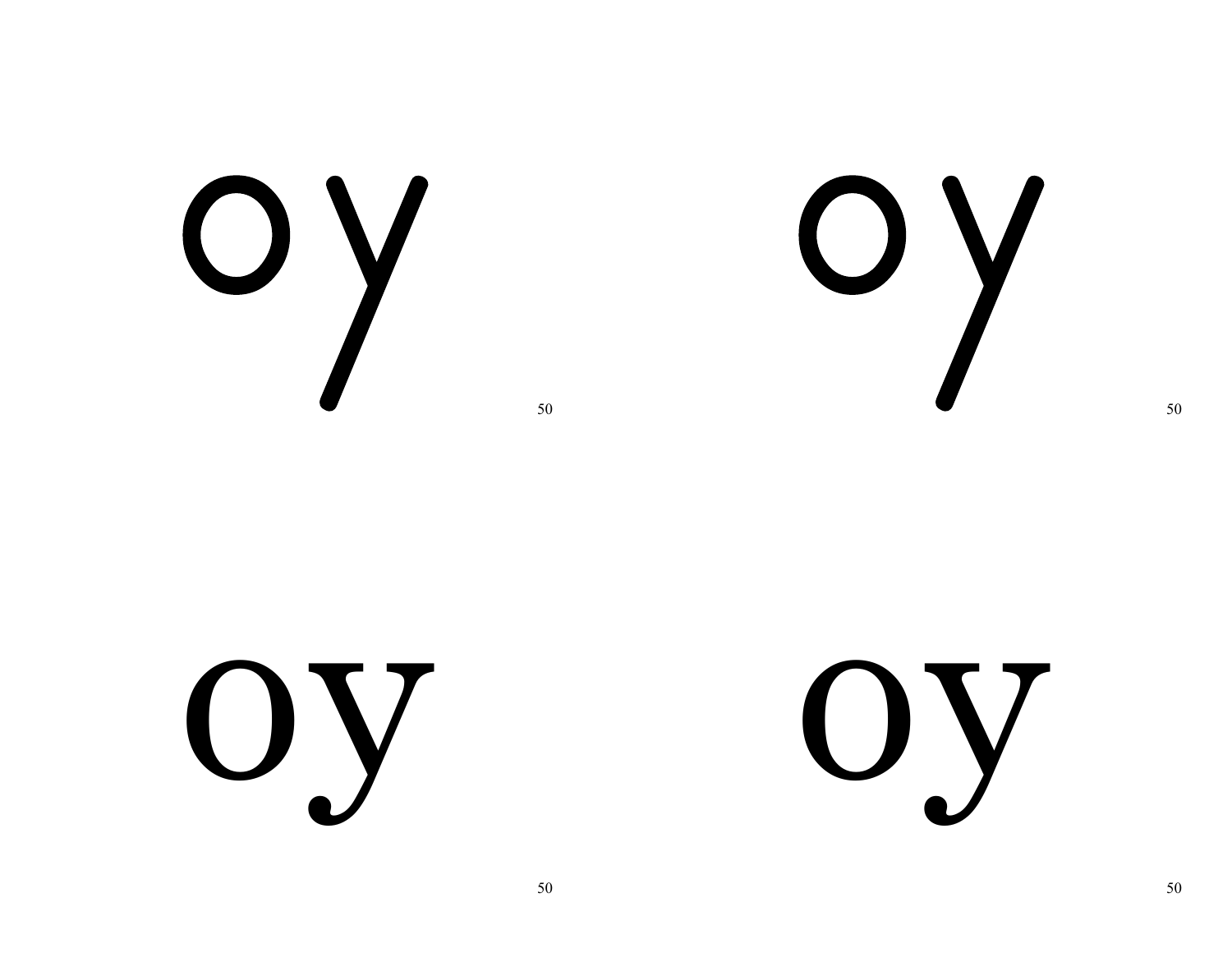OU

### OU

51

OU

#### OU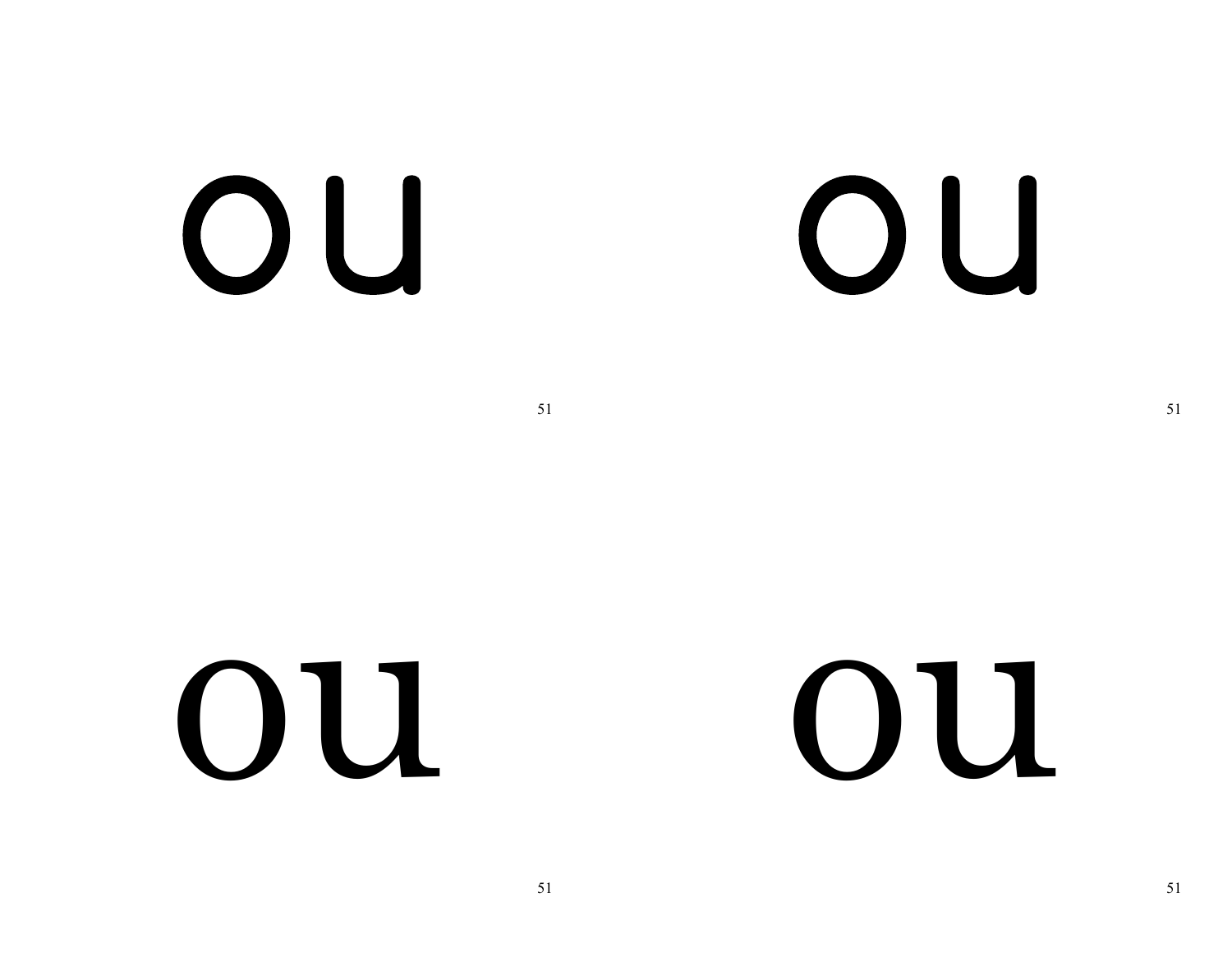OW

#### OW

 $52$   $52$ 

ow ow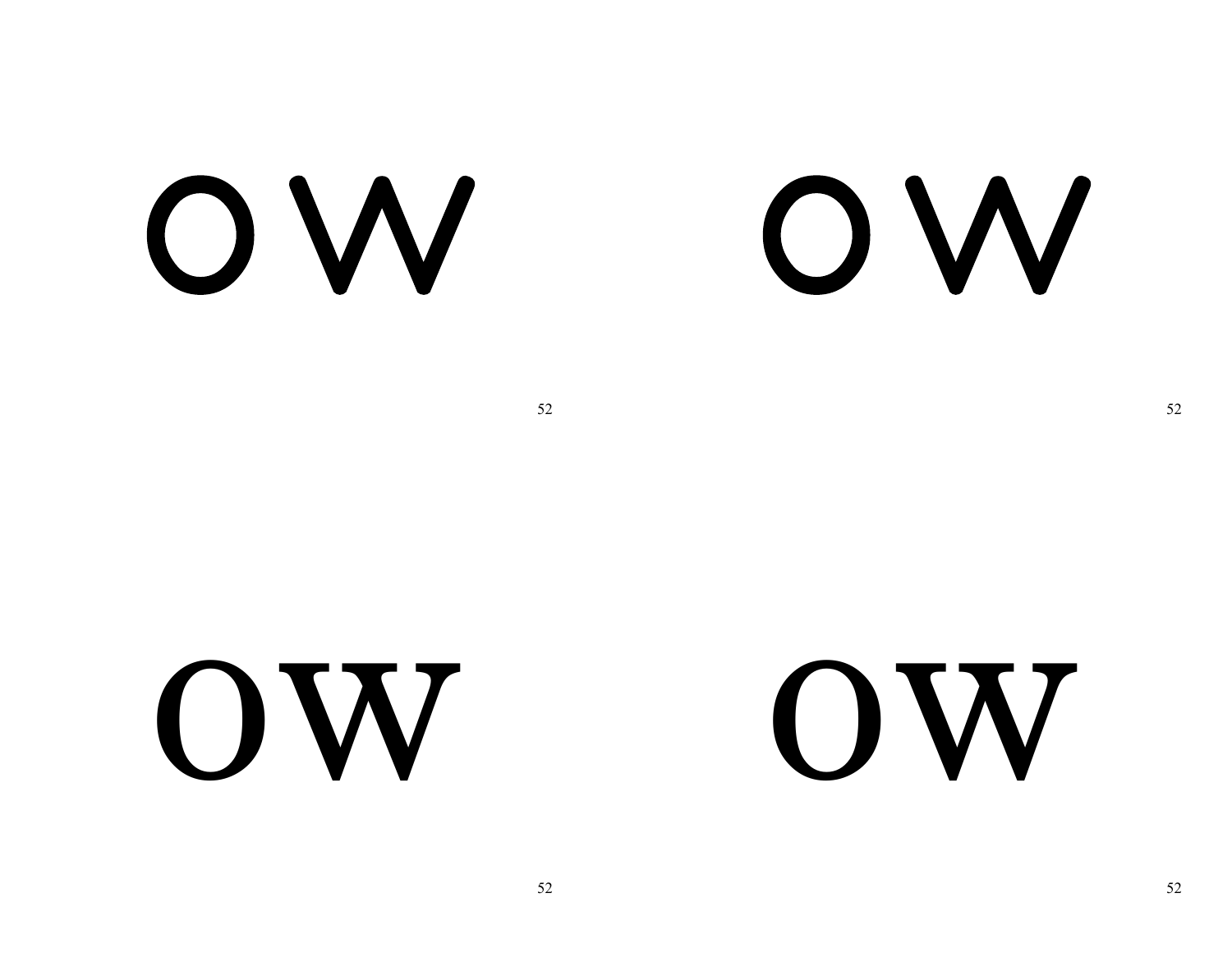$\begin{bmatrix} 0 \\ 1 \end{bmatrix}$ 

 $\begin{bmatrix} 0 \\ 1 \end{bmatrix}$ 

53

 $\bullet$ 11

 $\bullet$ 11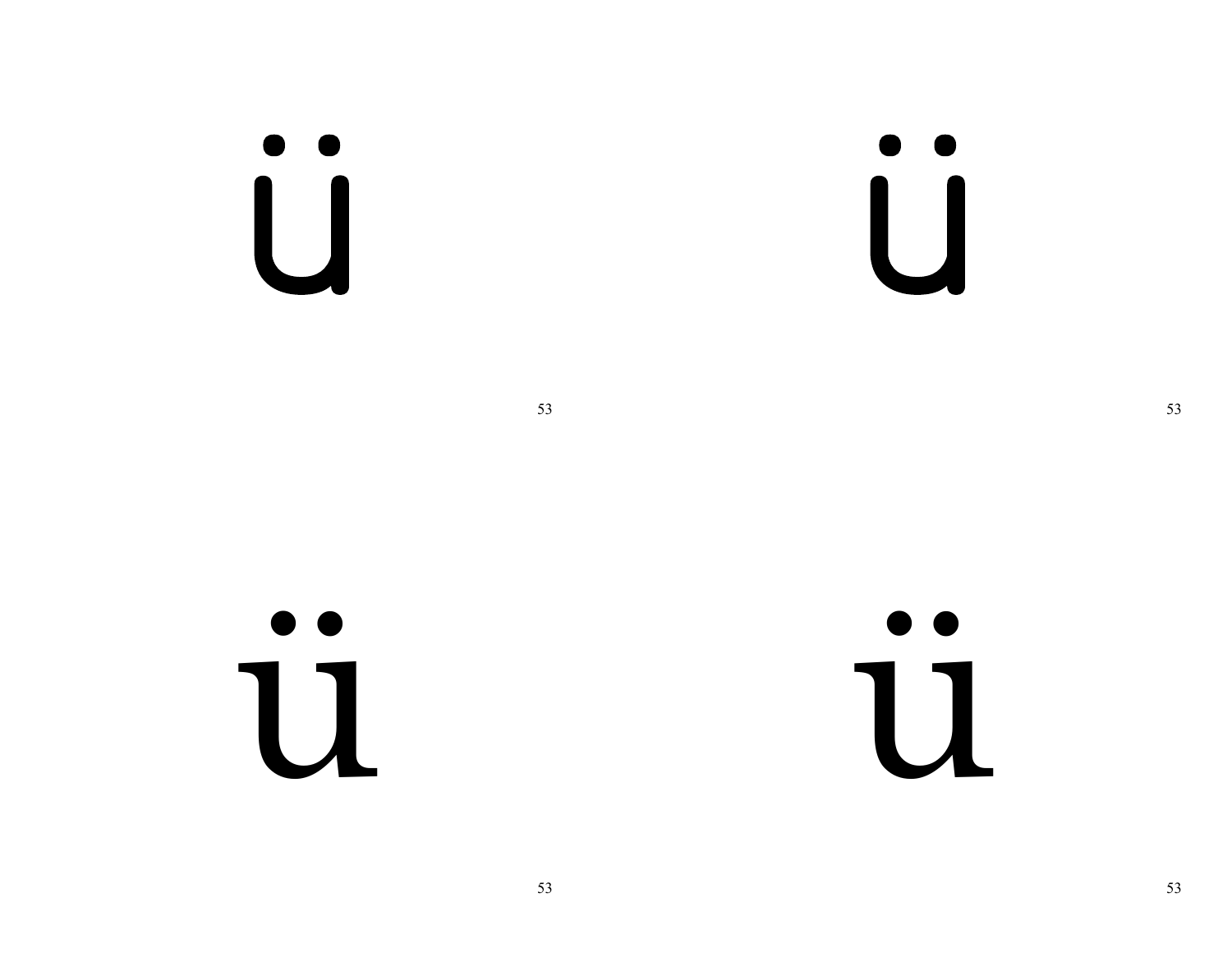$O$   $O$ 

### $O$   $O$

54

 $O$ 

### $O$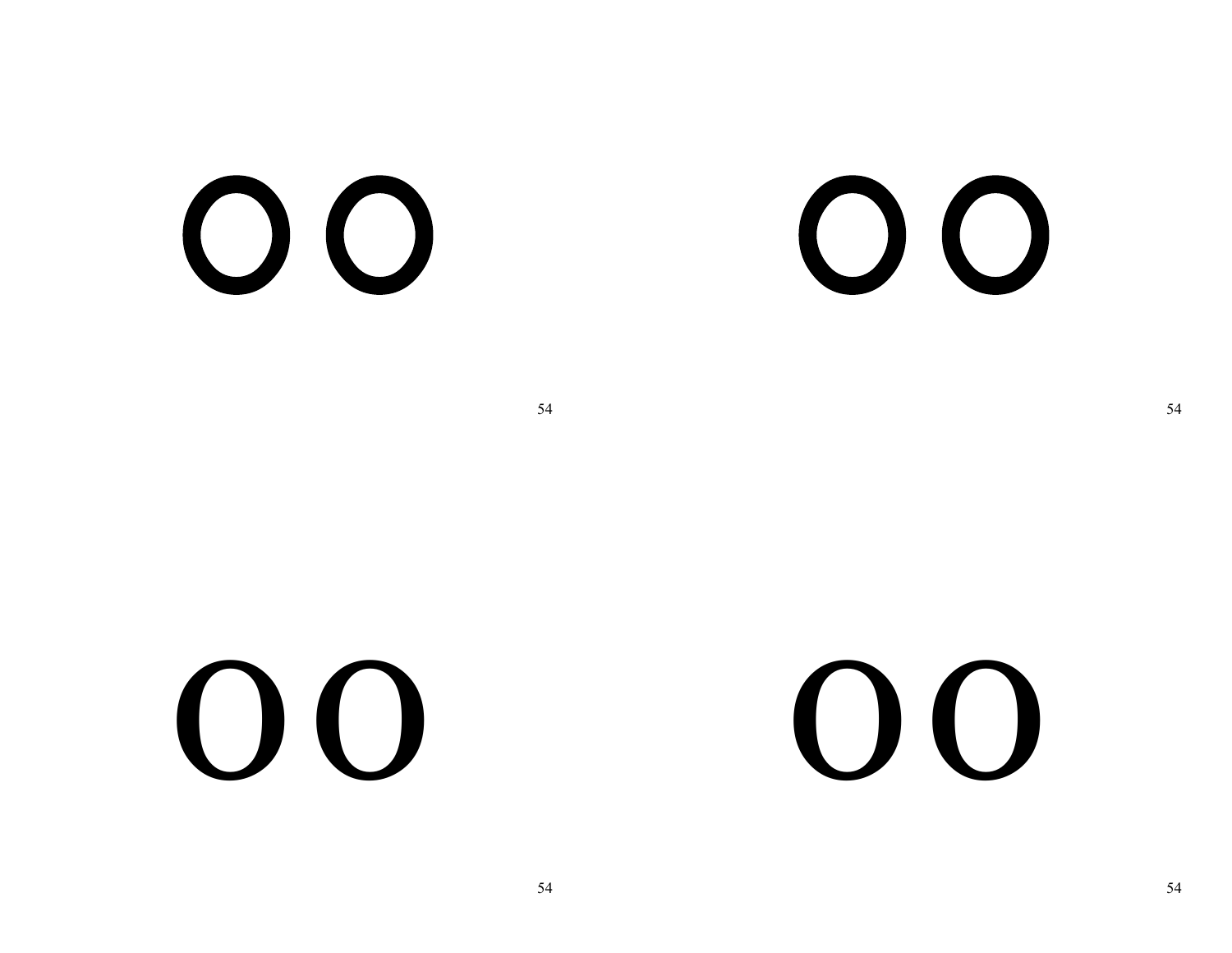# ould ould

 $55$  55

## ould ould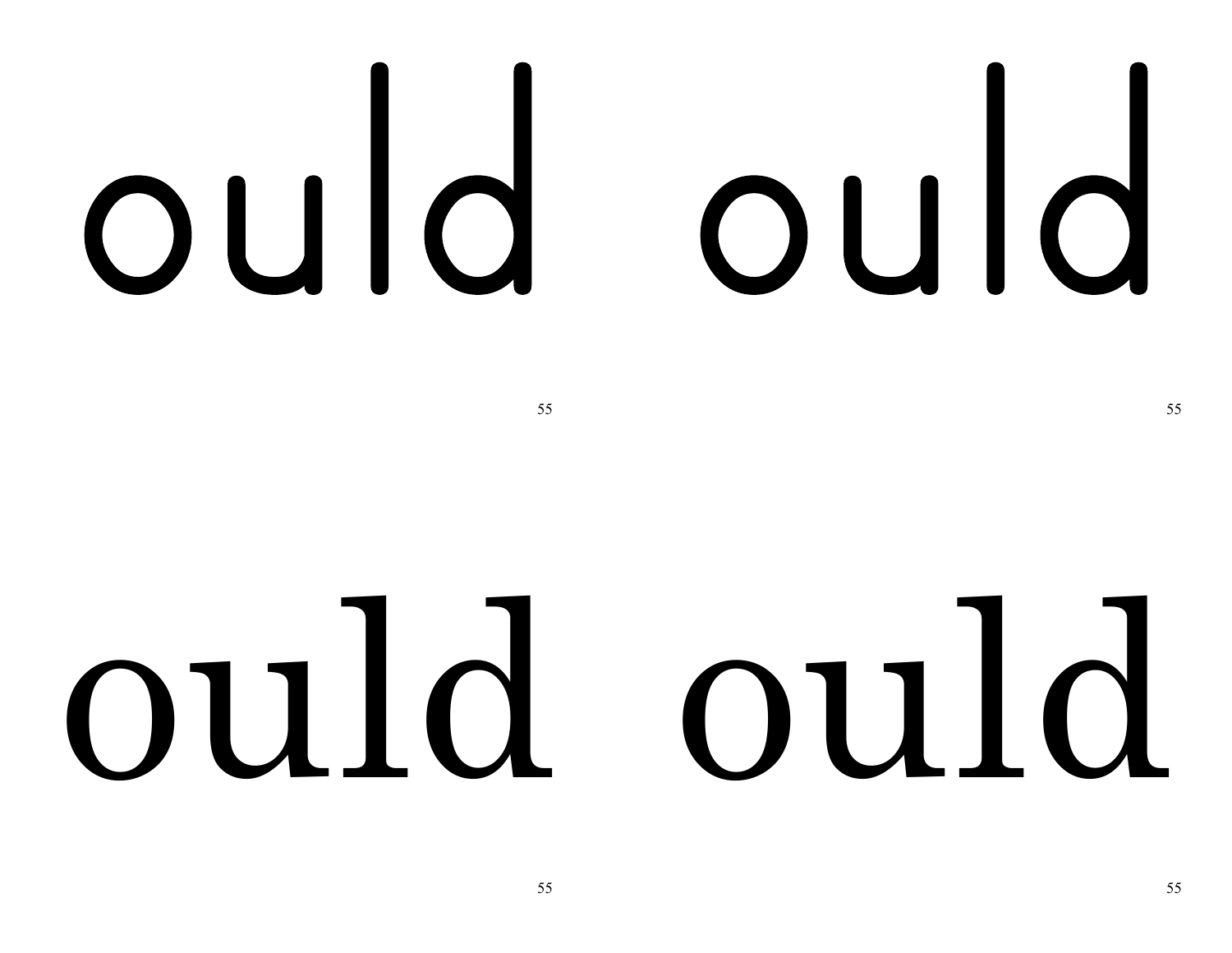#### au

### QU

56

### au

### au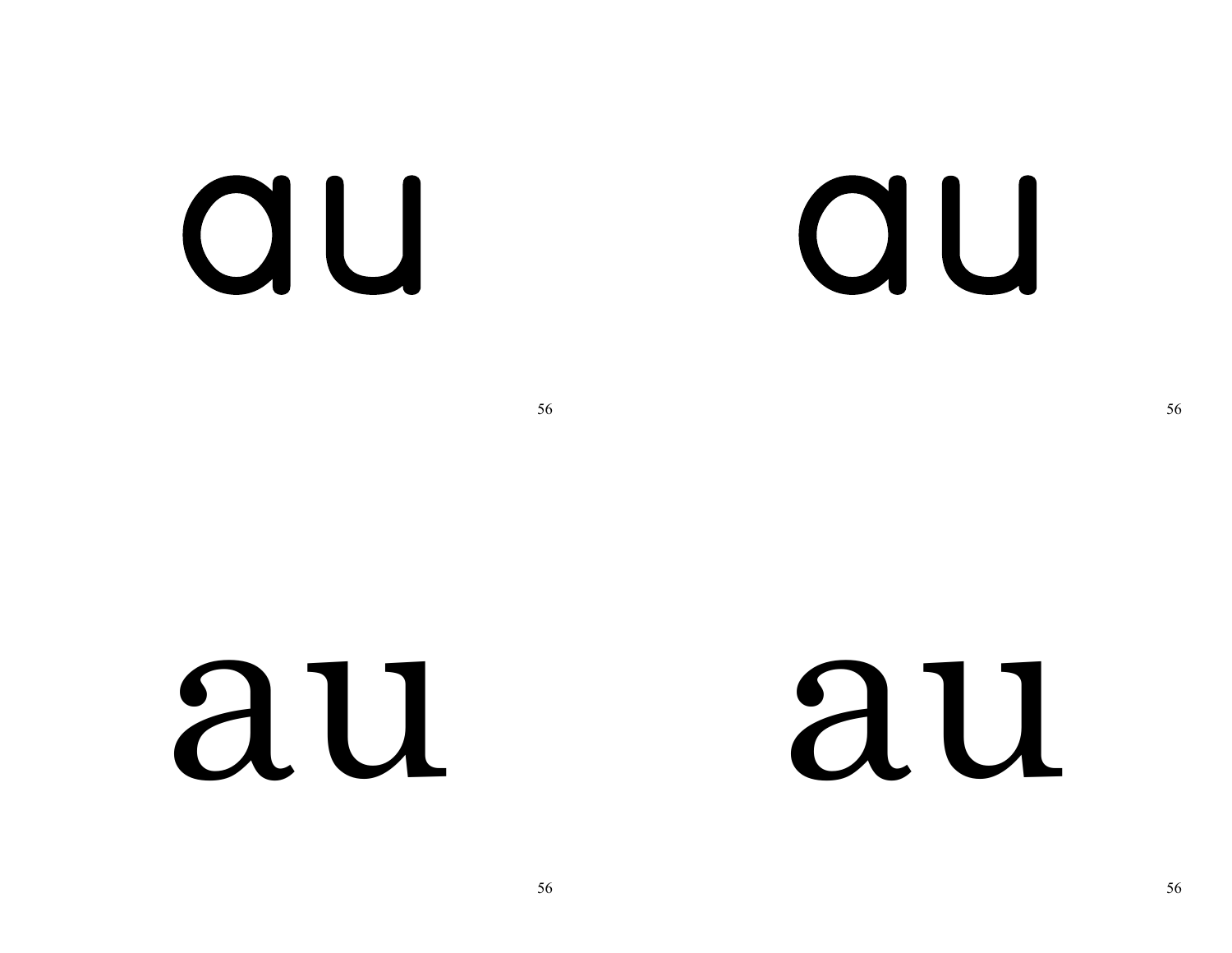**QW** 

### **QW**

 $57$  57

### aw aw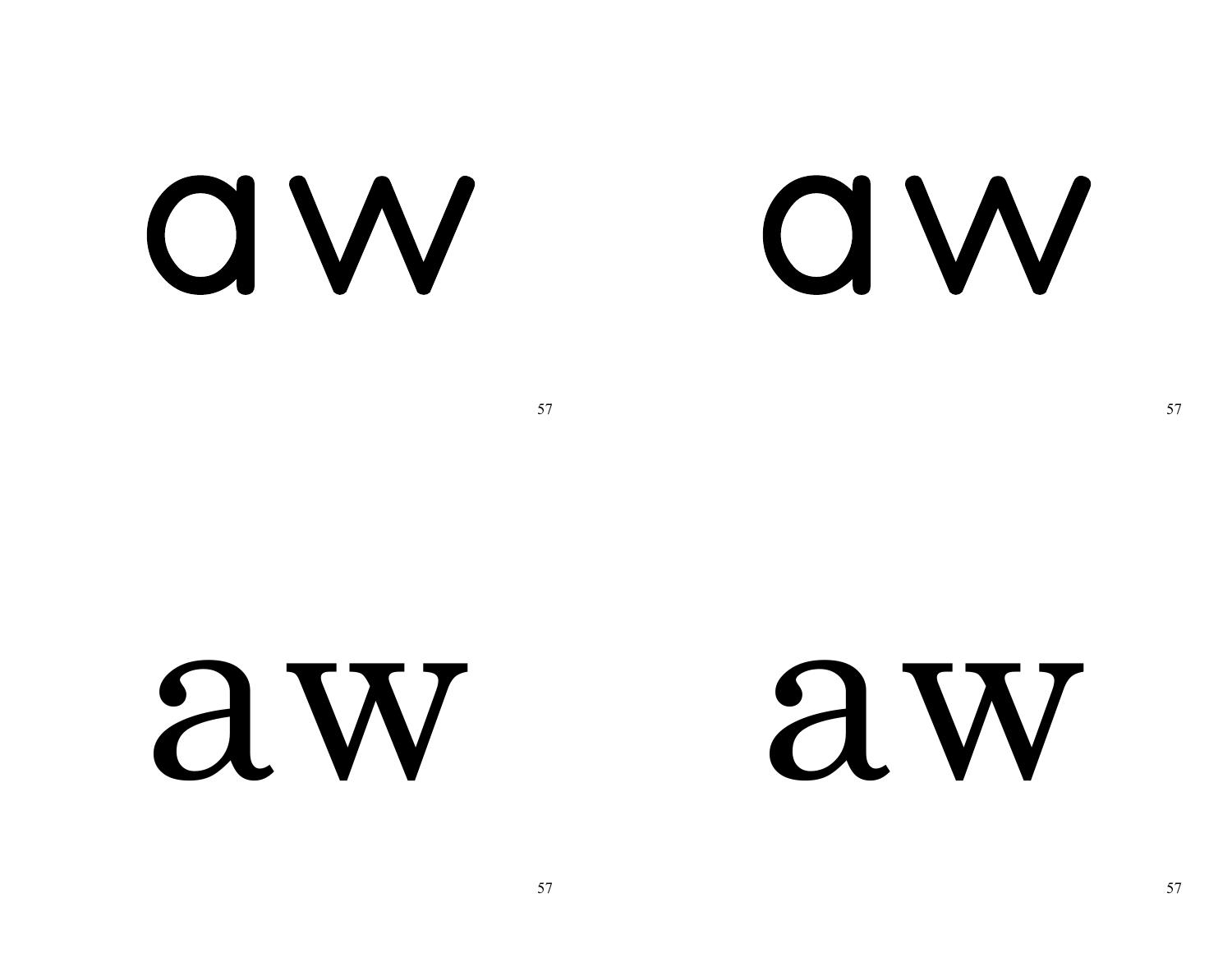# 

## all all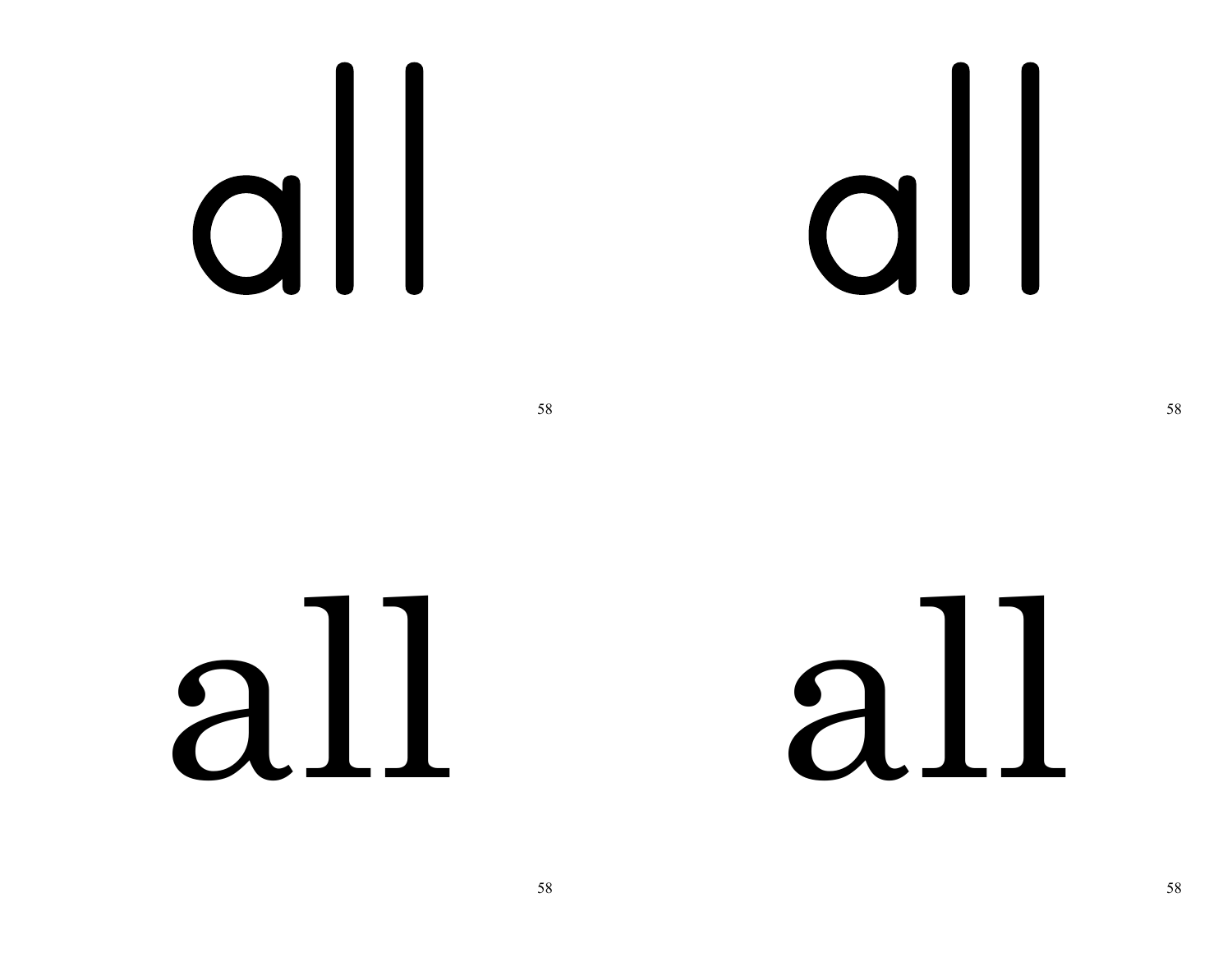## al

 $a<sub>L</sub>$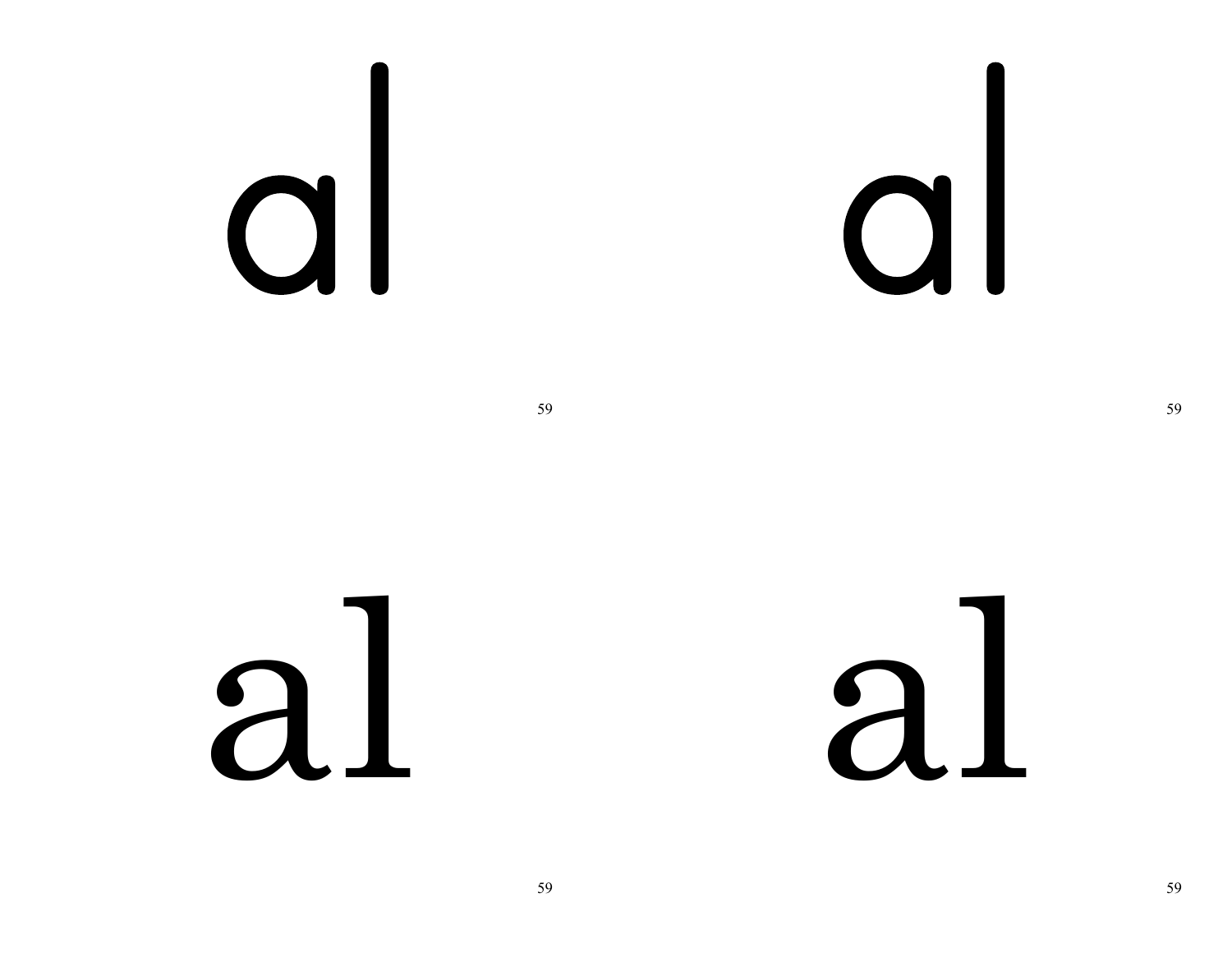# 

 $\sim$  60 60

## alk alk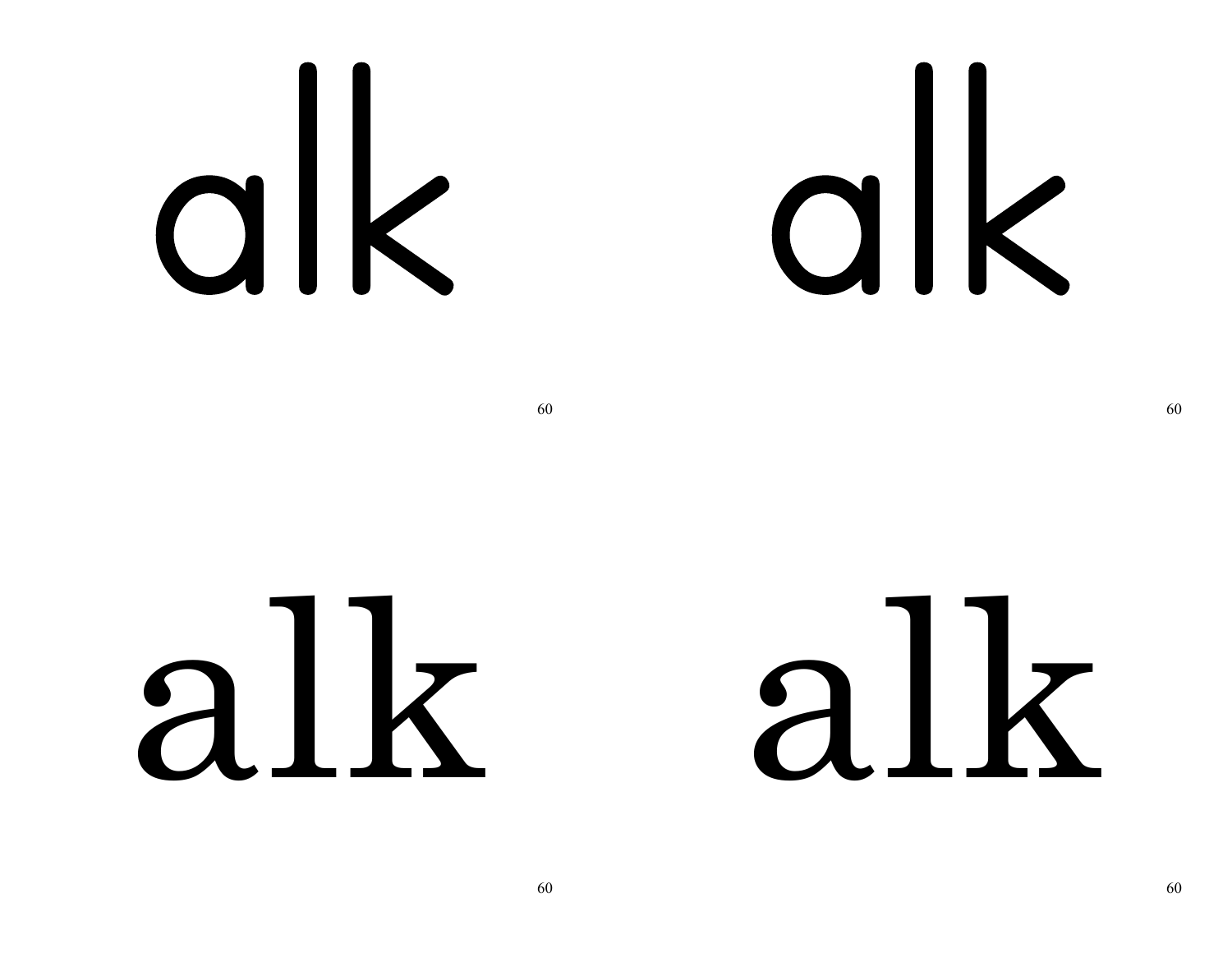WQ

WO

wa wa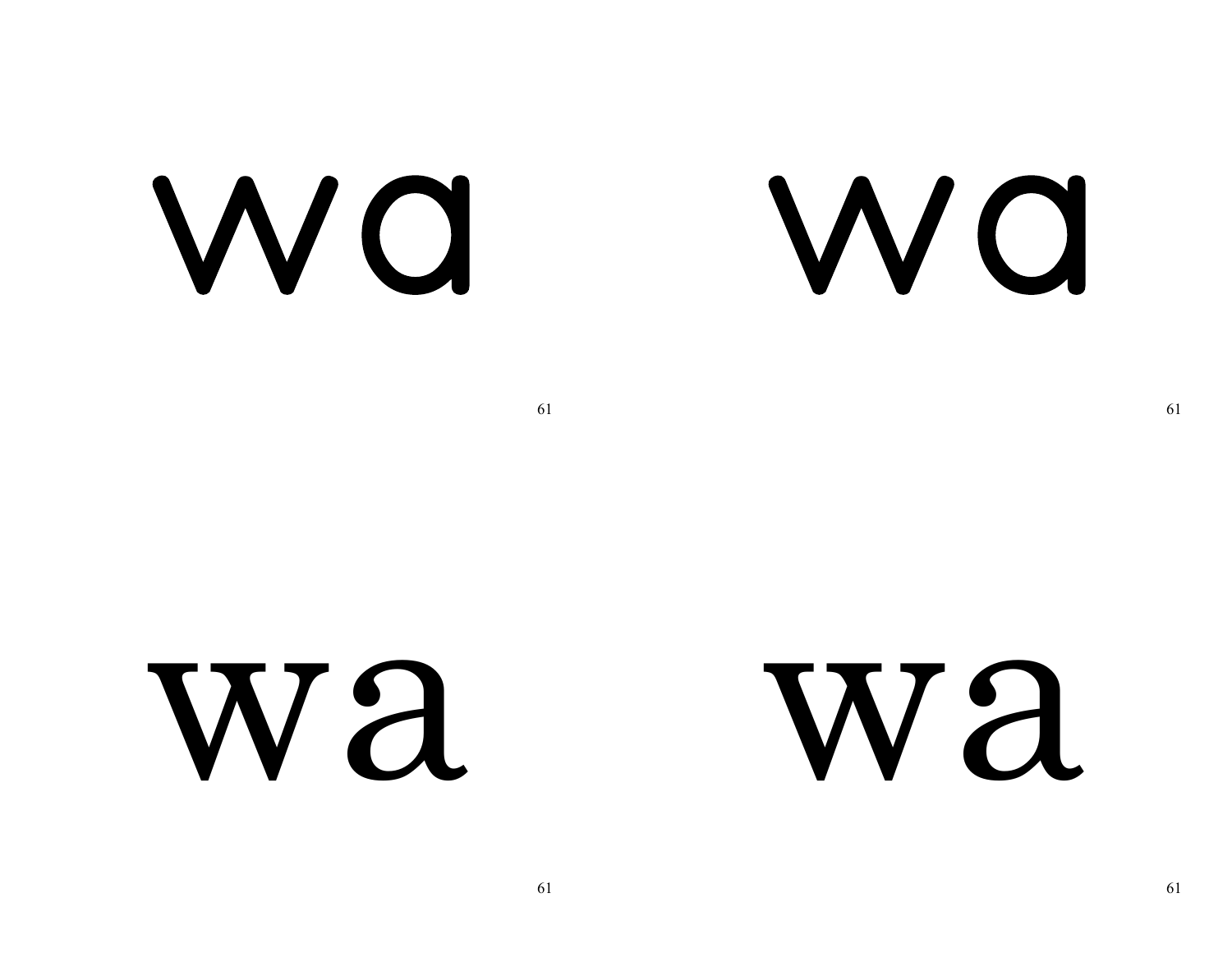### SWQ SWQ

62

#### SW'A SW'A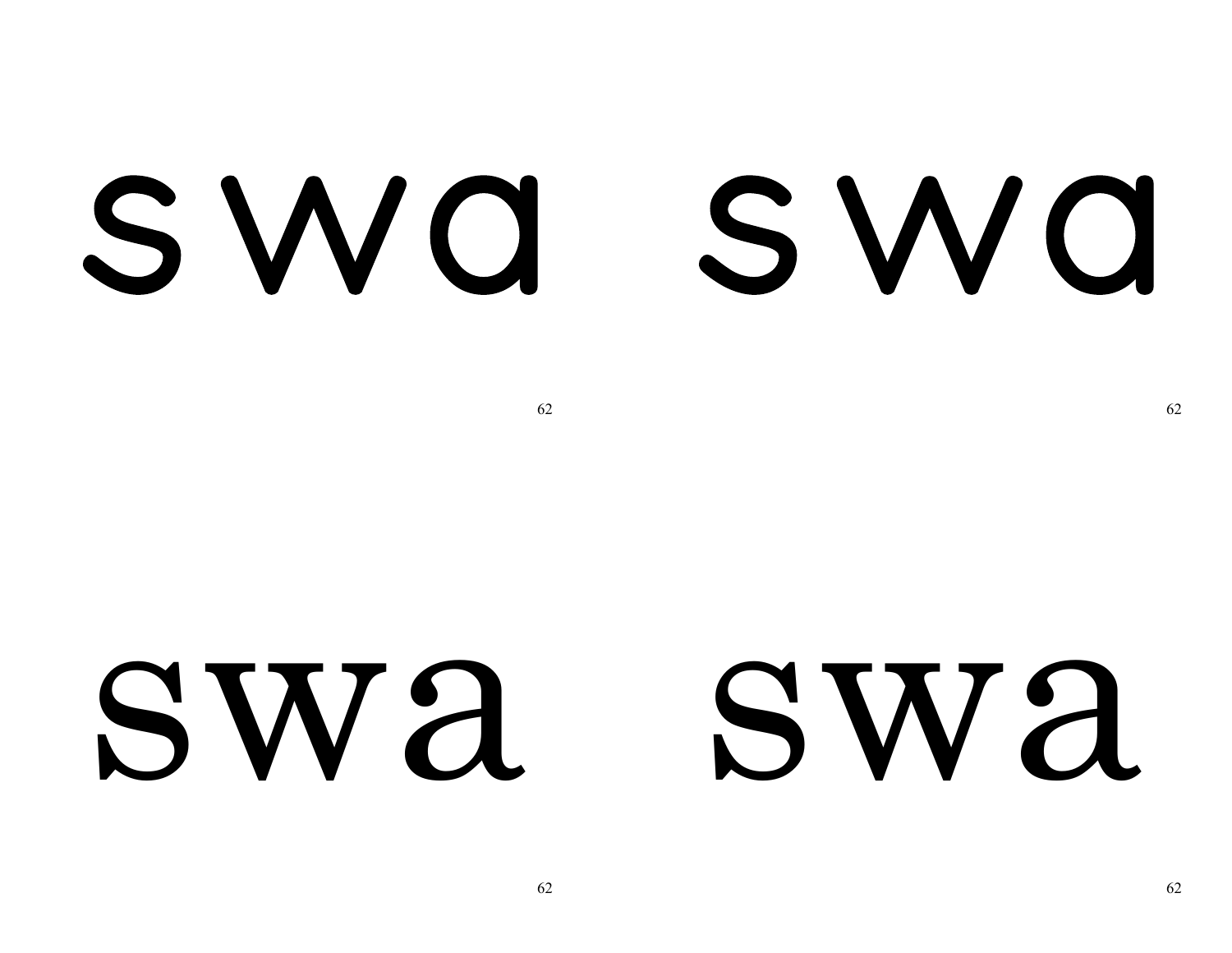





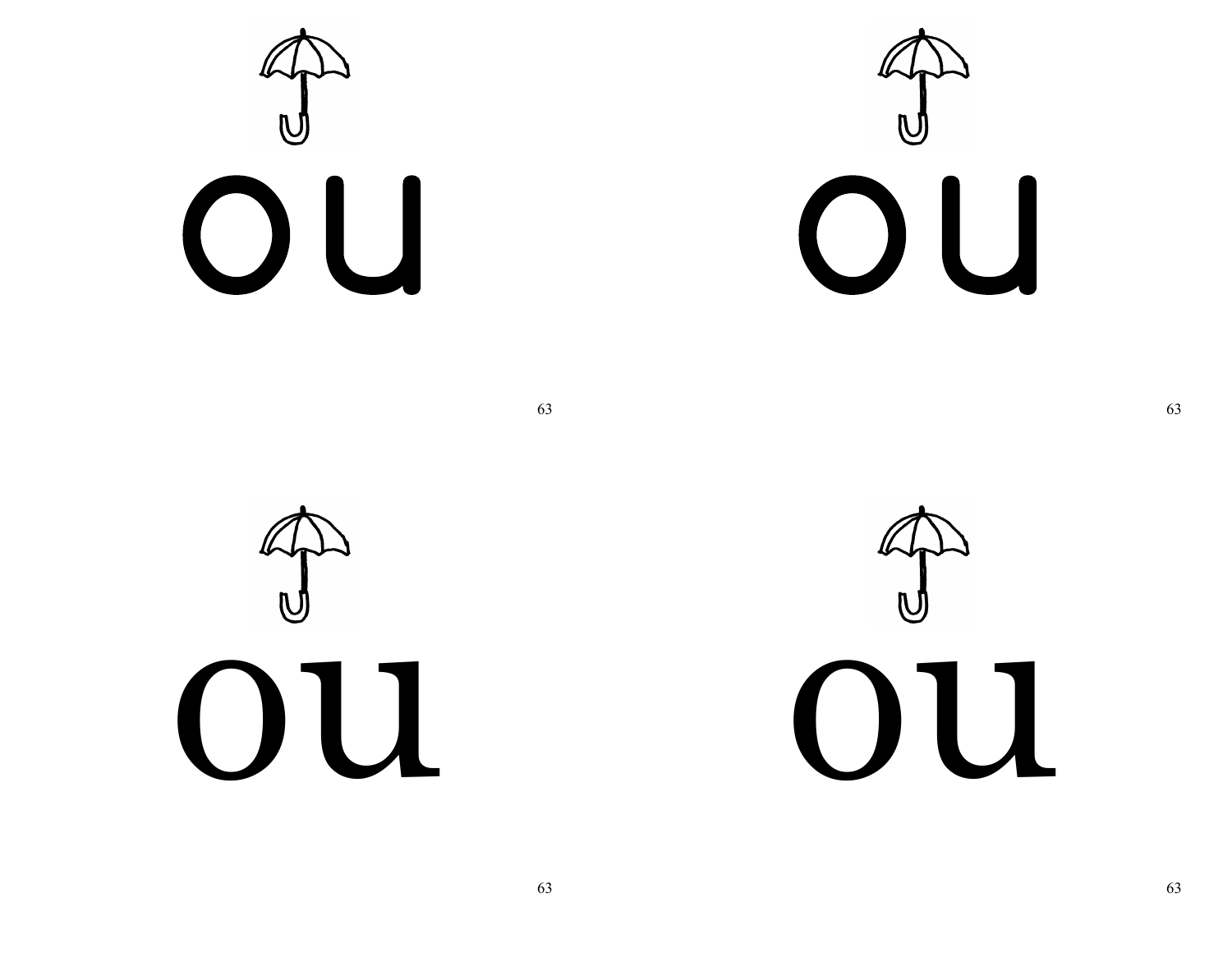CE

#### CE

64

Ce

Ce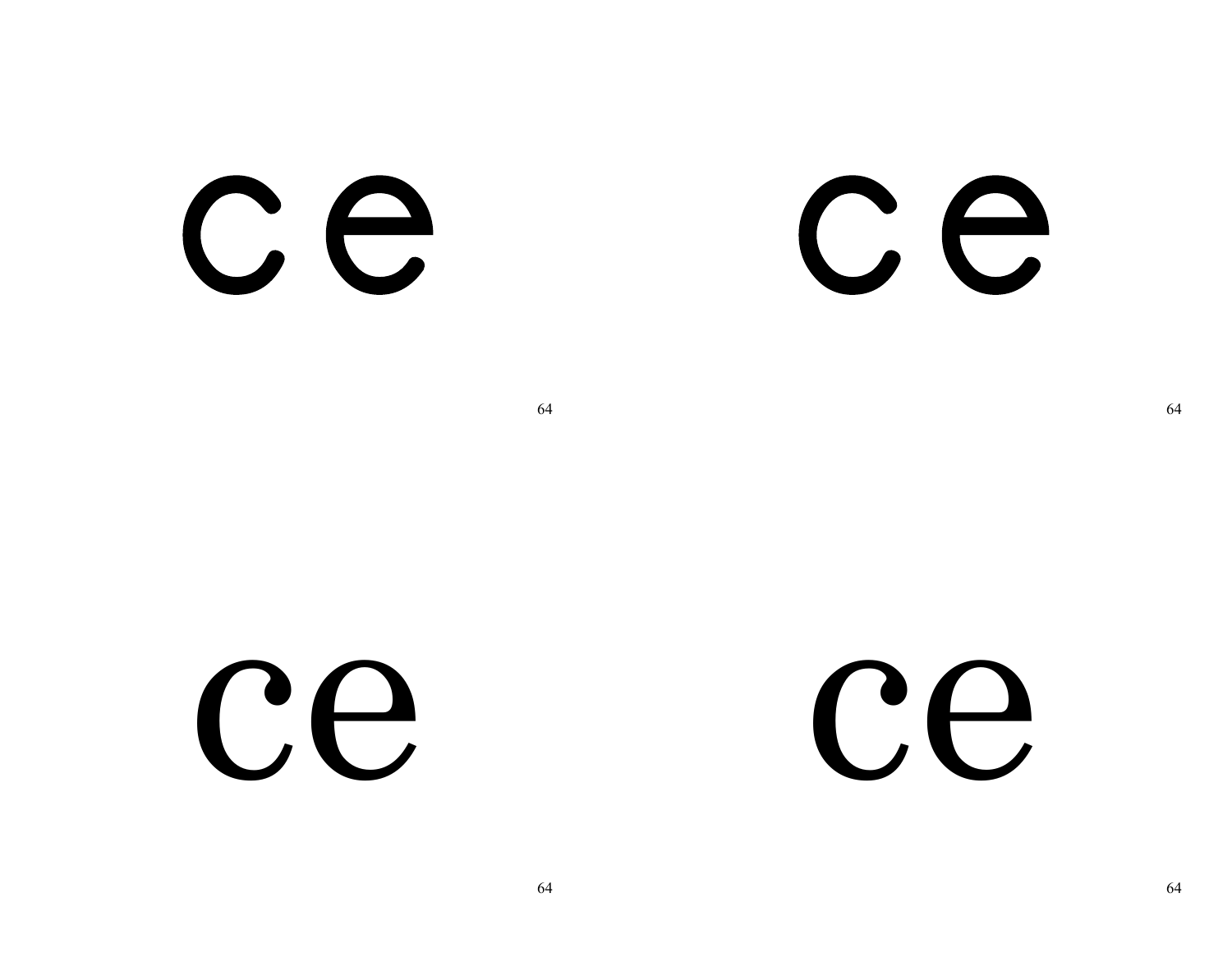## $CI$

 $C1$ 

65

 $C1$ 

 $C1$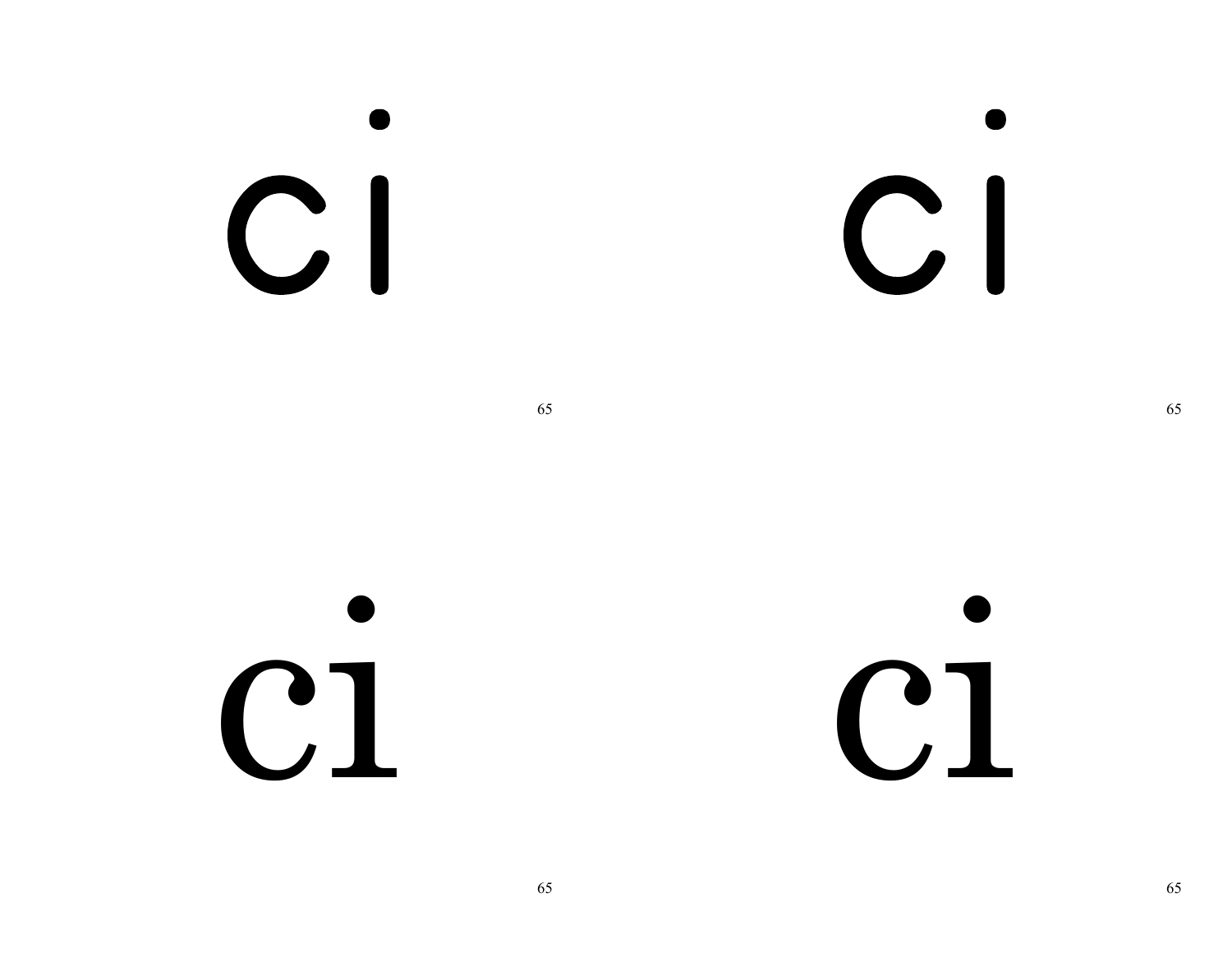C Y

CY<br>V

**Cy** 

**Cy**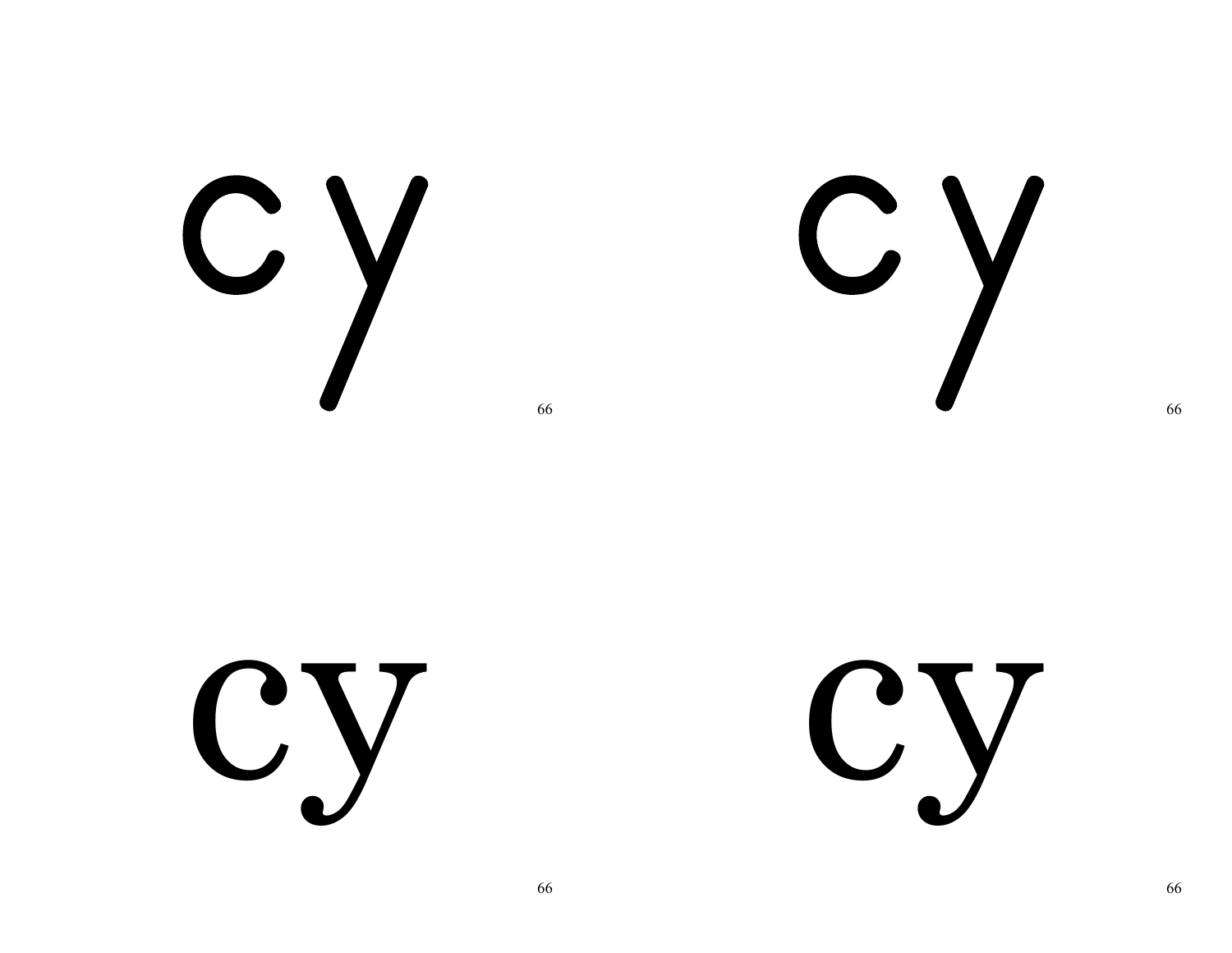Ce CE

Ce

Ce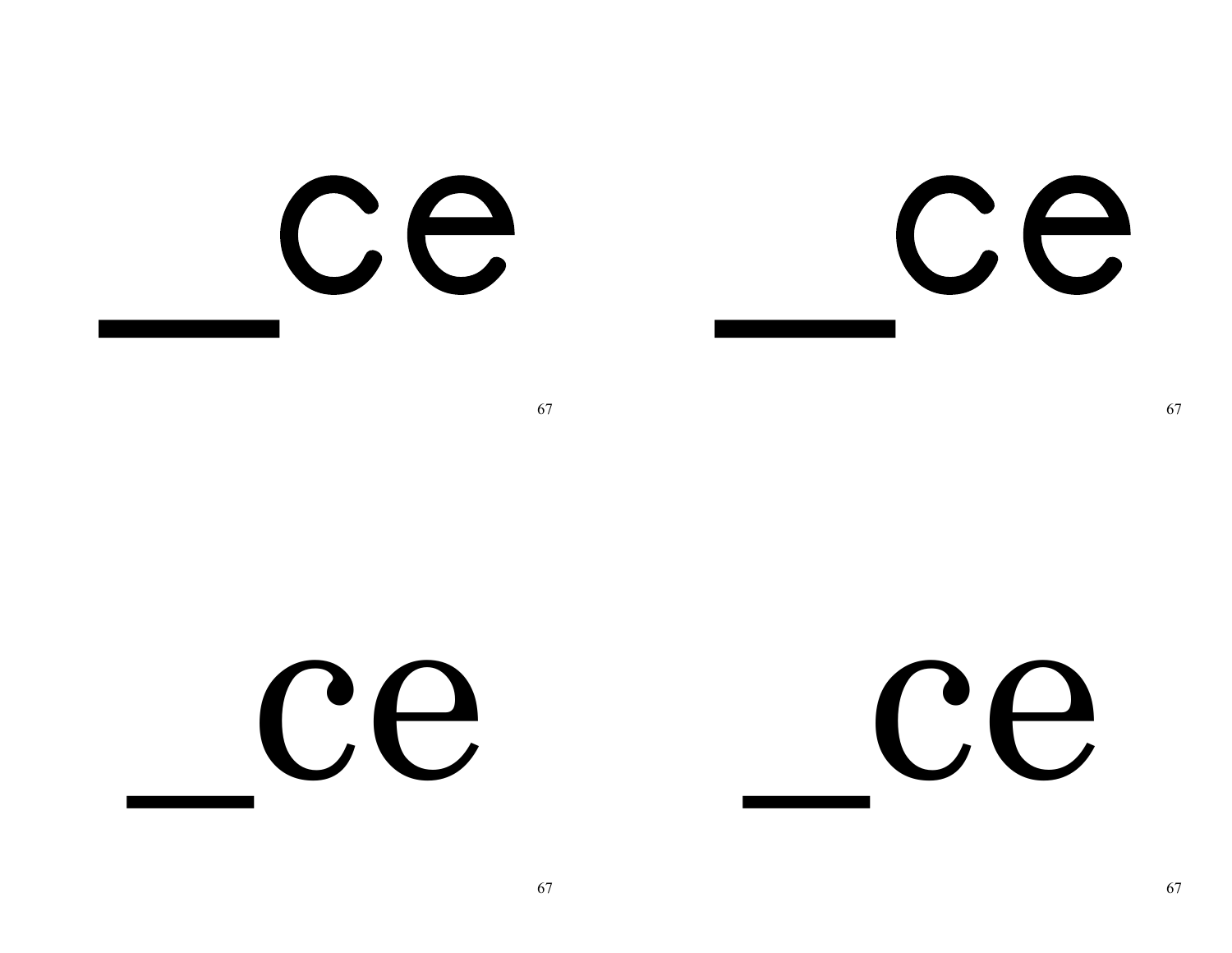Ir

Ir

ir ir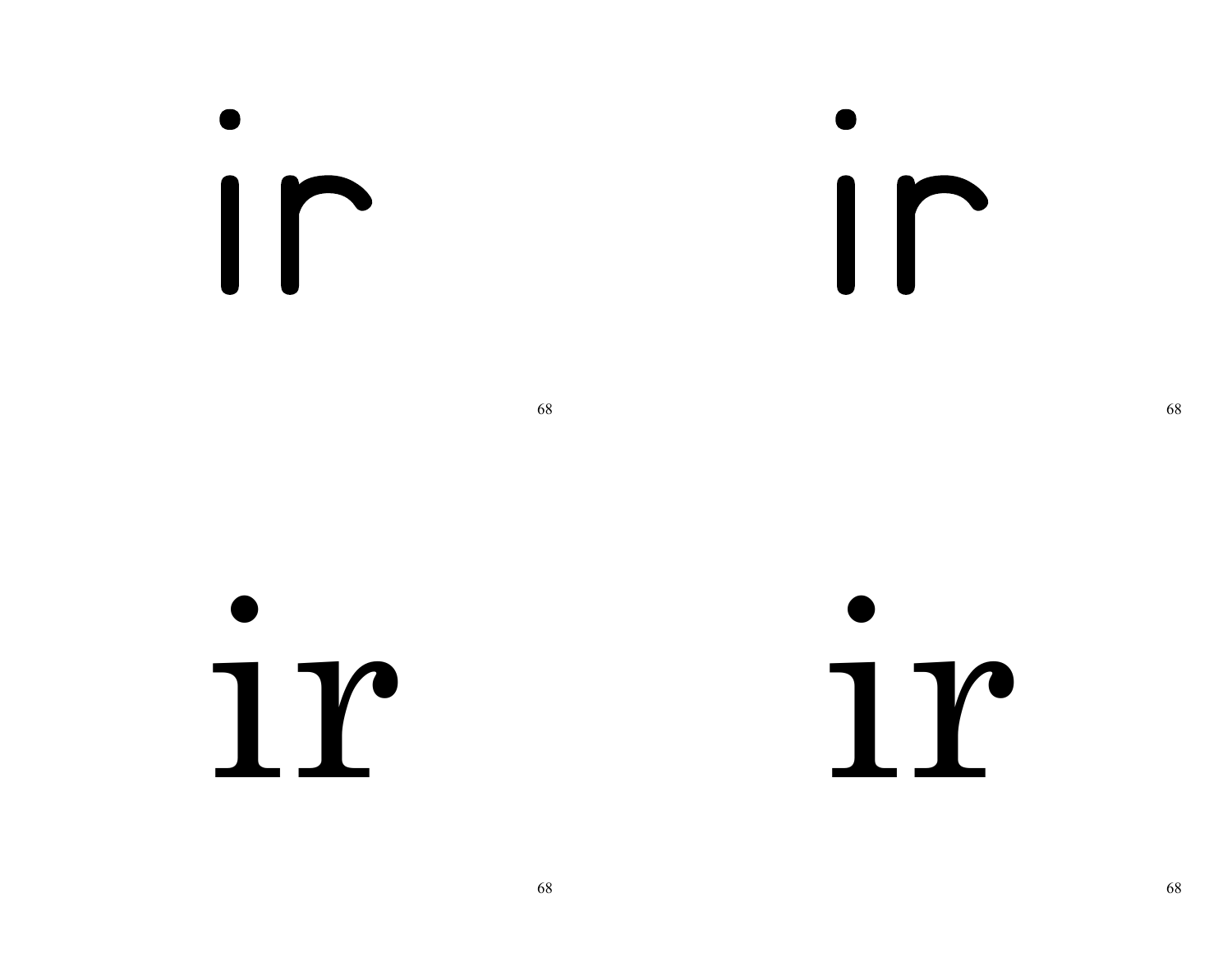ge

ge

ge

ge

69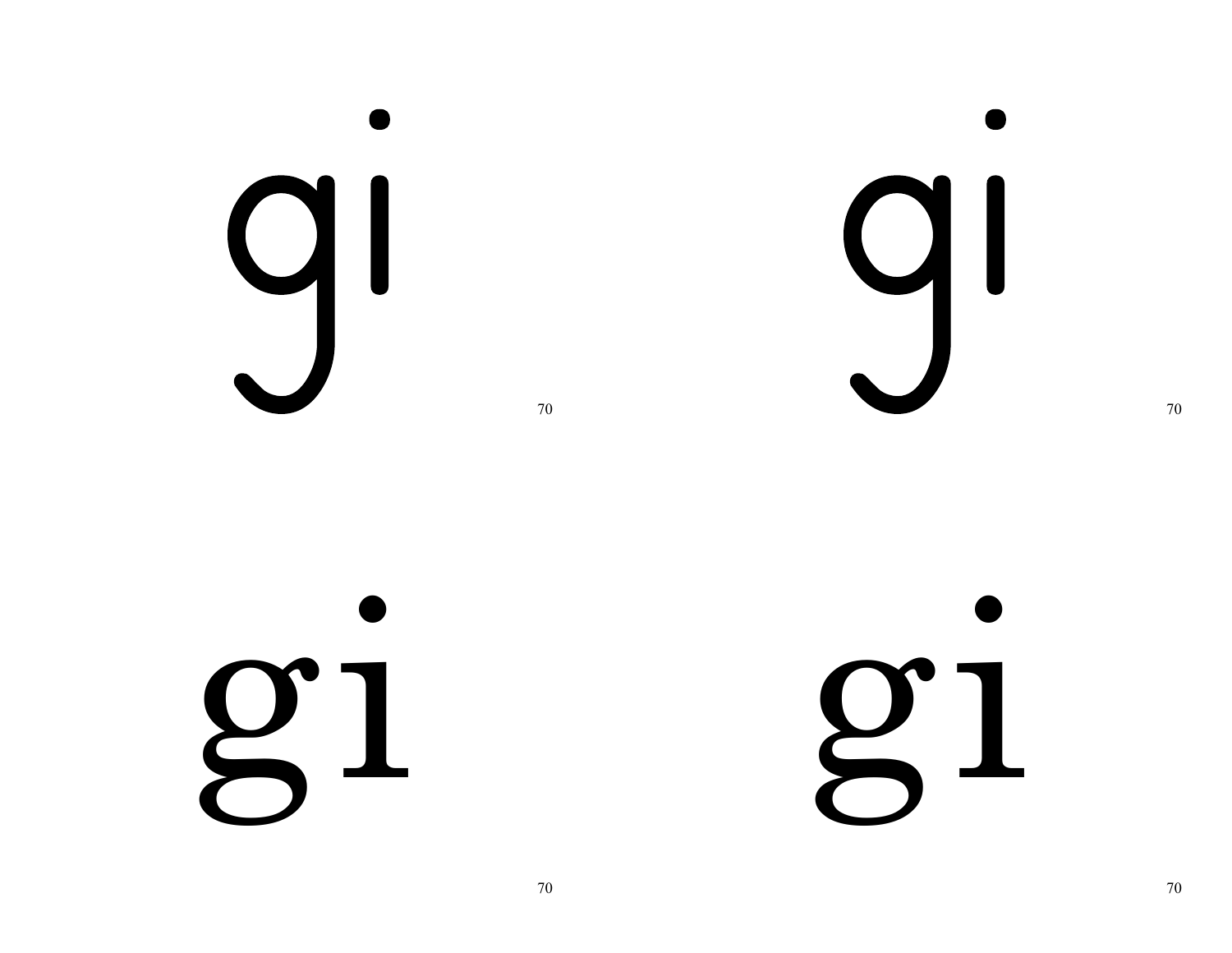

#### gy<br>Sy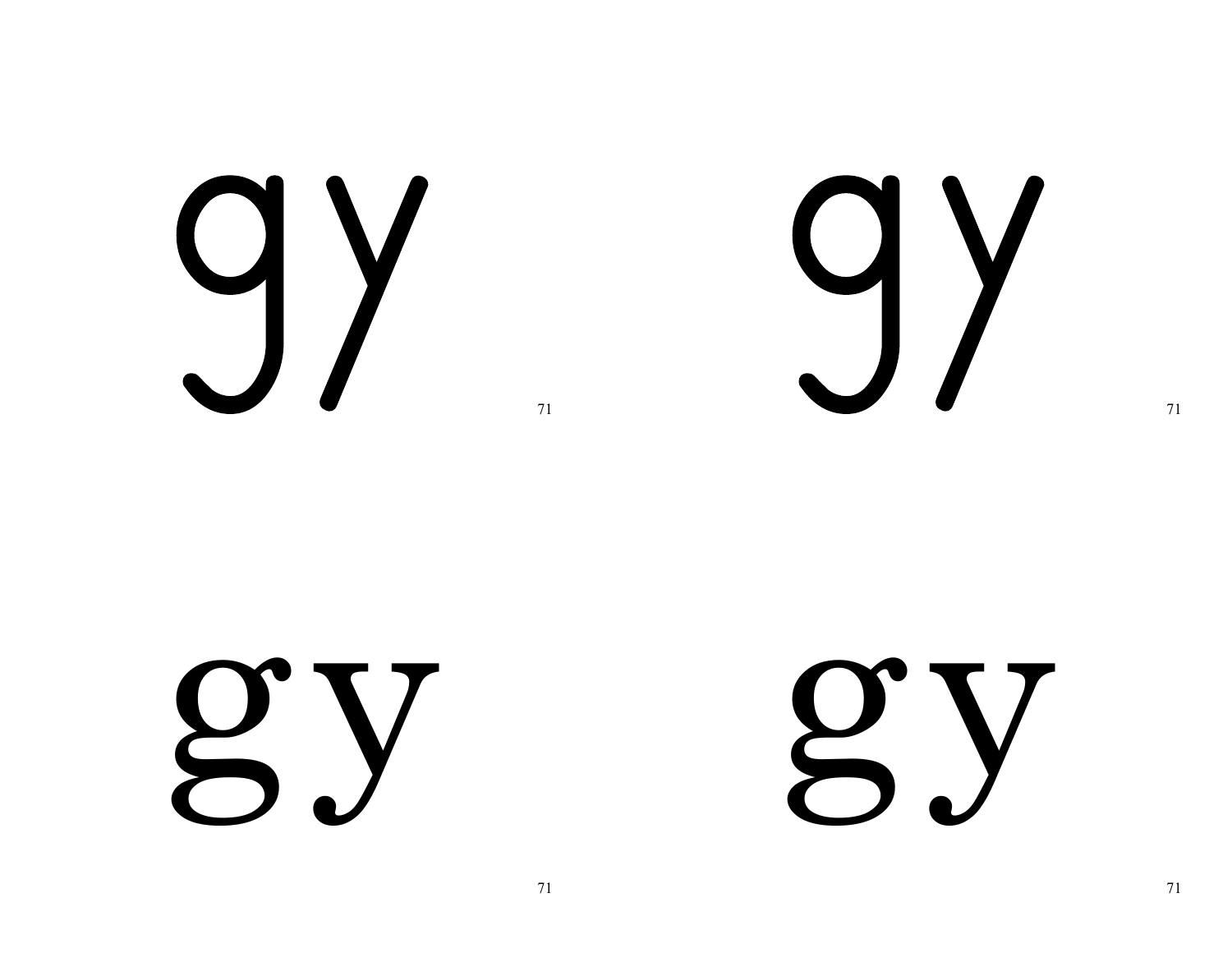ge. ge. 72 72

ge ge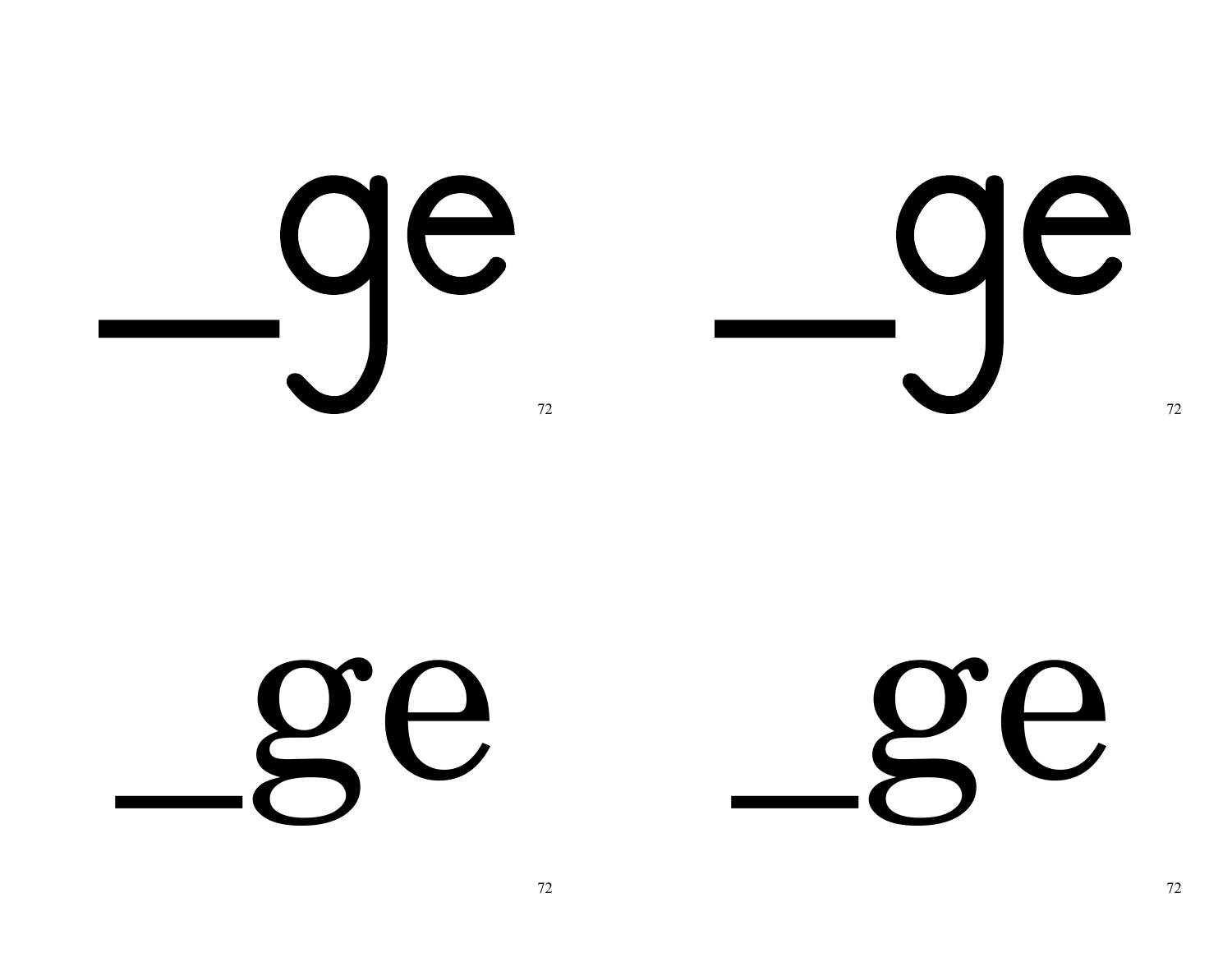ar

#### ar

73

ar

ar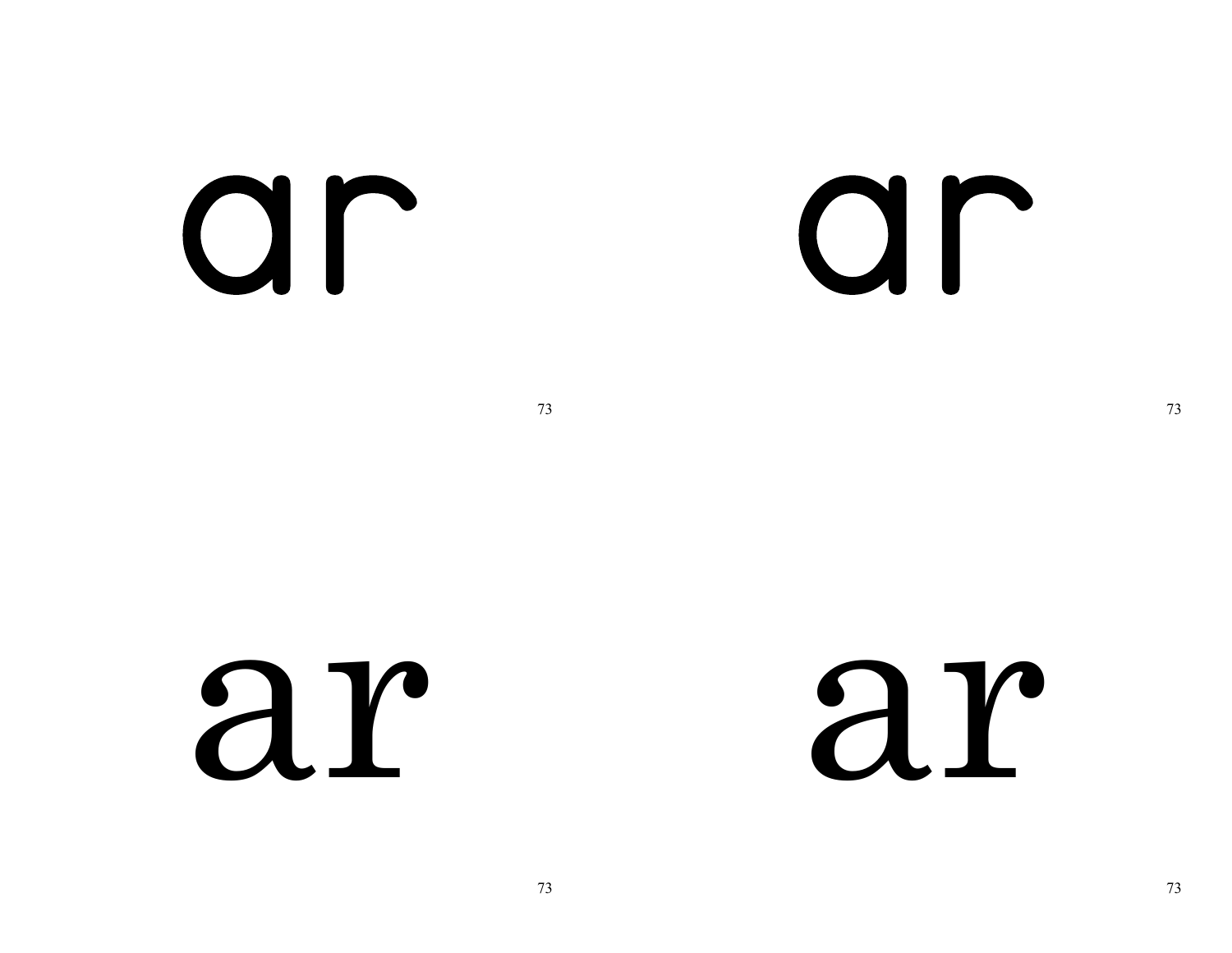er

#### er

74

er

er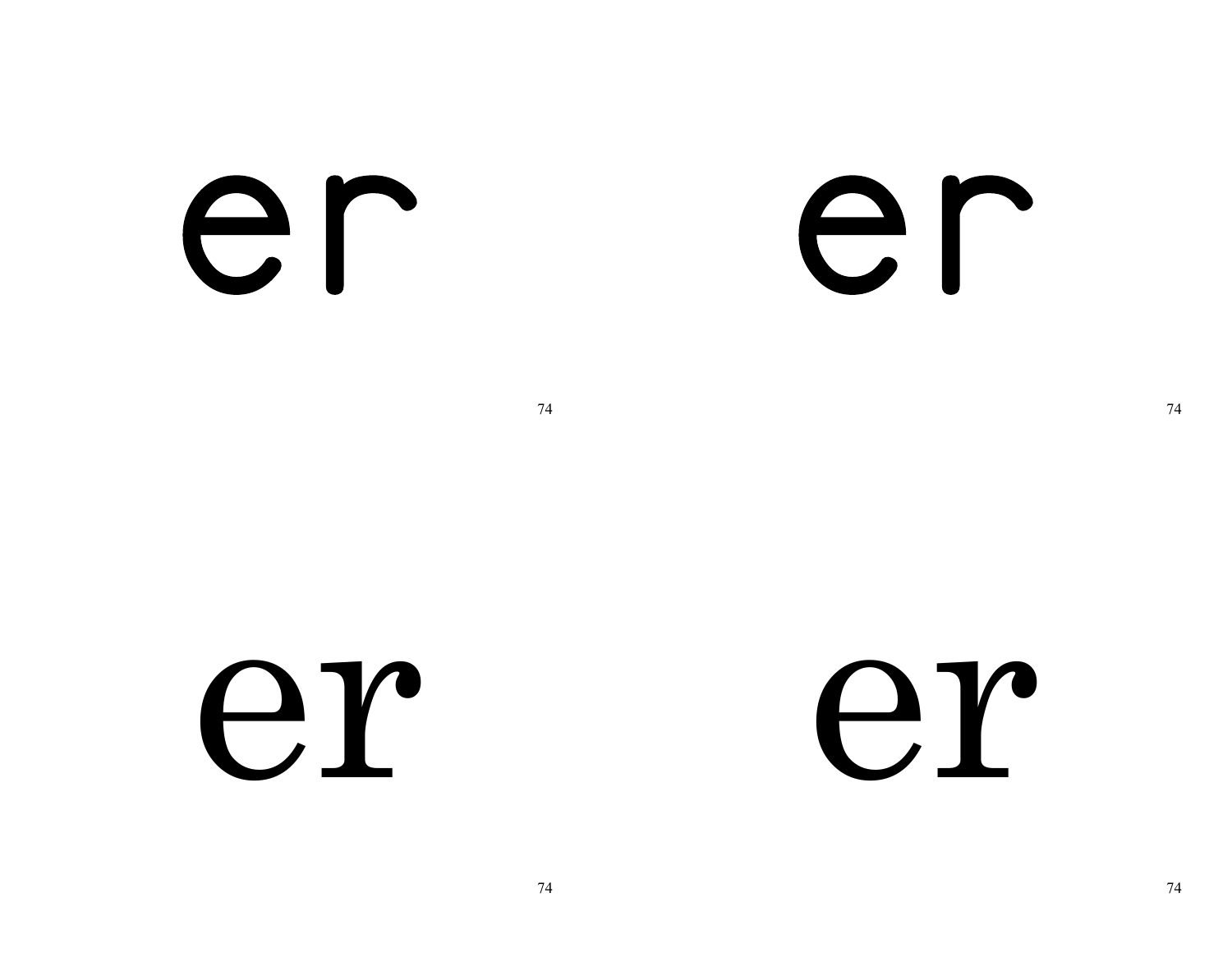Ur.

#### Ur

75

U r

Ur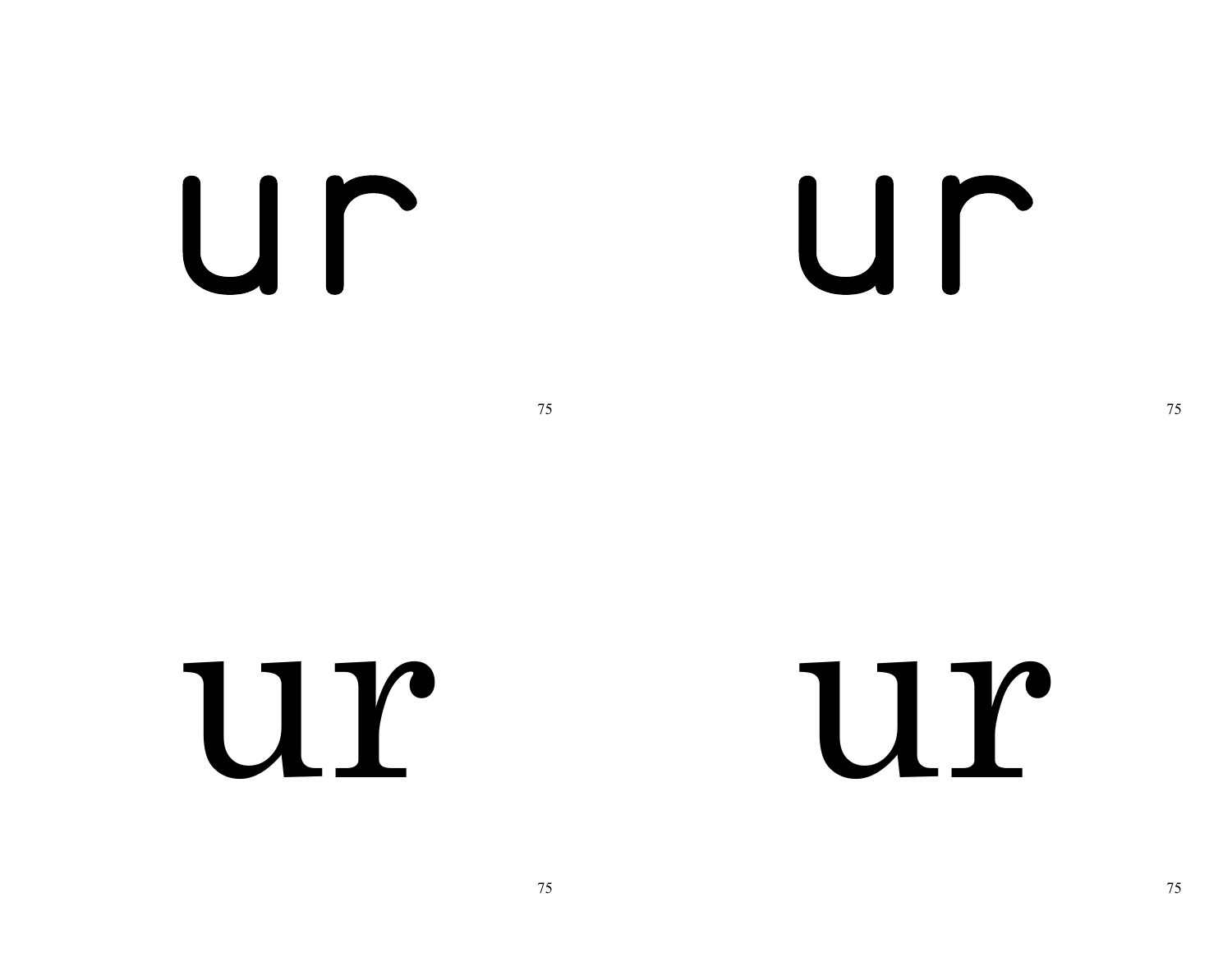Se

Se

Se

Se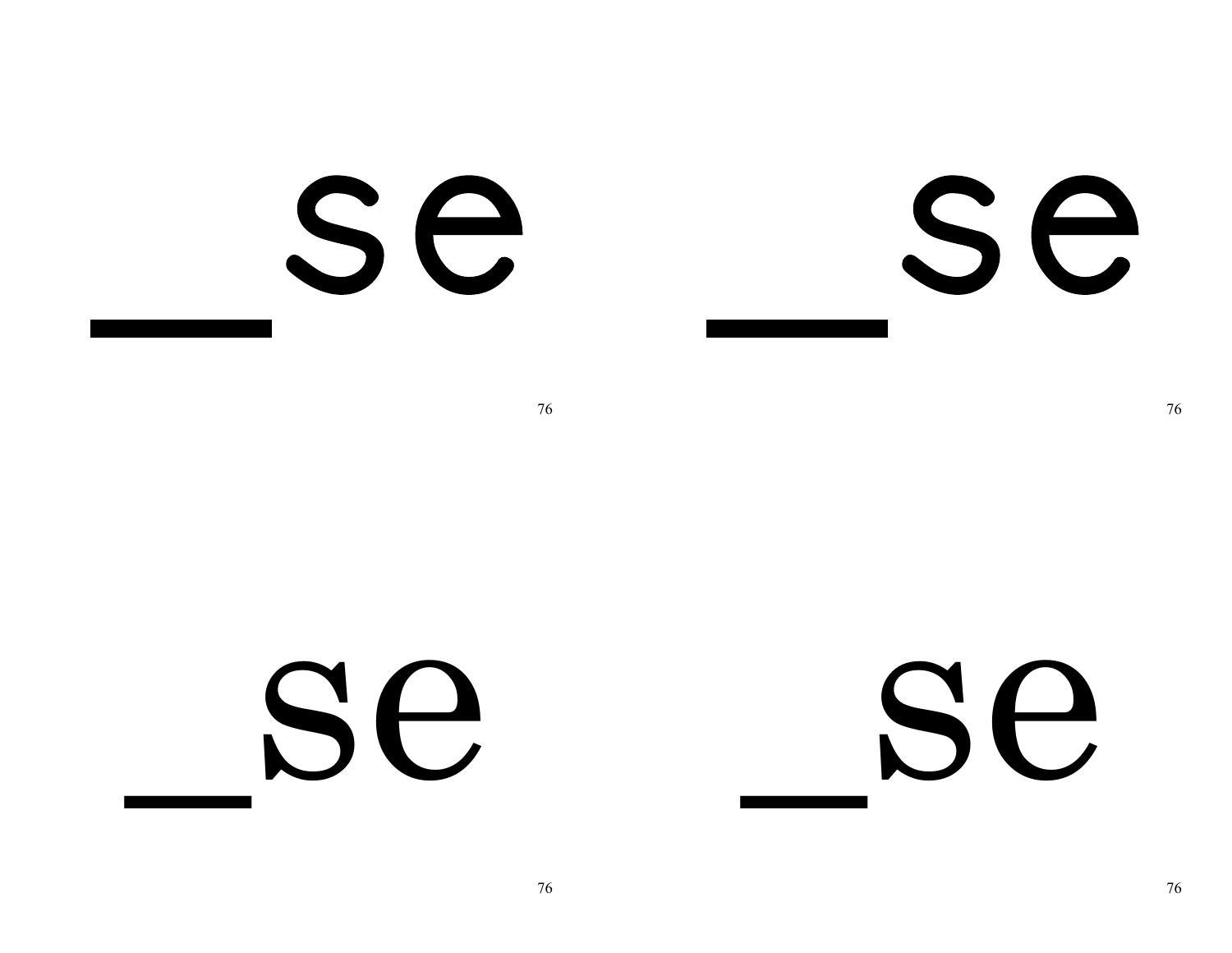#### Ze Ze

77

#### Ze Ze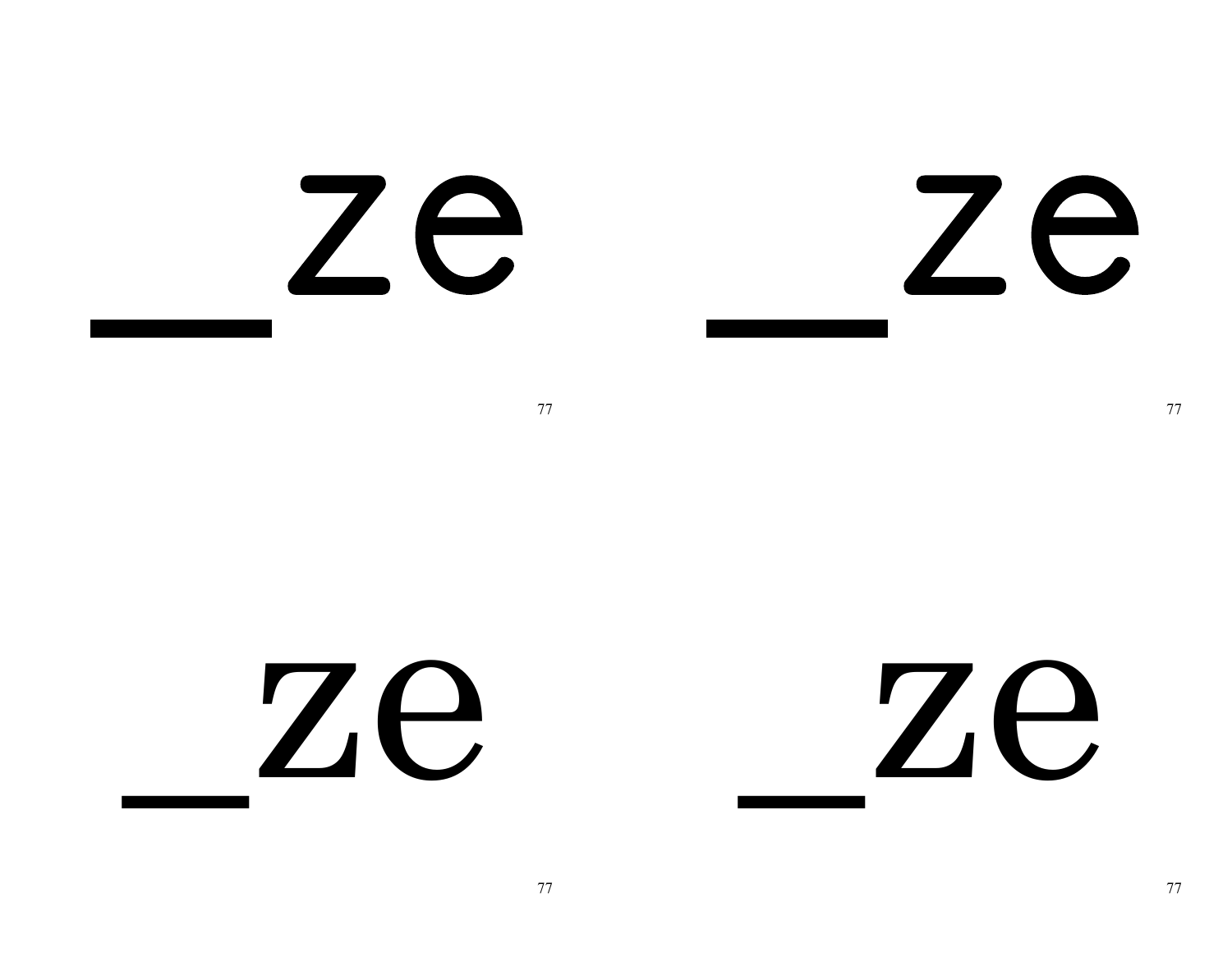

## eigh eigh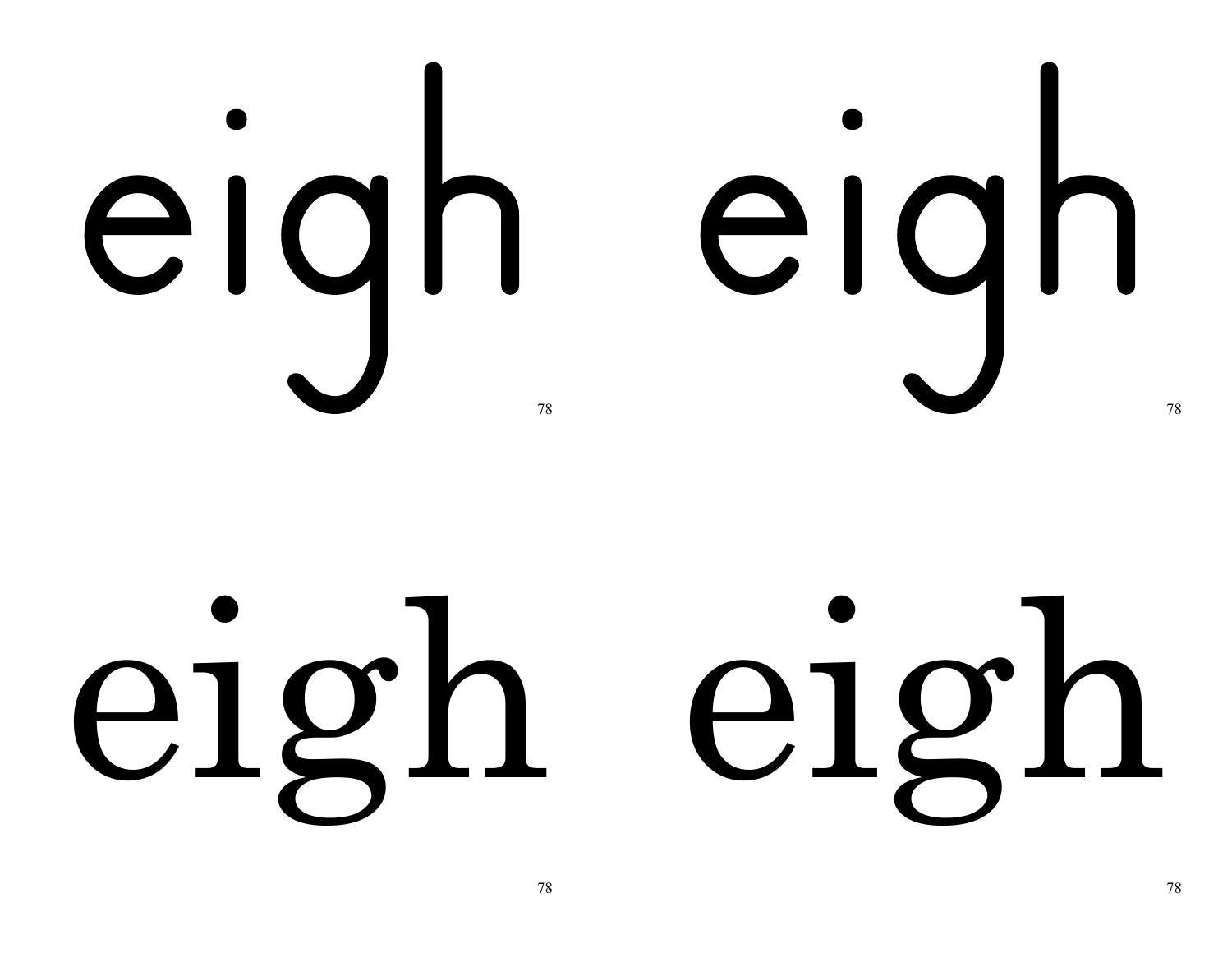#### $\bullet$ e

 $\bullet$ e

79



 $\bullet$  $\Theta$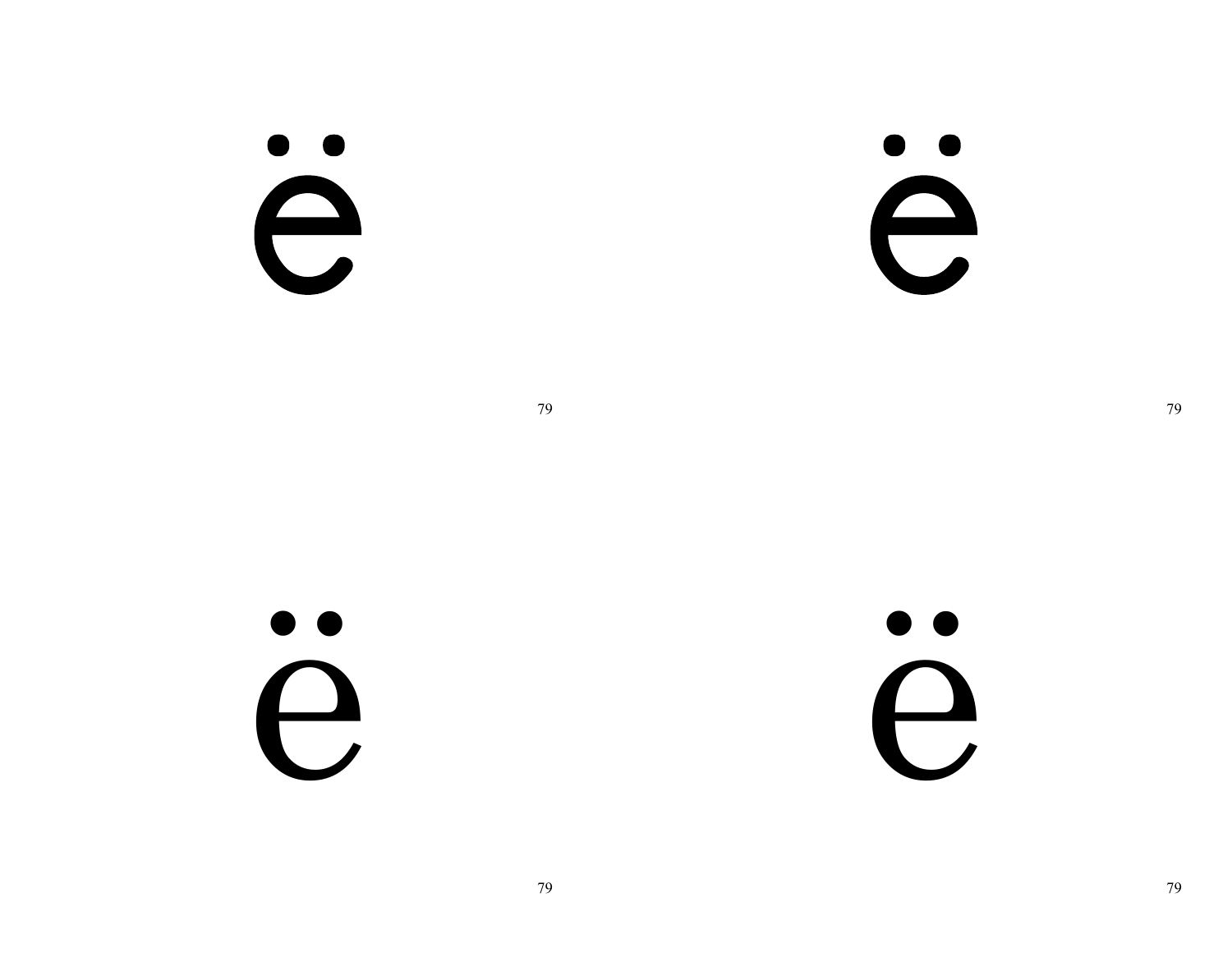eu

#### eu

80

eu

eu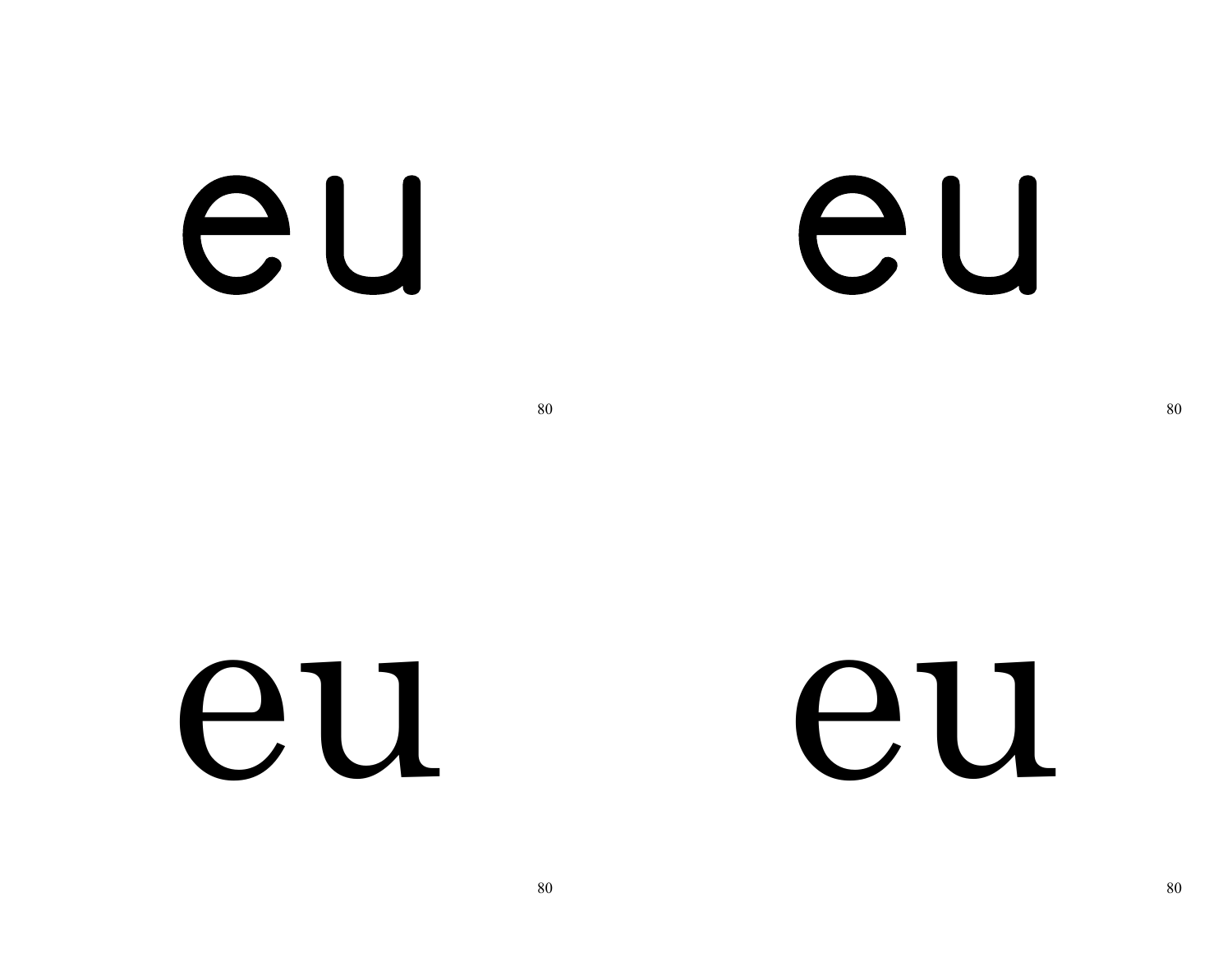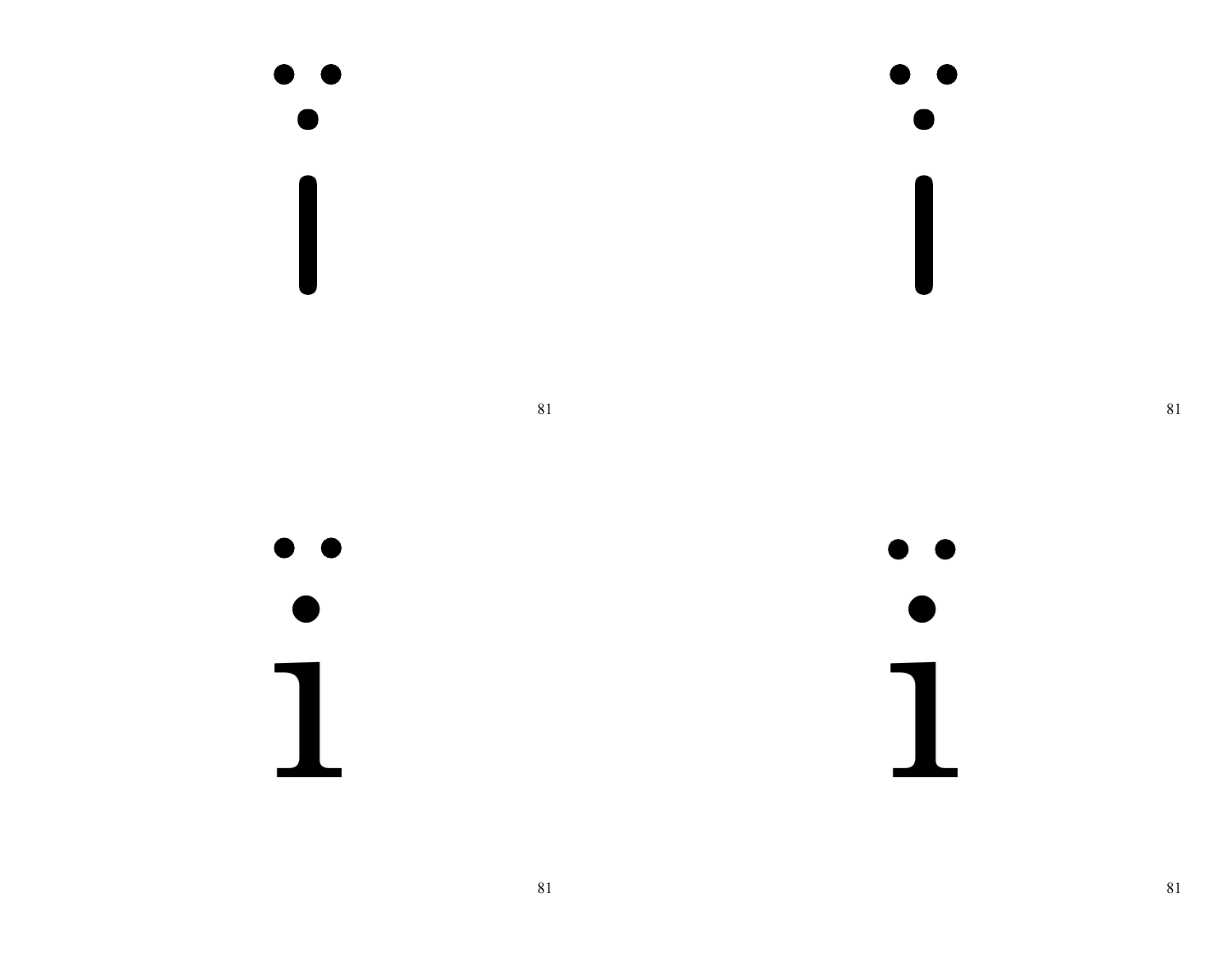#### WOP

#### WOM

82

#### WOY WOY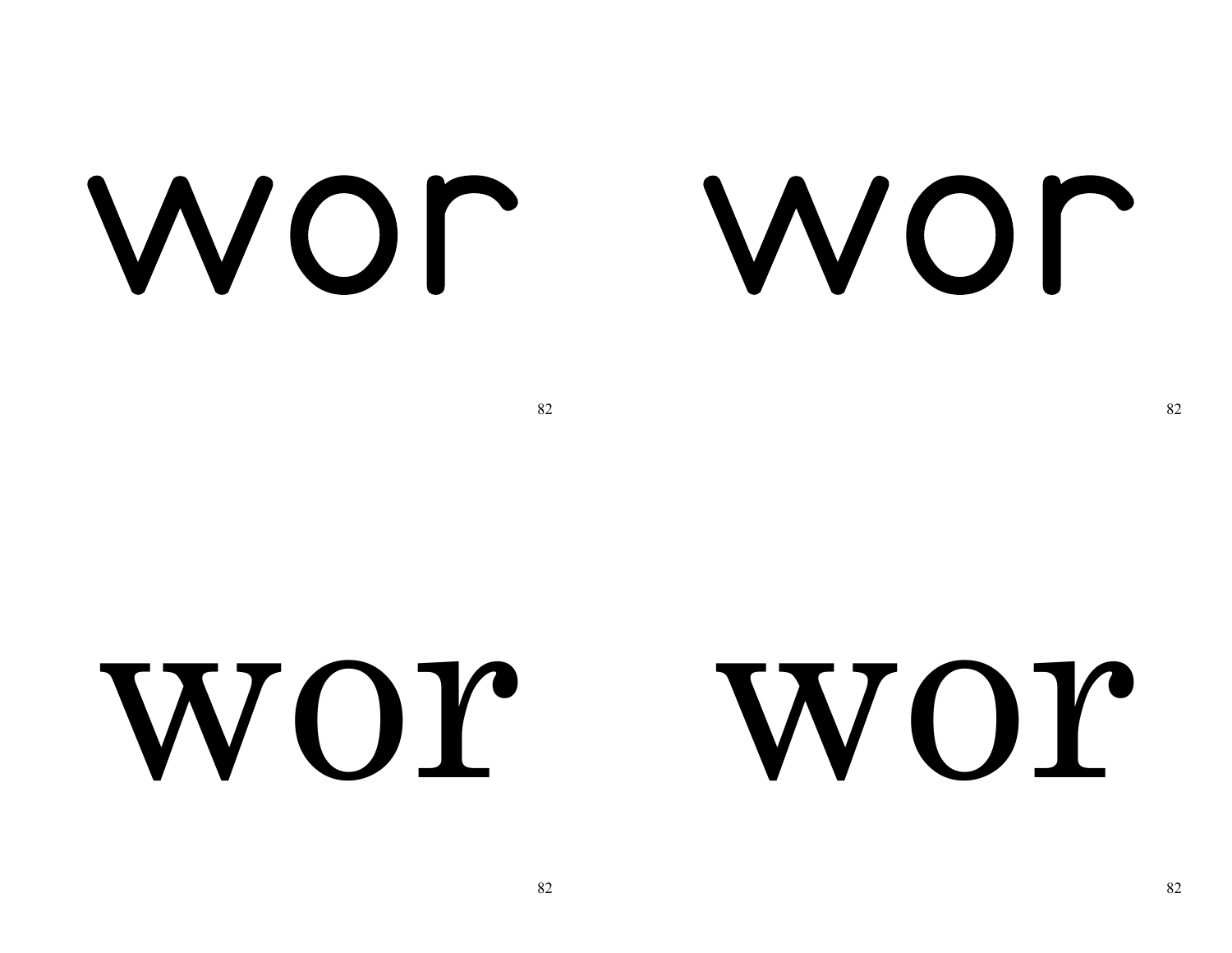ear

#### ear

 $83$  83

#### ear ear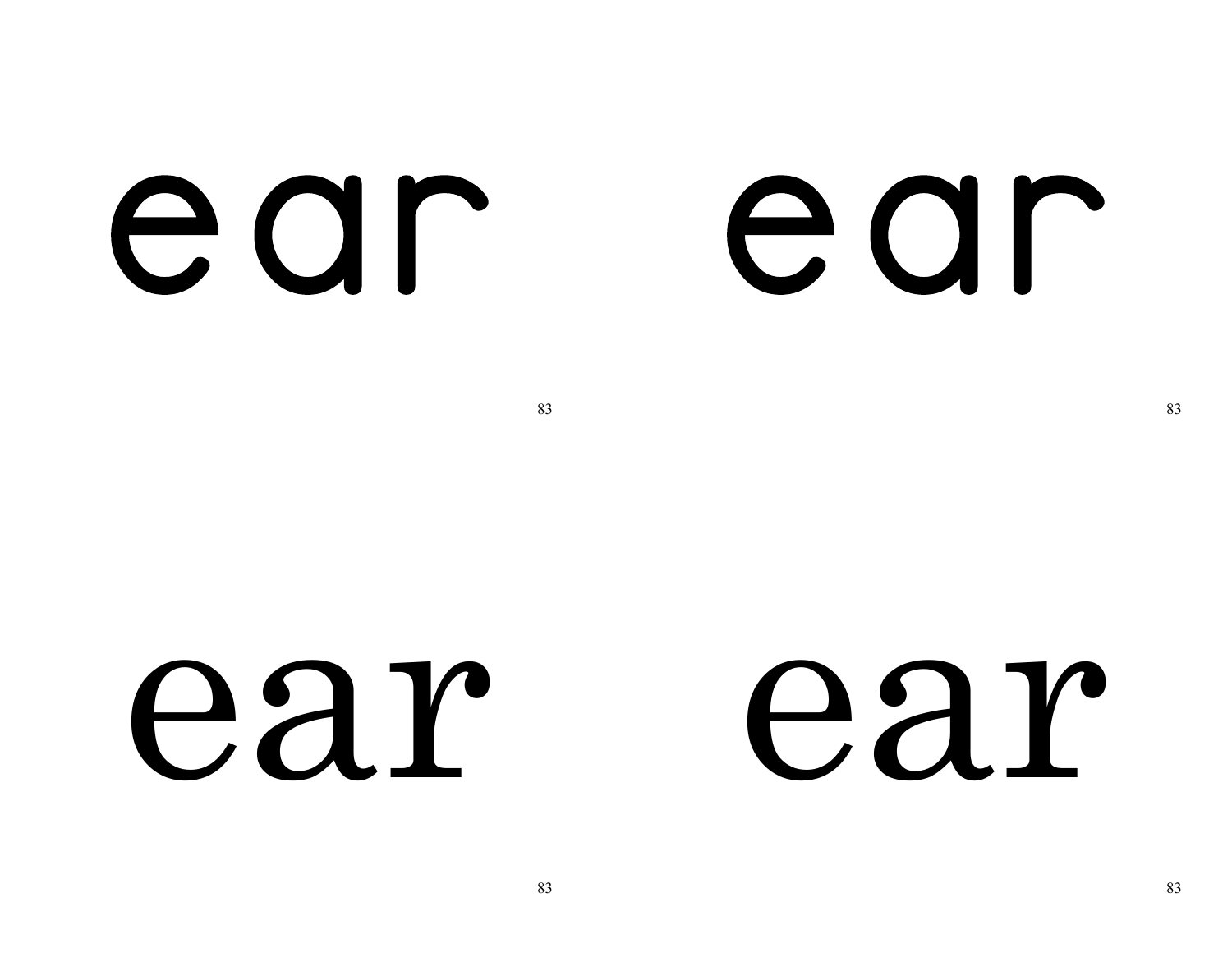#### OUN

#### OUN

84 84

#### our our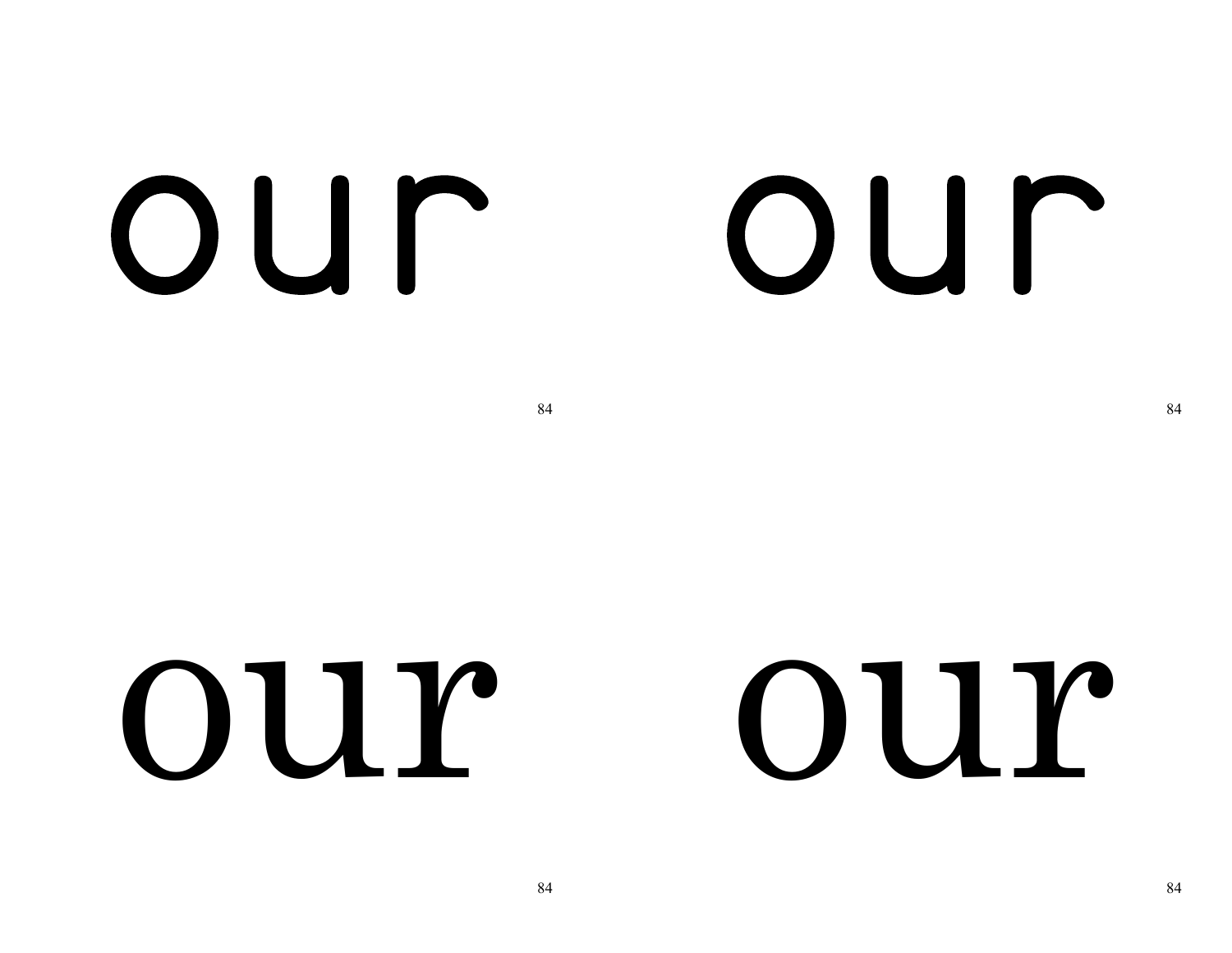





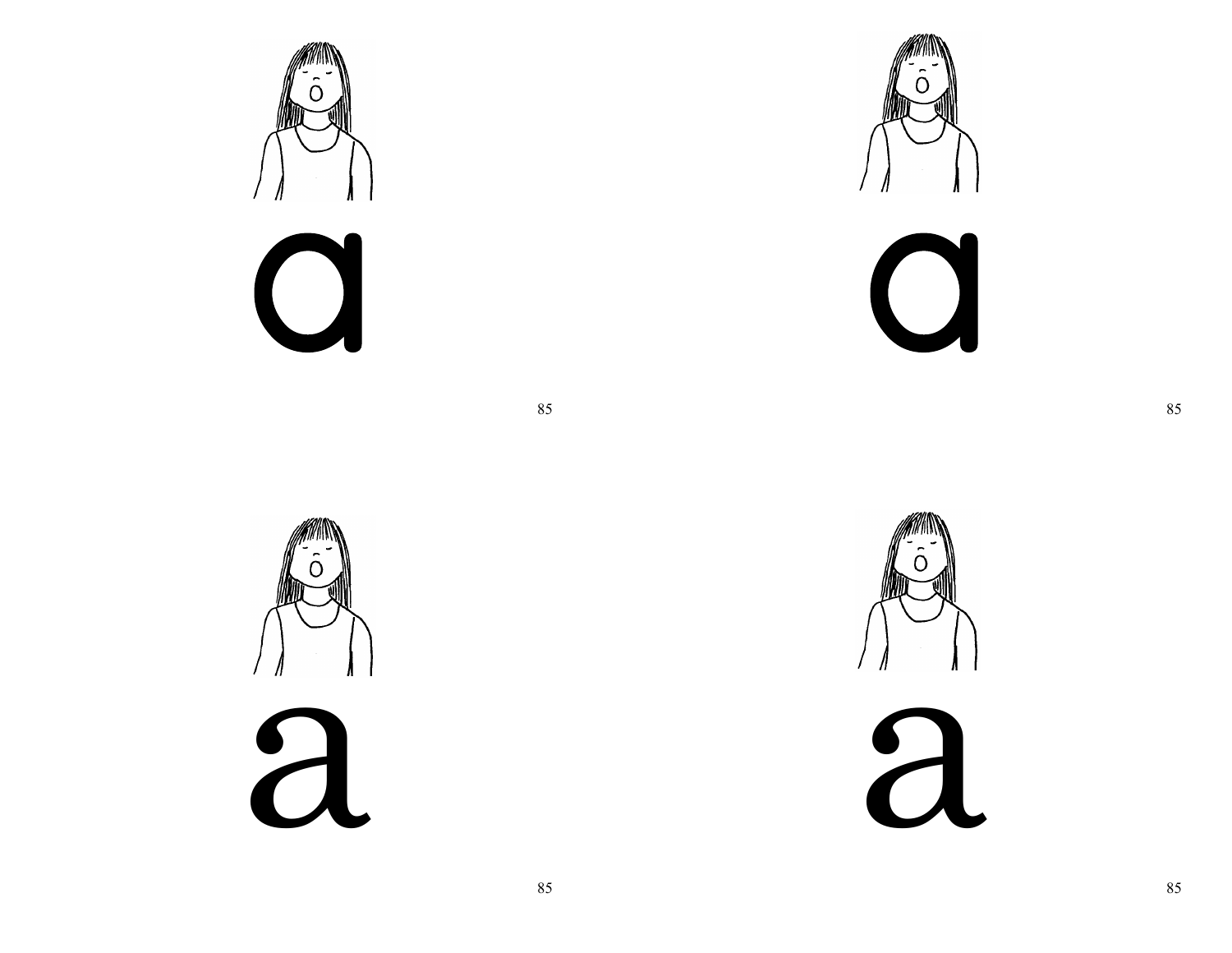## kn

 $86$ 

### kn kn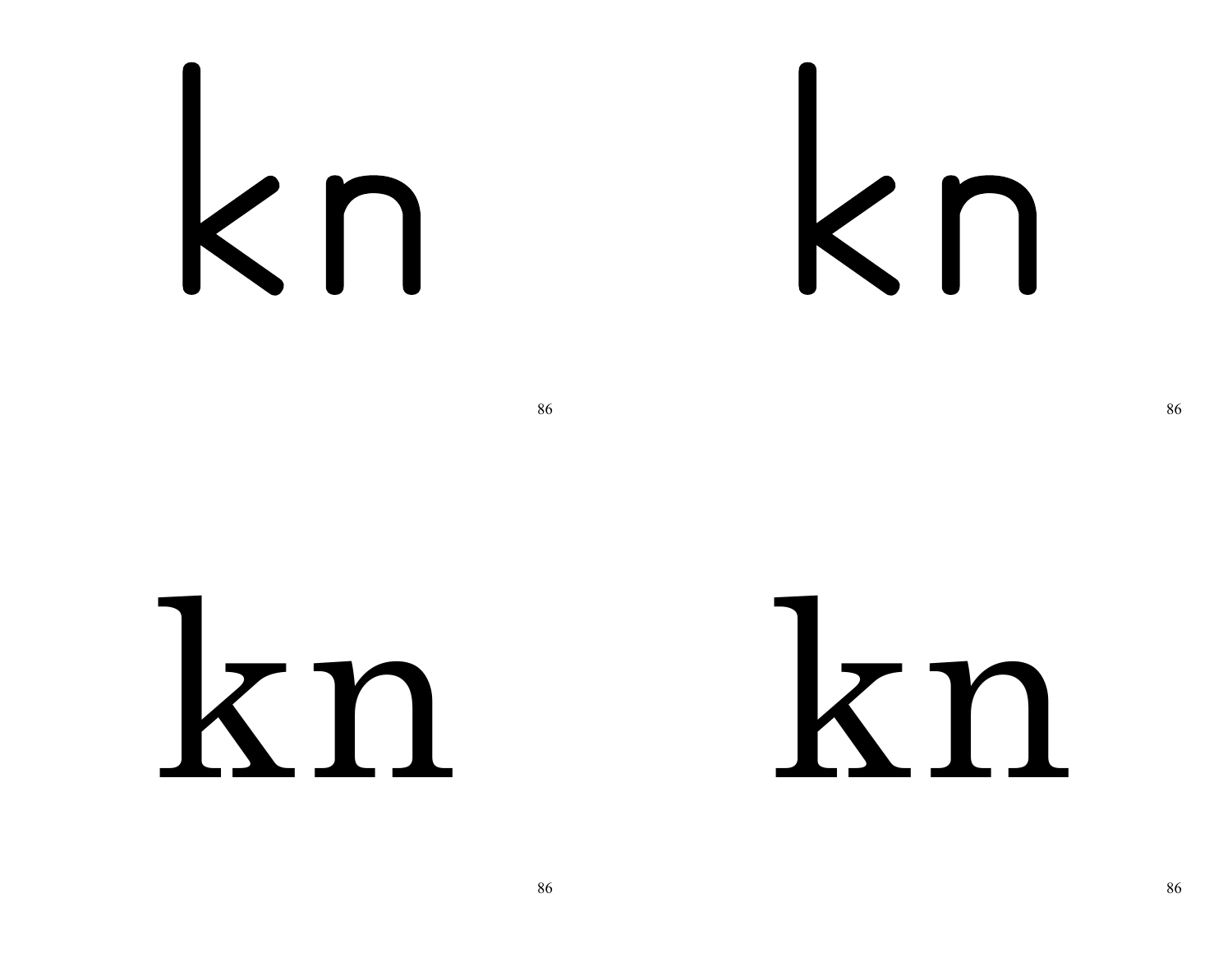Wr

#### Wr

87

WY

WY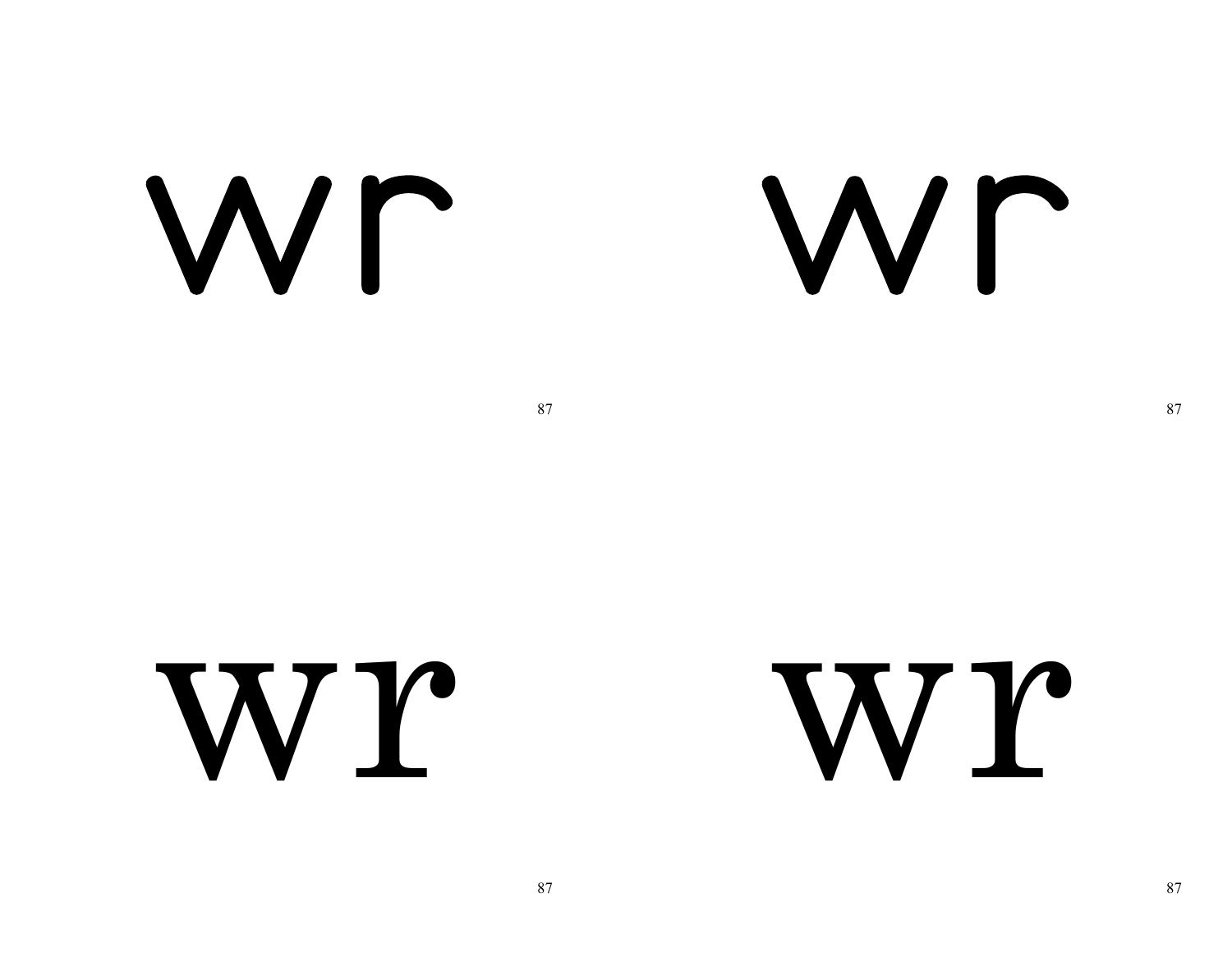

gh

gh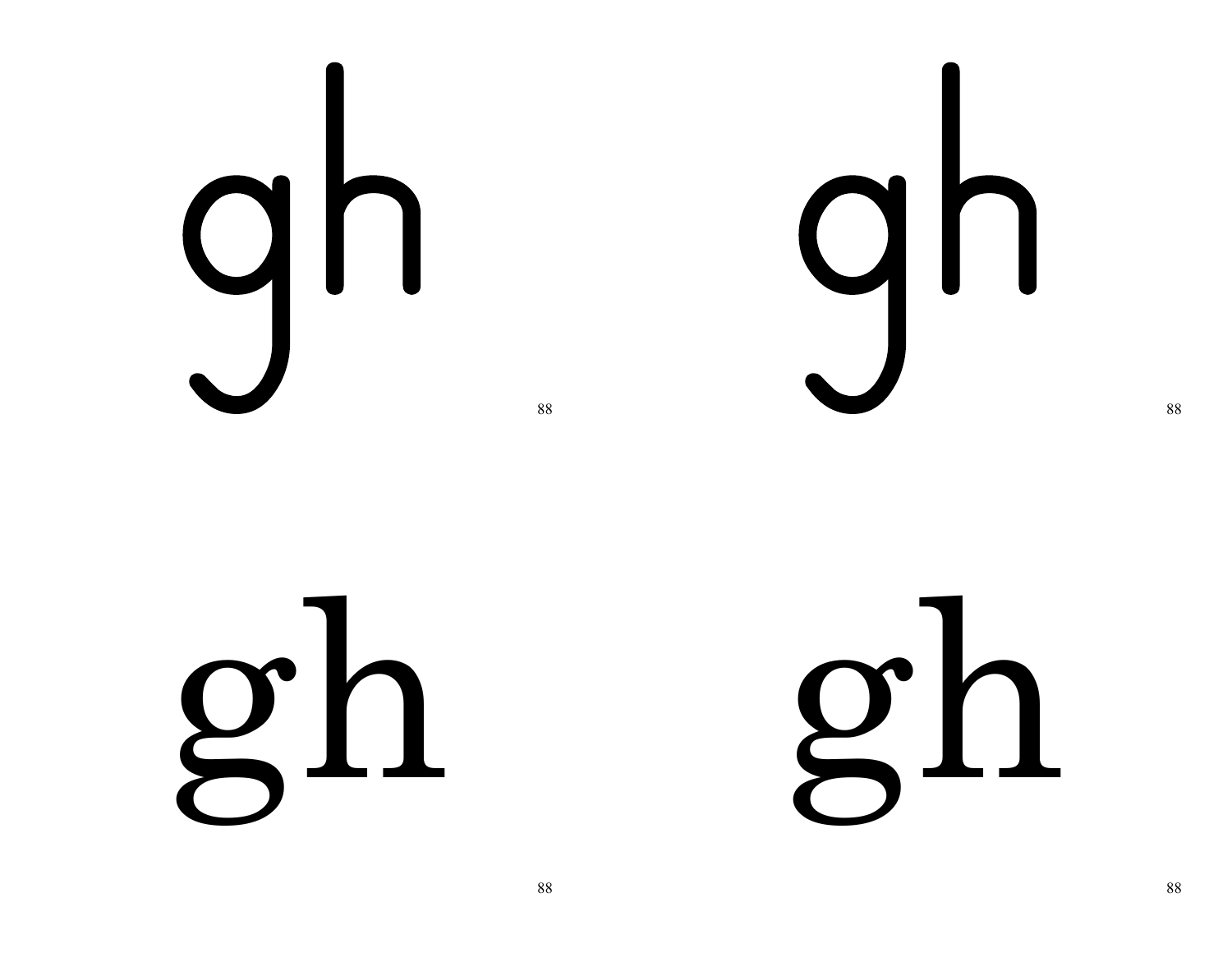# ought ought

### ought ought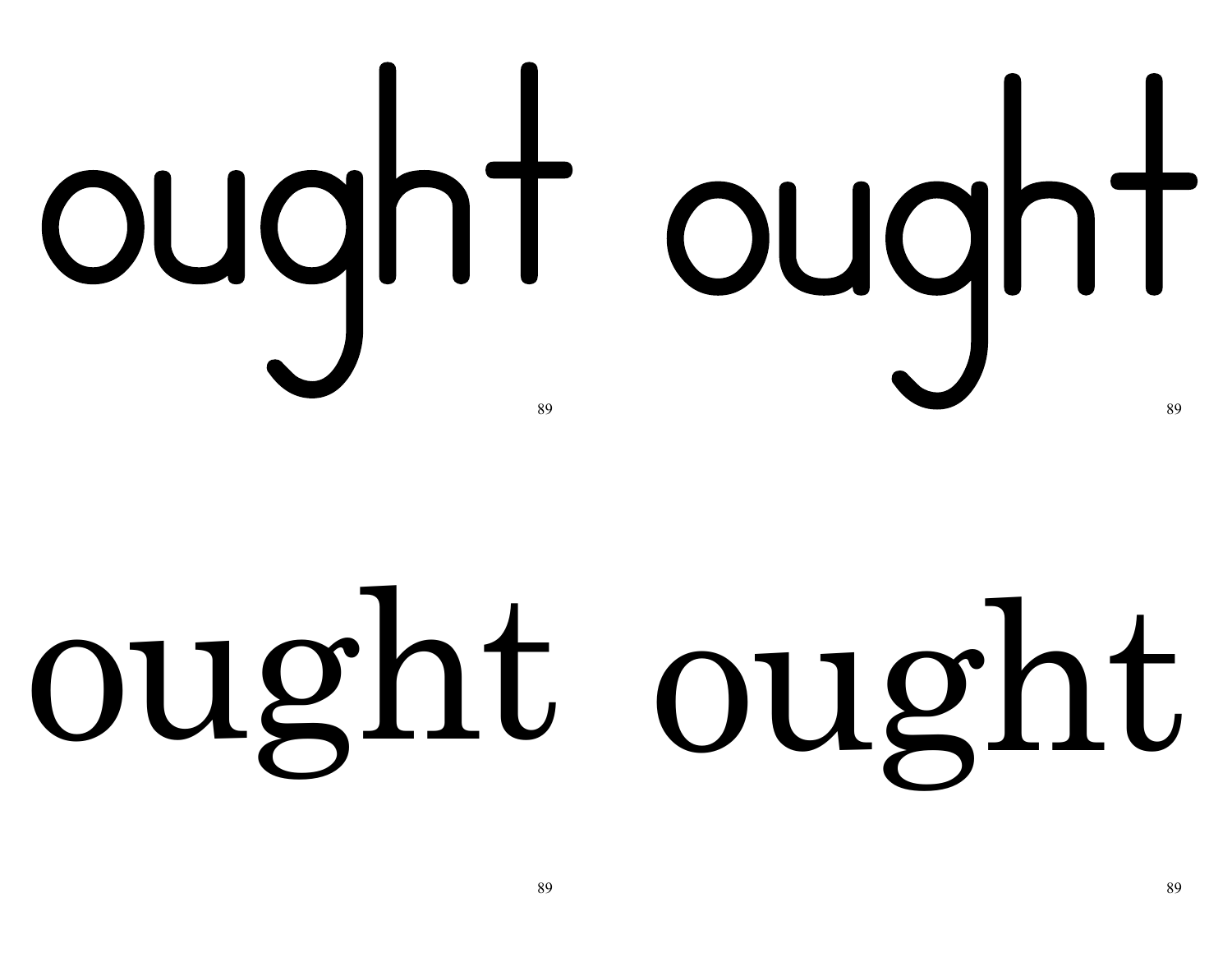## ph

## 

90

 $D<sub>h</sub>$ 

 $D<sub>h</sub>$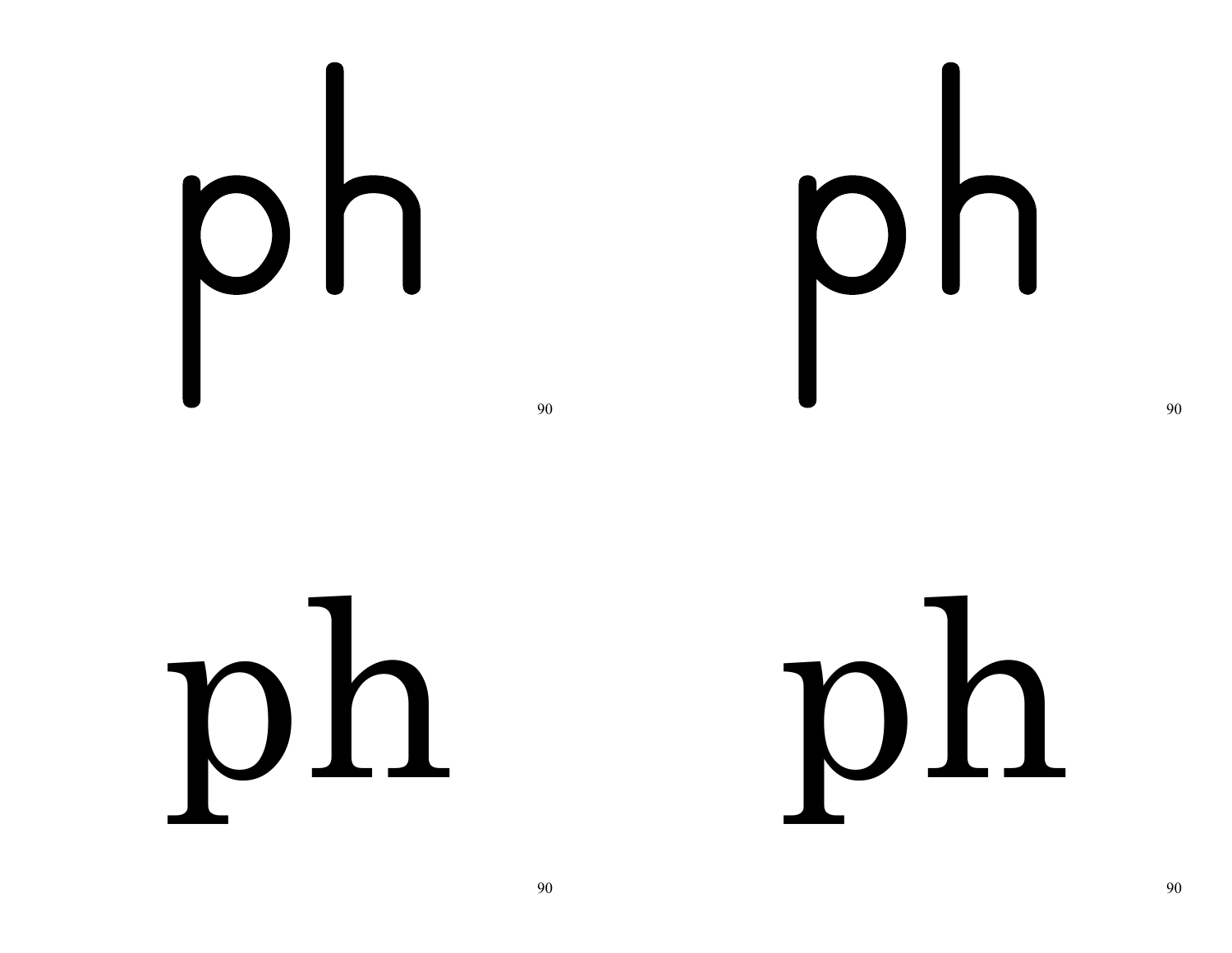



ugh ugh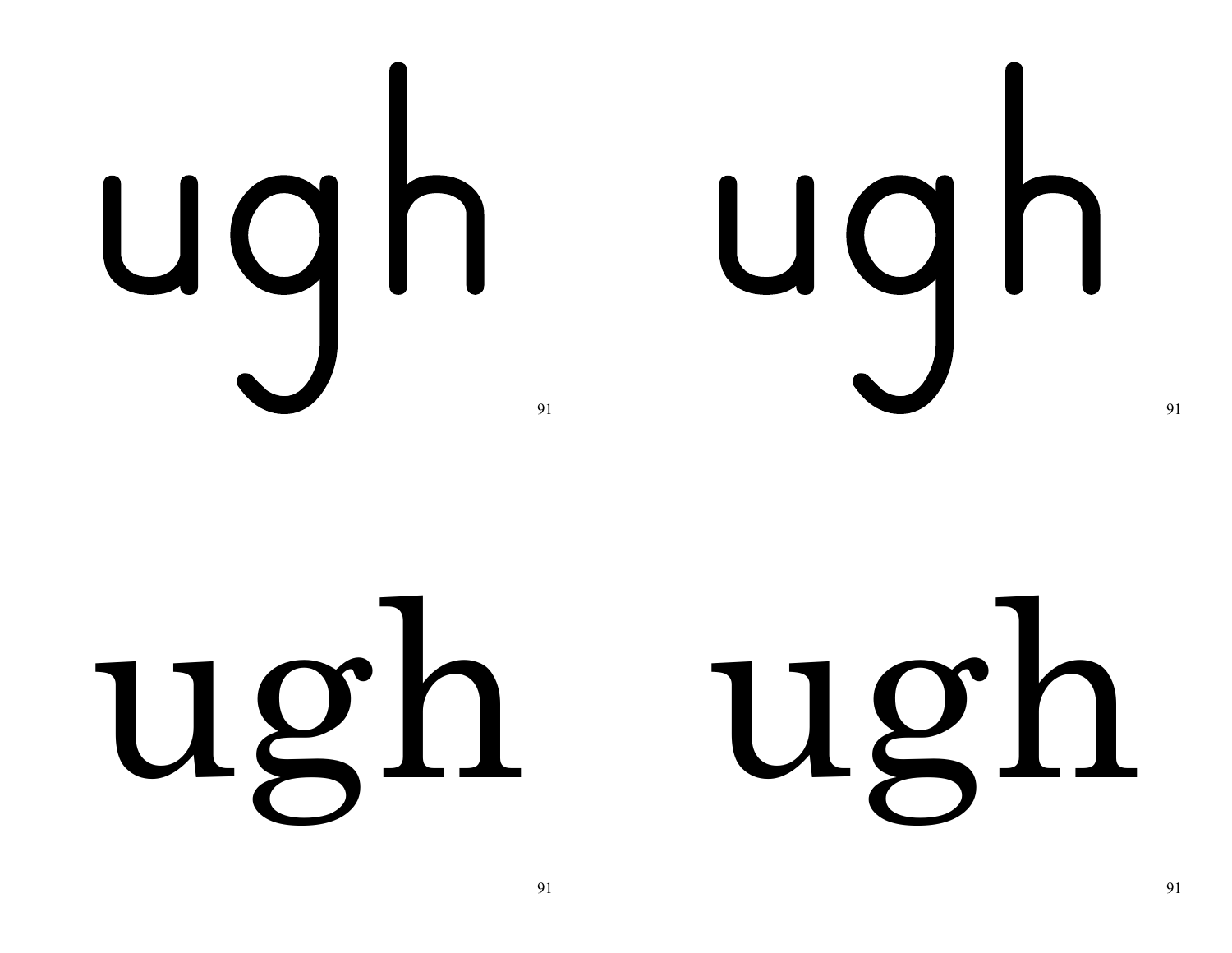ye

ye

ye

ye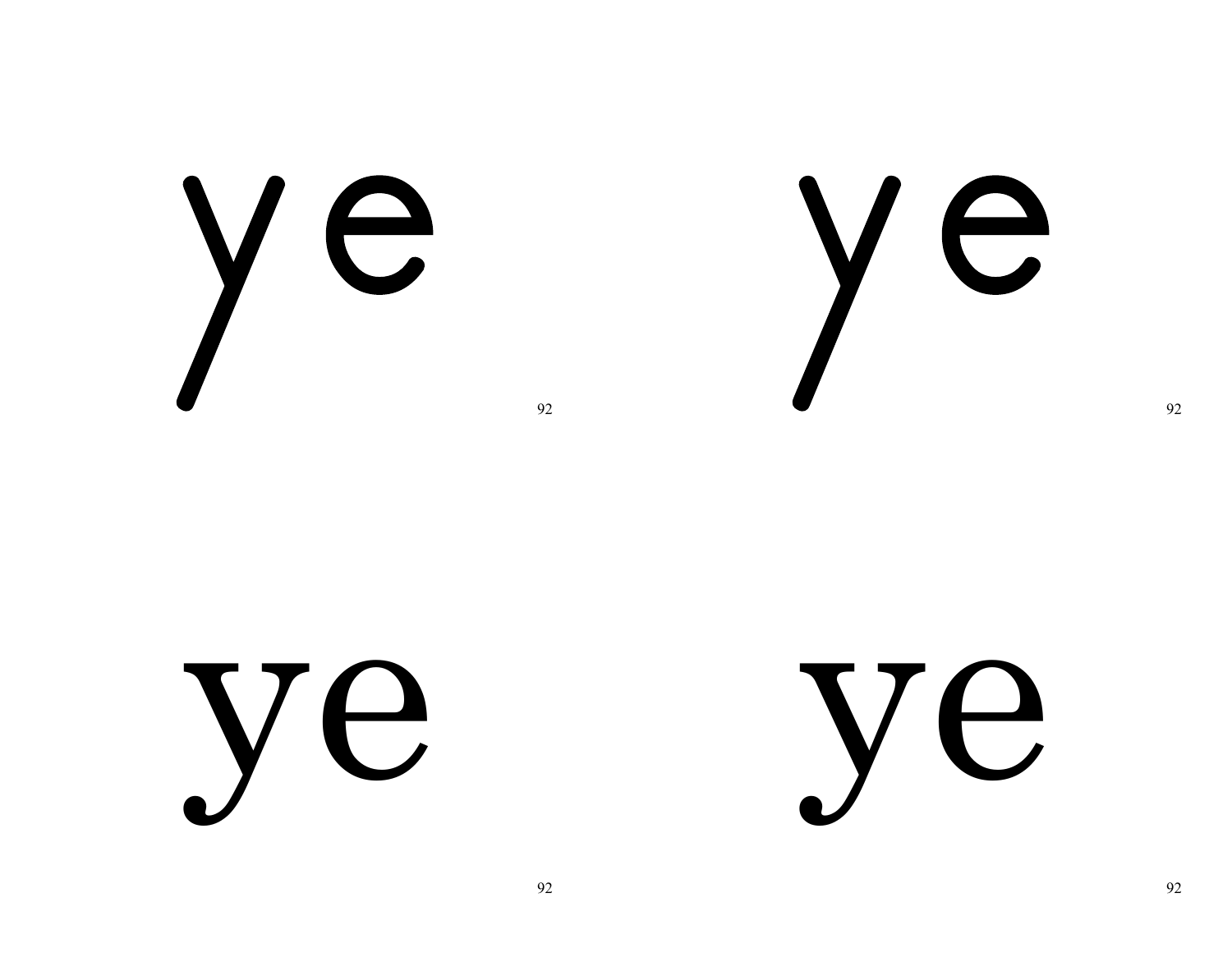

 $\overline{\phantom{a}}$ 

 $\overline{\phantom{a}}$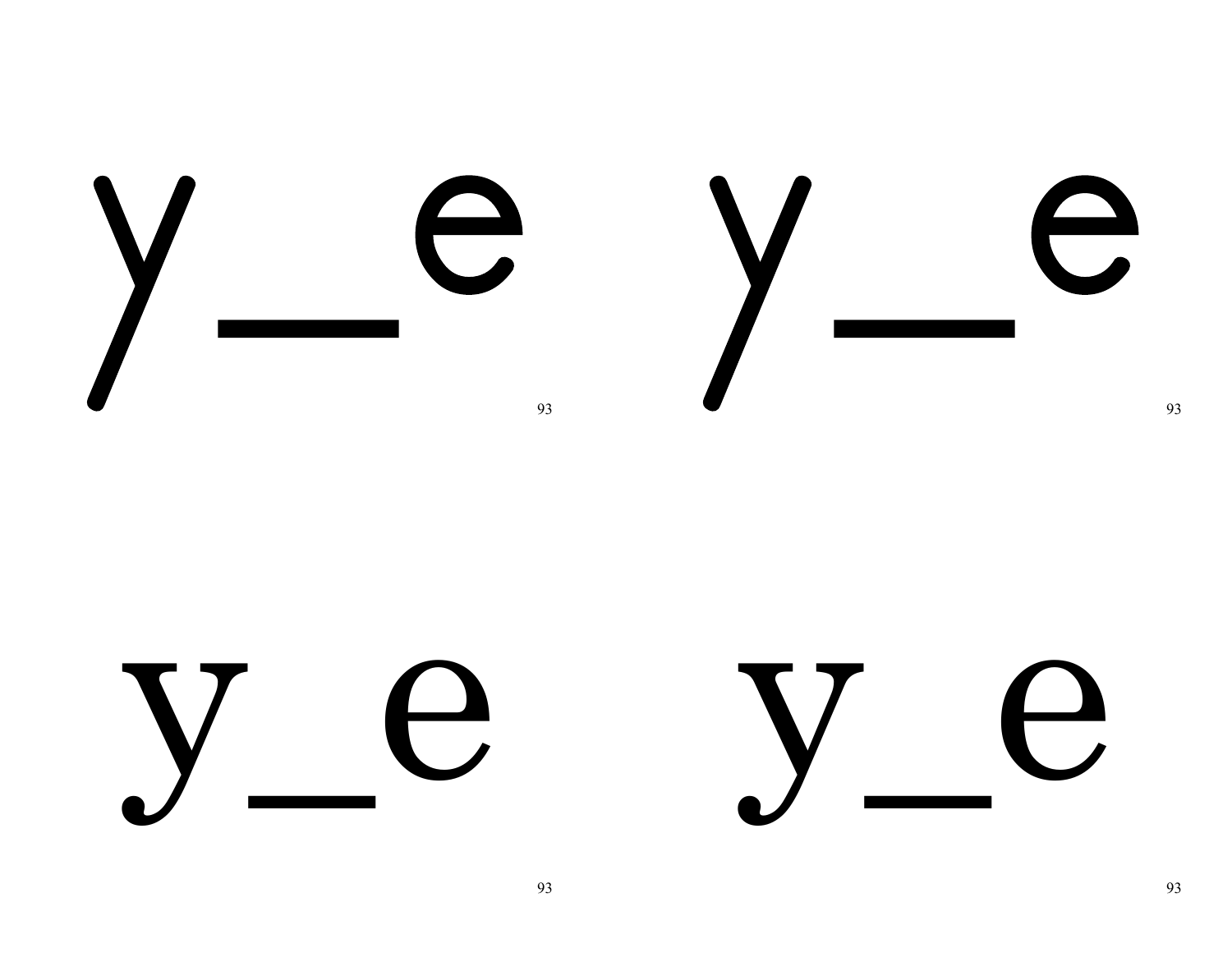











Q Í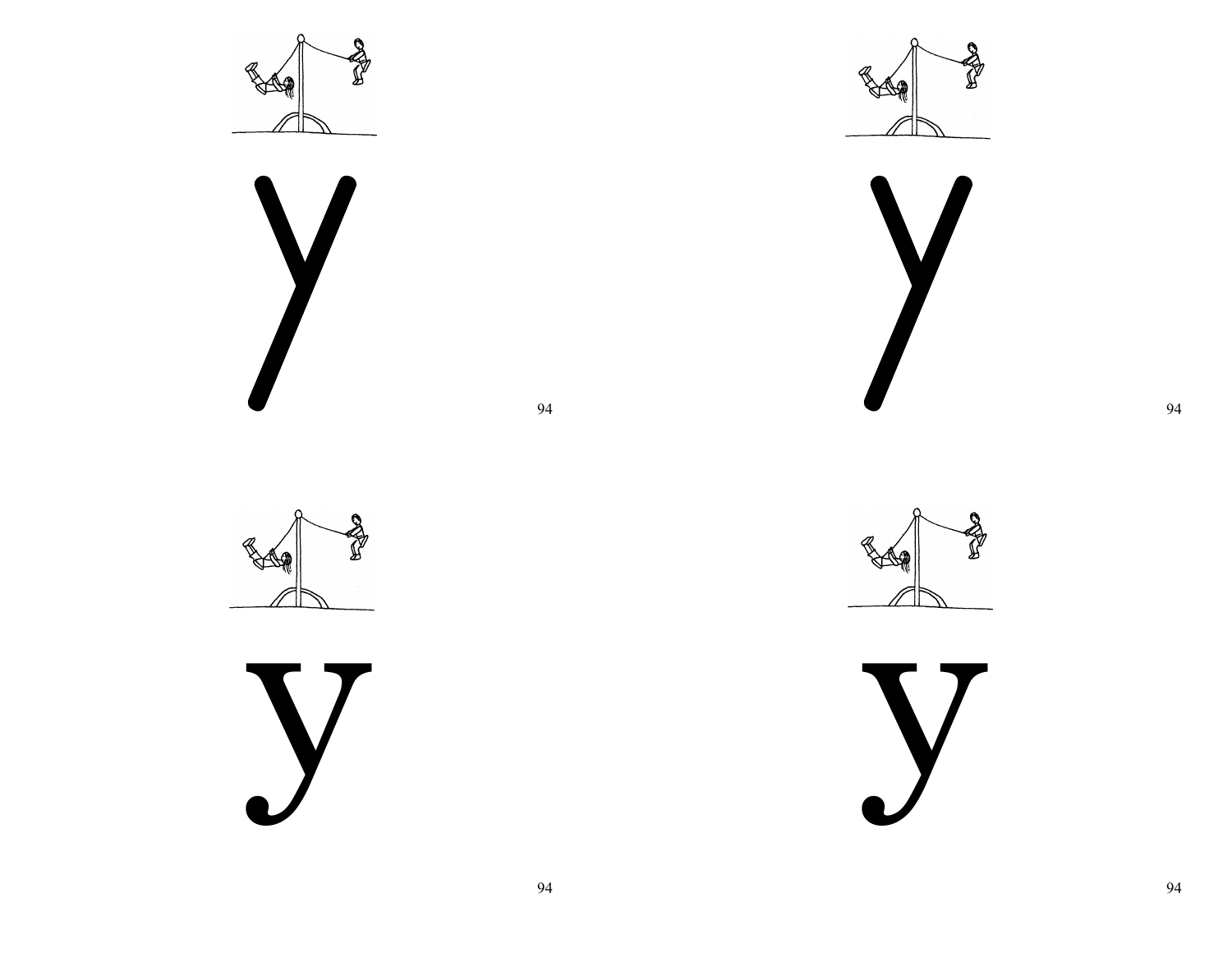## qua qua

#### qua qua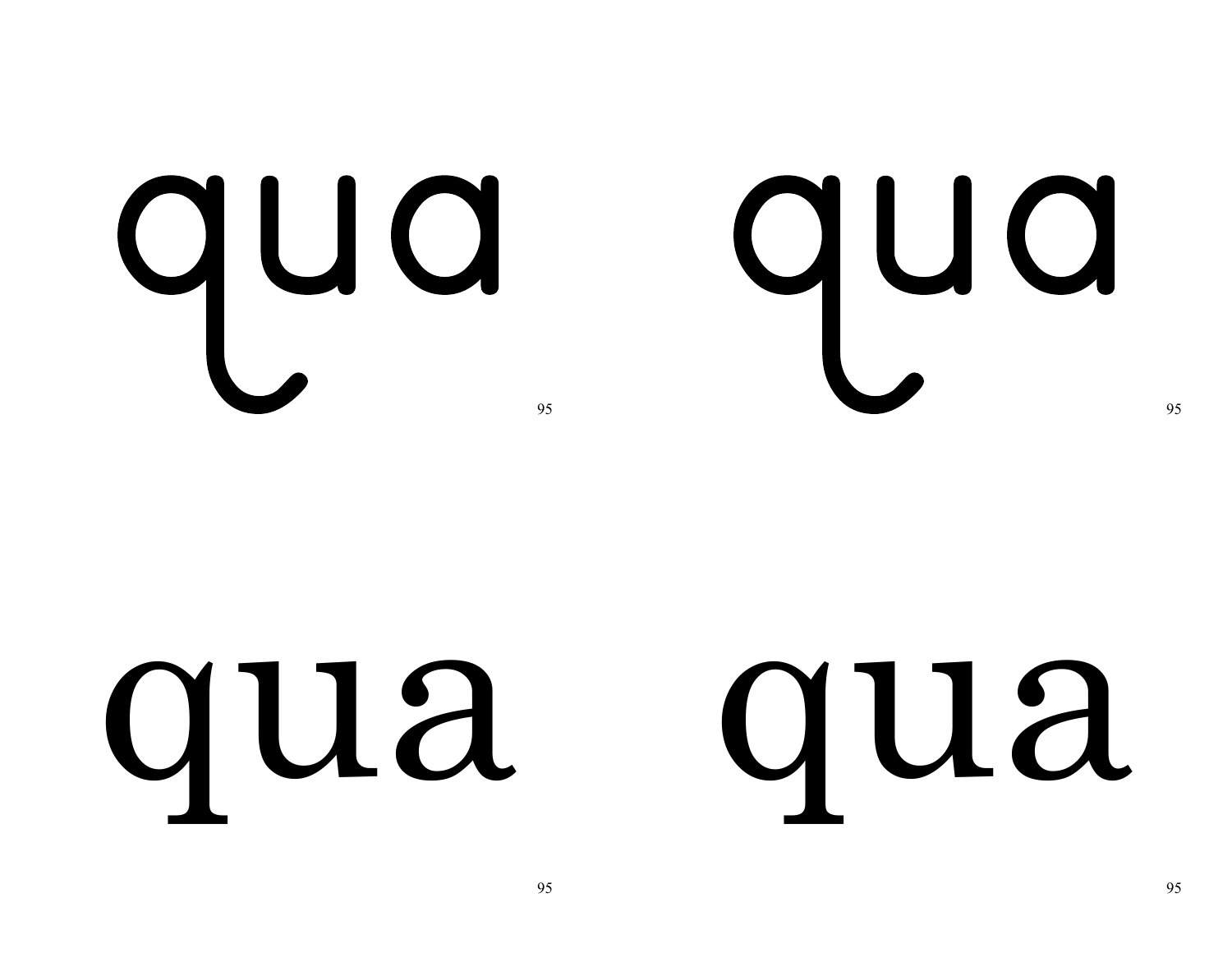## squa squa

### squa squa